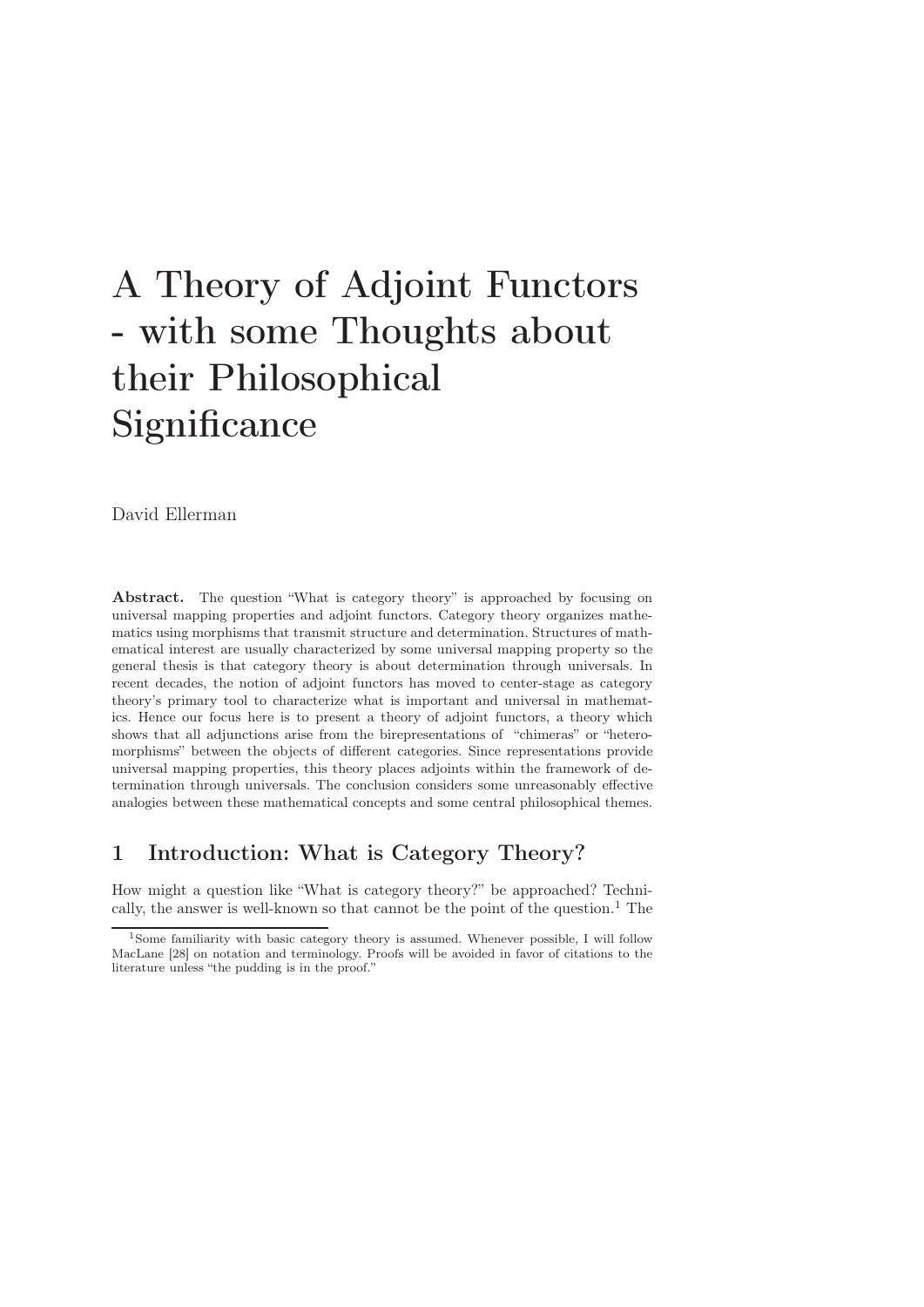sense of the question is more about the philosophical or foundational importance of category theory (CT).

One proposed answer might be that CT provides the language in which to formulate topos theory which, in turn, provides a massive topologically-flavored generalization of the set theoretic foundations of mathematics. Although topos theory has been of great importance to release set theory's 'death grip' on foundations (and although my 1971 dissertation [10] was on generalizing ultraproducts to sheaves), I do not believe that the foundational importance of CT is exhausted by providing generalizations of set theory.

To understand category theory in its own way, we must return to the basic idea that CT sees the world of mathematics not just in terms of objects but in terms of morphisms. Morphisms express the transmission of structure or, broadly, the transmission of determination horizontally between objects. The morphismview of the mathematical world gives quite a different perspective than set theory.

Both theories involve universals. But there are two types of universals, the non-self-participating, vertical, or "abstract" universals of set theory and the selfparticipating, horizontal, or "concrete" universals which are given by the universal mapping properties (UMPs) of category theory (see Ellerman [11], [13]). The abstract or non-self-participating universals of set theory collect together instances of a property but involve no machinery about the determination of the instances having the property. In contrast, a self-participating universal has the property itself and every other instance of the property has it by participating in (e.g., uniquely factoring through) the universal. The determination that the other instances have the property 'flows through' the universal to the instances.

In brief, our proposed answer to the question of "What is CT?" is that category theory is about determination represented by morphisms and the central structure is determination through the universals expressed by the UMPs.

Universals seem to always occur as part of an adjunction. Hence this research programme leads from the "What is CT?" question to a focus on adjoint functors. It is now widely recognized that adjoint functors characterize the structures that have importance and universality in mathematics. Our purpose here is to give a theory of "what adjoint functors are all about" that will sustain and deepen the thesis that category theory is about determination through universals.

Others have been lead to the focus on adjoints by different routes. Saunders MacLane and Samuel Eilenberg famously said that categories were defined in order to define functors, and functors were defined in order to define natural transformations. Their original paper [9] was named not "General Theory of Categories" but *General Theory of Natural Equivalences*. Adjoints were (surprisingly) only defined later [21] but the realization of their foundational importance has steadily increased over time [26, 24]. Now it would perhaps be not too much of an exaggeration to see categories, functors, and natural transformations as the prelude to defining adjoint functors. As Steven Awodey put it in his (forthcoming) text: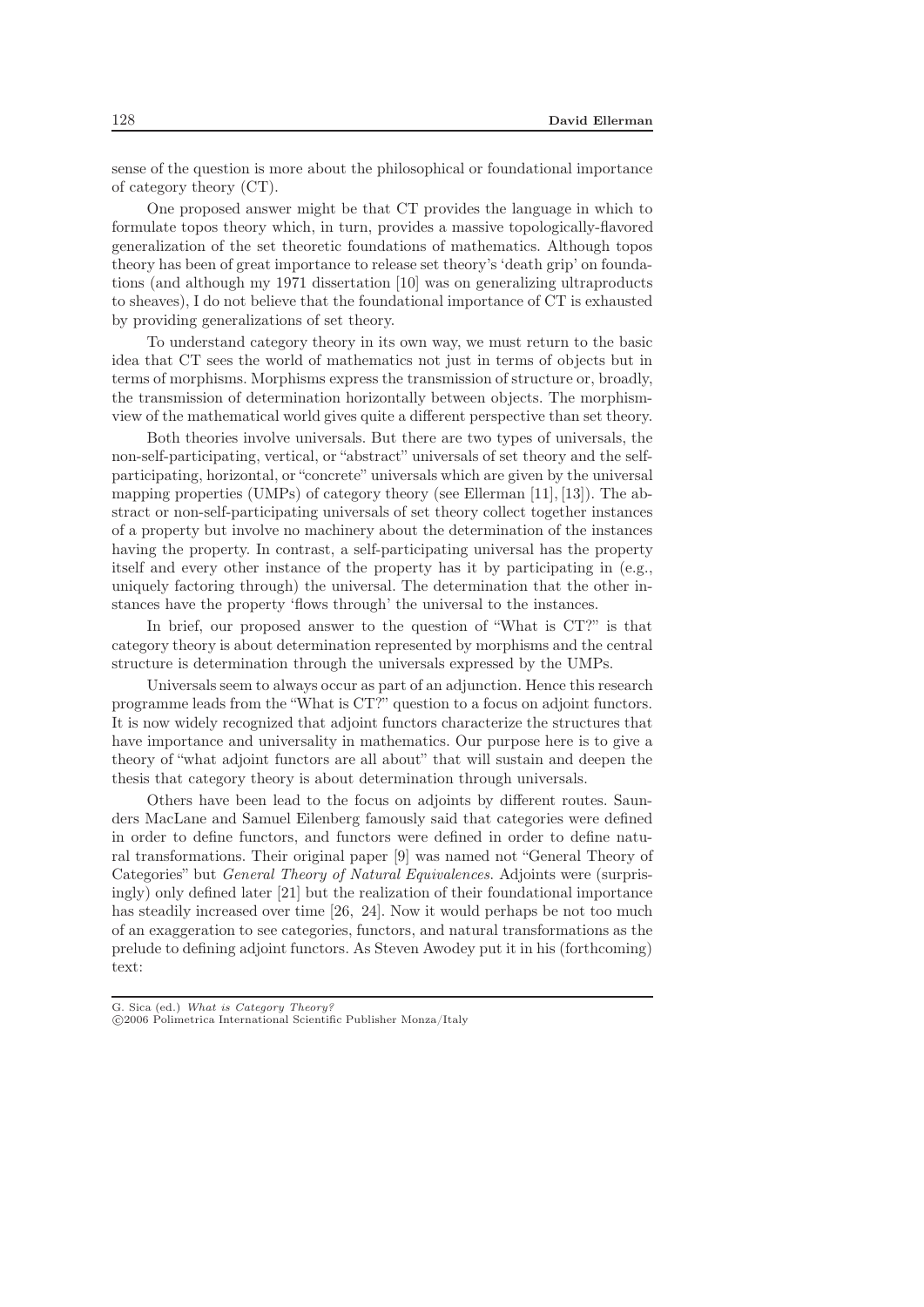The notion of adjoint functor applies everything that we've learned up to now to unify and subsume all the different universal mapping properties that we have encountered, from free groups to limits to exponentials. But more importantly, it also captures an important mathematical phenomenon that is invisible without the lens of category theory. Indeed, I will make the admittedly provocative claim that adjointness is a concept of fundamental logical and mathematical importance that is not captured elsewhere in mathematics. [2]

Other category theorists have given similar testimonials.

To some, including this writer, adjunction is the most important concept in category theory. [35, p. 6]

Nowadays, every user of category theory agrees that [adjunction] is the concept which justifies the fundamental position of the subject in mathematics. [34, p. 367]

Hence a theory of adjoint functors should help to elucidate the foundational importance of category theory.

# 2 Overview of the Theory of Adjoints

It might be helpful to begin with a brief outline of the argument. The basic building blocks of category theory are categories where a category consists of objects and (homo-)morphisms between the objects *within* the category, functors as homomorphisms between categories, and natural transformations as morphisms between functors. But there is another closely related type of entity that is routinely used in mathematical practice and is not 'officially' recognized in category theory, namely morphisms directly between objects in different categories such as the insertion of the generators  $x \Rightarrow Fx$  from a set into the free group generated by the set. These cross-category object morphisms will be indicated by double arrows ⇒ and will be called *chimera morphisms* (since their tail is in one category, e.g., a set, and their head is in another category, e.g., a group) or *heteromorphisms* in contrast with homomorphisms.

Since the heteromorphisms do not reside within a category, the usual categorical machinery does not define how they might compose. But that is not necessary. Chimera do not need to 'mate' with other chimera to form a 'species' or category; they only need to mate with the intra-category morphisms on each side to form other chimera. The appropriate mathematical machinery to describe that is the generalization of a group acting on a set to a generalized monoid or category acting on a set (where each element of the set has a "domain" and a "codomain" to determine when composition is defined). In this case, it is two categories acting on a set, one on the left and one on the right. Given a chimera morphism  $c: x \Rightarrow a$  from an object in a category **X** to an object in a category **A** and morphisms  $h: x' \to x$  in **X** and  $k: a \to a'$  in **A**, the composition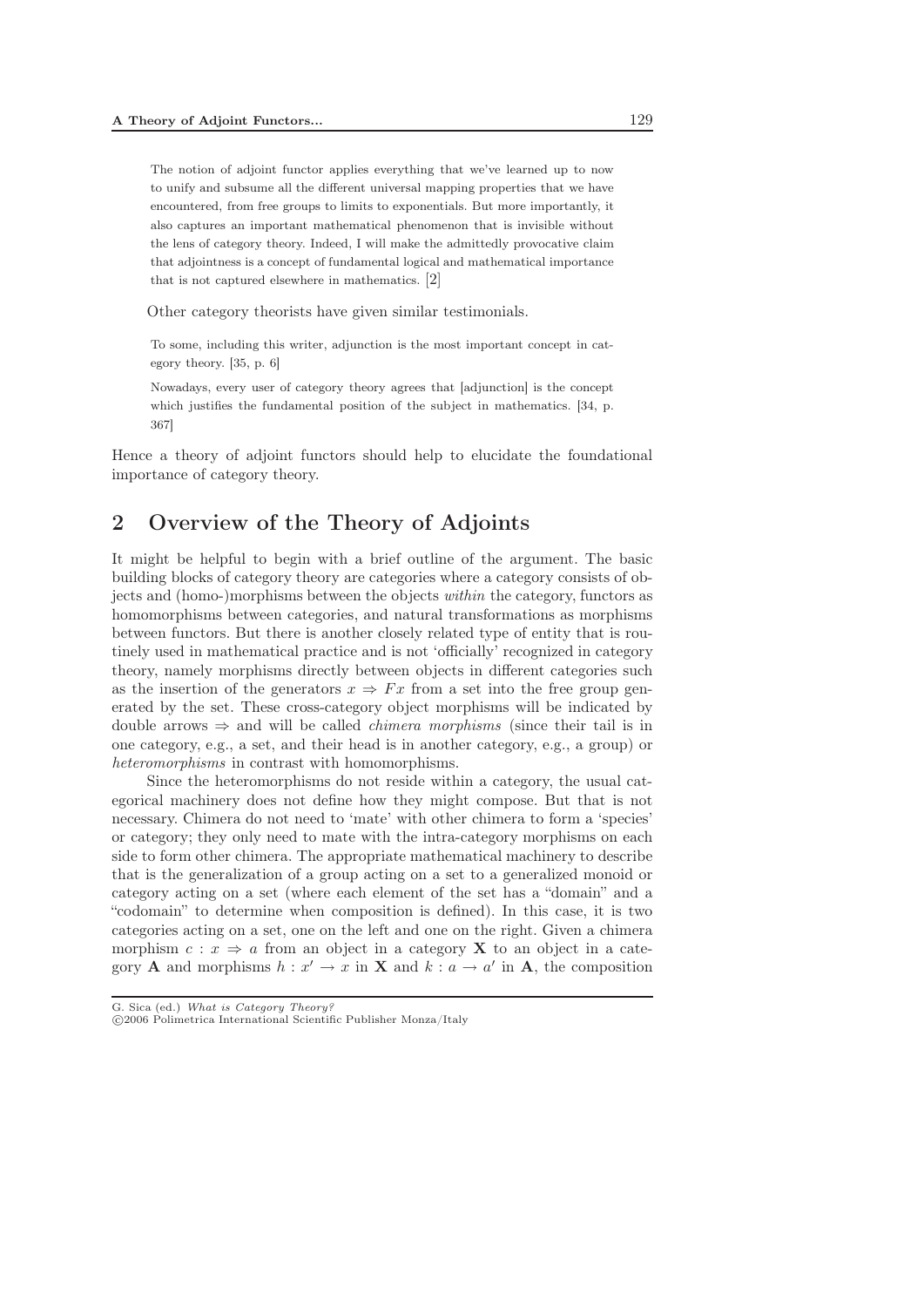$ch: x' \to x \Rightarrow a$  is another chimera  $x' \Rightarrow a$  and the composition  $kc: x \Rightarrow a \to a'$ is another chimera  $x \Rightarrow a'$  with the usual identity, composition, and associativity properties. Such an action of two categories acting on a set on the left and on the right is exactly described by a het-bifunctor  $He^t : \mathbf{X}^{op} \times \mathbf{A} \rightarrow \mathbf{Set}$ where  $Het(x,a)=\{x\Rightarrow a\}$  and where **Set** is the category of sets and set functions. Thus the natural machinery to treat object-to-object chimera morphisms between categories are het-bifunctors  $Het:\mathbf{X}^{op}\times\mathbf{A}\rightarrow \mathbf{Set}$  that generalize the hom-bifunctors  $Hom : \mathbf{X}^{op} \times \mathbf{X} \to \mathbf{Set}$  used to treat object-to-object morphisms within a category.

How might the categorical properties of the het-bifunctors be expressed without overtly recognizing chimera? Represent the het-bifunctors using hombifunctors on the left and on the right! Any bifunctor  $\mathcal{D}: \mathbf{X}^{op} \times \mathbf{A} \to \mathbf{Set}$  is *represented on the left*<sup>2</sup> if for each x there is an object  $Fx$  in **A** and an isomorphism  $Hom_{\mathbf{A}}(Fx, a) \cong \mathcal{D}(x, a)$  natural in a. It is a standard result that the assignment  $x \mapsto Fx$  extends to a functor F and that the isomorphism is also natural in x. Similarly,  $\mathcal D$  is *represented on the right* if for each a there is an object Ga in **X** and an isomorphism  $\mathcal{D}(x, a) \cong Hom_{\mathbf{X}}(x, Ga)$  natural in x. And similarly, the assignment  $a \mapsto Ga$  extends to a functor G and that the isomorphism is also natural in a.

If a het-bifunctor  $Het: \mathbf{X}^{op}\times\mathbf{A}\rightarrow \mathbf{Set}$  is represented on both the left and the right, then we have two functors  $F : \mathbf{X} \to \mathbf{A}$  and  $G : \mathbf{A} \to \mathbf{X}$  and the isomorphisms natural in  $x$  and in  $a$ :

$$
Hom_{\mathbf{A}}(Fx,a) \cong Het(x,a) \cong Hom_{\mathbf{X}}(x,Ga).
$$

It only remains to drop out the middle term  $Het(x, a)$  to arrive at the wonderful *pas de deux* of the 'official' definition of a pair of adjoint functors—without any mention of heteromorphisms. That, in short, is our theory of "what adjoint functors are *really* about." Adjoint functors are of foundational relevance because of their ubiquity in picking out important structures in ordinary mathematics. For such concretely occurring adjoints, the heteromorphisms can be easily recovered (e.g., in all of our examples). But when an adjunction is abstractly defined—as always *sans* middle term—then where are the chimeras?

Hence to round out the theory, we give an "adjunction representation theorem" which shows how, given any adjunction  $F: \mathbf{X} \rightleftarrows \mathbf{A}: G$ , heteromorphisms can be defined between (isomorphic copies of) the categories **X** and **A** so that (isomorphic copies of) the adjoints arise from the representations on the left and right of the het-bifunctor. The category  $\bf{X}$  is embedded in the product category  $\mathbf{X} \times \mathbf{A}$  by the assignment  $x \mapsto (x, Fx)$  to obtain the isomorphic copy  $\hat{\mathbf{X}}$ , and **A** is embedded in the product category by  $a \mapsto (Ga, a)$  to yield the isomorphic copy  $\hat{A}$ . Then the properties of the adjunction can be nicely expressed by the commutativity within  $X \times A$  of "adjunctive squares" of the form:

G. Sica (ed.) *What is Category Theory?* -c 2006 Polimetrica International Scientific Publisher Monza/Italy

<sup>2</sup>This terminology "represented on the left" or "on the right" is used to agree with the terminology for left and right adjoints.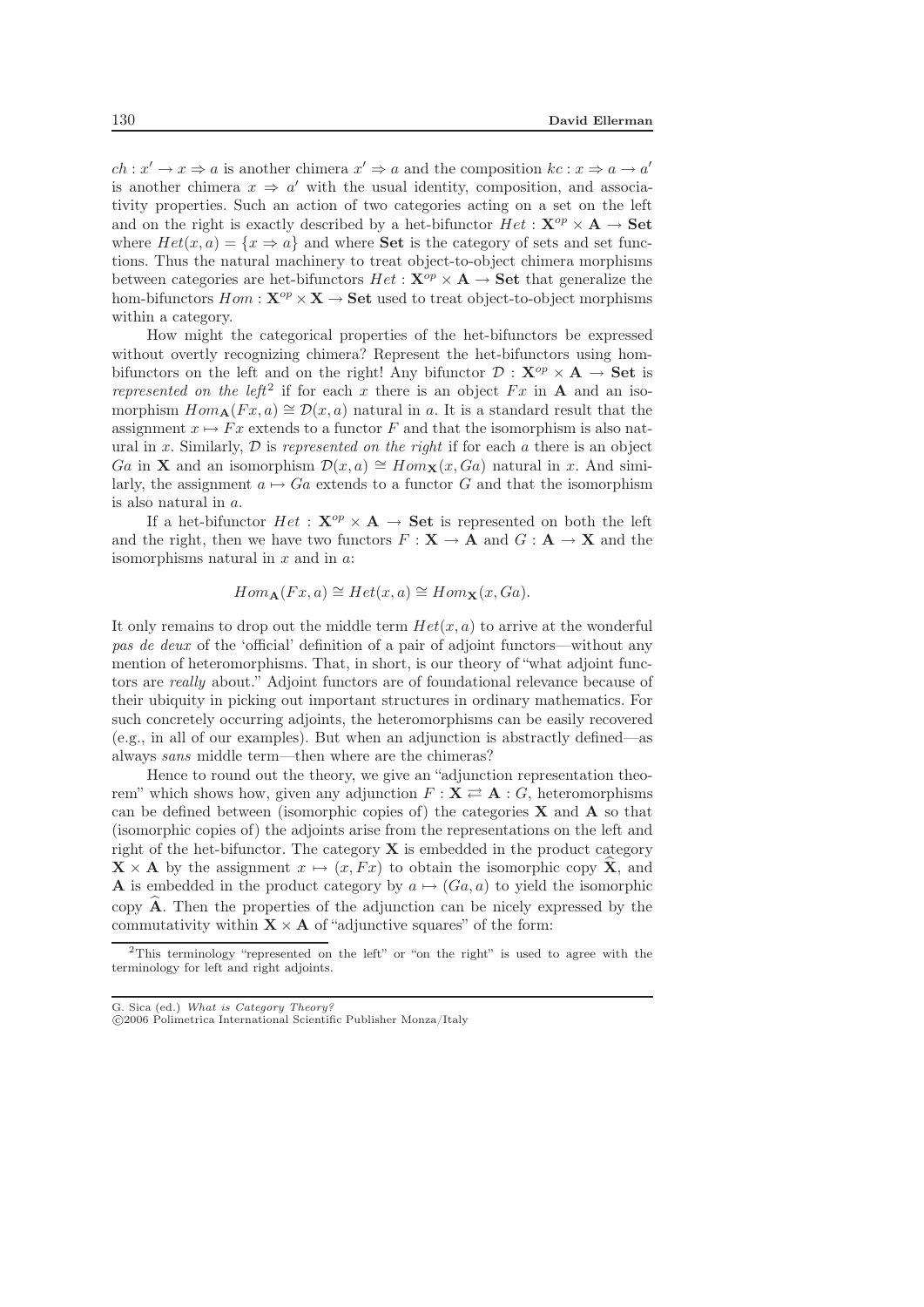$$
(x, Fx) \xrightarrow{(f, Ff)} (Ga, FGa)
$$
  
\n
$$
(x, Fx) \xrightarrow{(Gg,g)} (Ga, a)
$$
  
\n
$$
(GFx, Fx) \xrightarrow{(Gg,g)} (Ga, a)
$$

where the main diagonal  $(f, g)$  in a commutative adjunctive square pairs together maps that are images of one another in the adjunction isomorphism  $g = f^*$  and  $f = g^*$  (i.e., are adjoint transposes of one another). Since the maps on top are always in  $\hat{\mathbf{X}}$  and the maps on the bottom are in  $\hat{\mathbf{A}}$ , the main diagonal pairs of maps (including the vertical maps)—which are ordinary morphisms in the product category—have all the categorical properties of chimera morphisms from objects in  $\mathbf{X} \cong \hat{\mathbf{X}}$  to objects in  $\mathbf{A} \cong \hat{\mathbf{A}}$ . Hence the heteromorphisms are abstractly defined as the pairs of adjoint transposes,  $Het(x,a)=\{(x,Fx)\stackrel{(f,f^*)}{\longrightarrow}(Ga,a)\},$ and the adjunction representation theorem is that (isomorphic copies of) the original adjoints  $F$  and  $G$  arise from the representations on the left and right of this het-bifunctor.

Another bifunctor  $\mathcal{Z}(Fx,Ga)$  of chimeras is later defined whose elements are heteromorphisms in the opposite direction (from **A** to **X**). They are defined only on the images  $Fx$  and  $Ga$  of the pair of adjoint functors. These heteromorphisms would be represented by the southwest-to-northeast anti-diagonal maps  $(Gq, Ff)$ in an adjunctive square. Moreover, this fourth bifunctor is naturally isomorphic to the other three bifunctors.

$$
Hom_{\mathbf{A}}(Fx,a) \cong Het(x,a) \cong \mathcal{Z}(Fx,Ga) \cong Hom_{\mathbf{X}}(x,Ga).
$$

The universals of the unit  $\eta_x$  and counit  $\varepsilon_a$  are associated in the isomorphism respectively with the identity maps  $1_{Fx}$  and  $1_{Ga}$ . The elements of the other two chimera bifunctors associated with these identities also have universality properties. The identity  $1_{Fx}$  is associated with  $h_x$  in  $Het(x, Fx)$  and  $h_{x2}$  in  $\mathcal{Z}(Fx, GFx)$ , and  $1_{Ga}$  is associated with  $e_a$  in  $Het(Ga,a)$  and with  $e_{a1}$  in  $\mathcal{Z}(FGa,Ga)$ . The two h-universals provide an over-and-back factorization of the unit:  $x \stackrel{h_x}{\Longrightarrow} F x \stackrel{h_{x_2}}{\Longrightarrow}$  $GFx = x \xrightarrow{\eta_x} GFx$ , and the two e-universals give an over-and-back factorization of the counit:  $FGa \stackrel{e_{a1}}{\Longrightarrow} Ga \stackrel{e_a}{\Longrightarrow} a = FGa \stackrel{e_a}{\Longrightarrow} a$ . These chimera universals provide another factorization of any  $f: x \to Ga$  in addition to the usual one as well as another factorization of any  $g : Fx \to a$ . There is also another over-and-back factorization of  $1_{Fx}$  and of  $1_{Ga}$  in addition to the triangular identities. Moreover, there is a new type of all-chimera factorization. Given any heteromorphism  $x \stackrel{c}{\Rightarrow} a$ , there is a unique **A**-to-**X** chimera morphism  $Fx \stackrel{z(c)}{\Longrightarrow} Ga$  that factors c through the chimera version of the unit, i.e.,  $h_x$ , *and* through the chimera version of the counit, i.e.,  $e_a$ , in the over-back-and-over-again or zig-zag factorization:

$$
x \stackrel{c}{\Rightarrow} a = x \stackrel{h_x}{\Longrightarrow} Fx \stackrel{z(c)}{\Longrightarrow} Ga \stackrel{e_a}{\Longrightarrow} a.
$$

Roughly speaking, the chimeras show their hybrid vigor by more than doubling the number of factorizations and identities associated with an adjunction.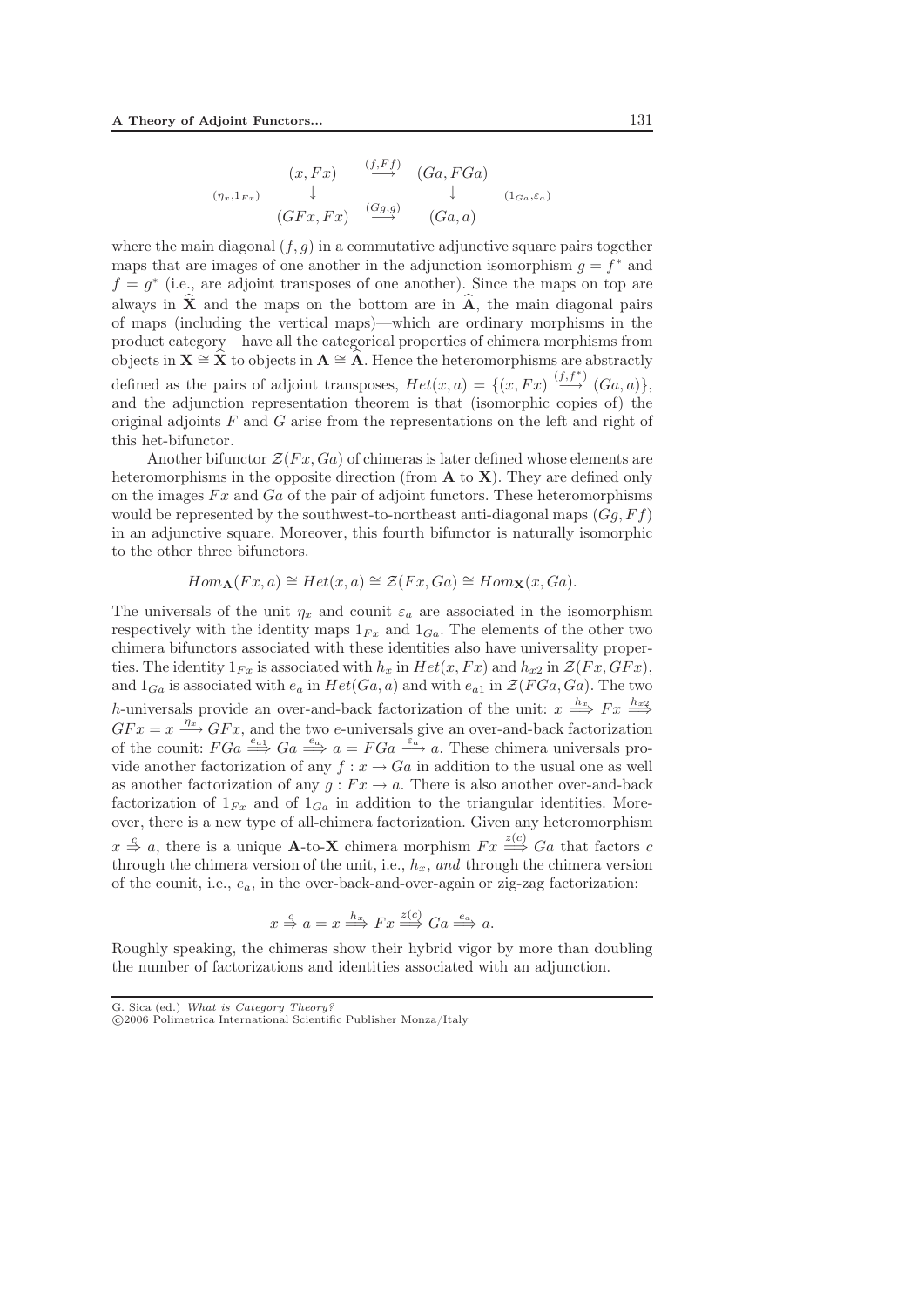What may be new and what isn't new in this theory of adjoints? The theory contains no strikingly new formal results; the level of the category theory involved is all quite basic. The heteromorphisms are formally treated using bifunctors of the form  $Het:\mathbf{X}^{op}\times\mathbf{A}\rightarrow\mathbf{Set}$ . Such bifunctors and generalizations replacing **Set** by other categories have been studied by the Australian school under the name of *profunctors* [23], by the French school under the name of *distributors* [4], and by William Lawvere under the name of *bimodules* [27].<sup>3</sup> However, the guiding interpretation has been interestingly different. "Roughly speaking, a distributor is to a functor what a relation is to a mapping" [5, p. 308] (and hence the name "profunctor" in the Australian school). For instance, if **Set** was replaced by **2**, then the bifunctor would just be the characteristic function of a relation from **X** to **A**. Hence in the general context of enriched category theory, a "bimodule"  $Y^{op} \otimes$  $X \stackrel{\varphi}{\longrightarrow}$  V would be interpreted as a "V-valued relation" and an element of  $\varphi(y, x)$ would be interpreted as the "truth-value of the  $\varphi$ -relatedness of y to x" [27, p. 158 (p. 28 of reprint)]. The subsequent development of profunctors-distributorsbimodules has been along the lines suggested by that guiding interpretation.

In the approach taken here, the elements  $x \Rightarrow a$  in  $Het(x,a)$  are interpreted as heteromorphisms from an object x in  $X$  to an object a in  $A$  on par with the morphisms within  $X$  or  $A$ , not as an element in a 'relational' generalization of a functor from **X** to **A**. Such chimeras exist in the wild (i.e., in mathematical practice) but are not in the 'official' ontological zoo of category theory that sees object-to-object morphisms as only existing *within* a category. The principal novelty here (to my knowledge) is the use of the chimera morphism interpretation of these bifunctors to carry out a whole program of interpretation for adjunctions, i.e., a *theory* of adjoint functors. In the concrete examples, chimera morphisms have to be "found" as is done in the broad classes of examples treated here. However, in general, the adjunction representation theorem uses a very simple construction to show how 'abstract' heteromorphisms can always be found so that any adjunction arises (up to isomorphism) out of the representations on the left and right of the het-bifunctor of such heteromorphisms.

These conceptual structures suggest various applications discussed in the conclusions.<sup>4</sup> Following this overview, we can now turn to a more leisurely development of the concepts. Universal mapping properties and representations are two ways in which "universals" appear in category theory so we next turn to the contrasting universals of set theory and category theory.

## 3 Universals

The general notion of a universal for a property is ancient. In Plato's Theory of Ideas or Forms  $(\epsilon \iota \delta \eta)$ , a property F has an entity associated with it, the *universal* 

<sup>3</sup>Thanks to John Baez for these connections with the literature on enriched categories.

<sup>4</sup>See Lambek [24] for rather different philosophical speculations about adjoint functors.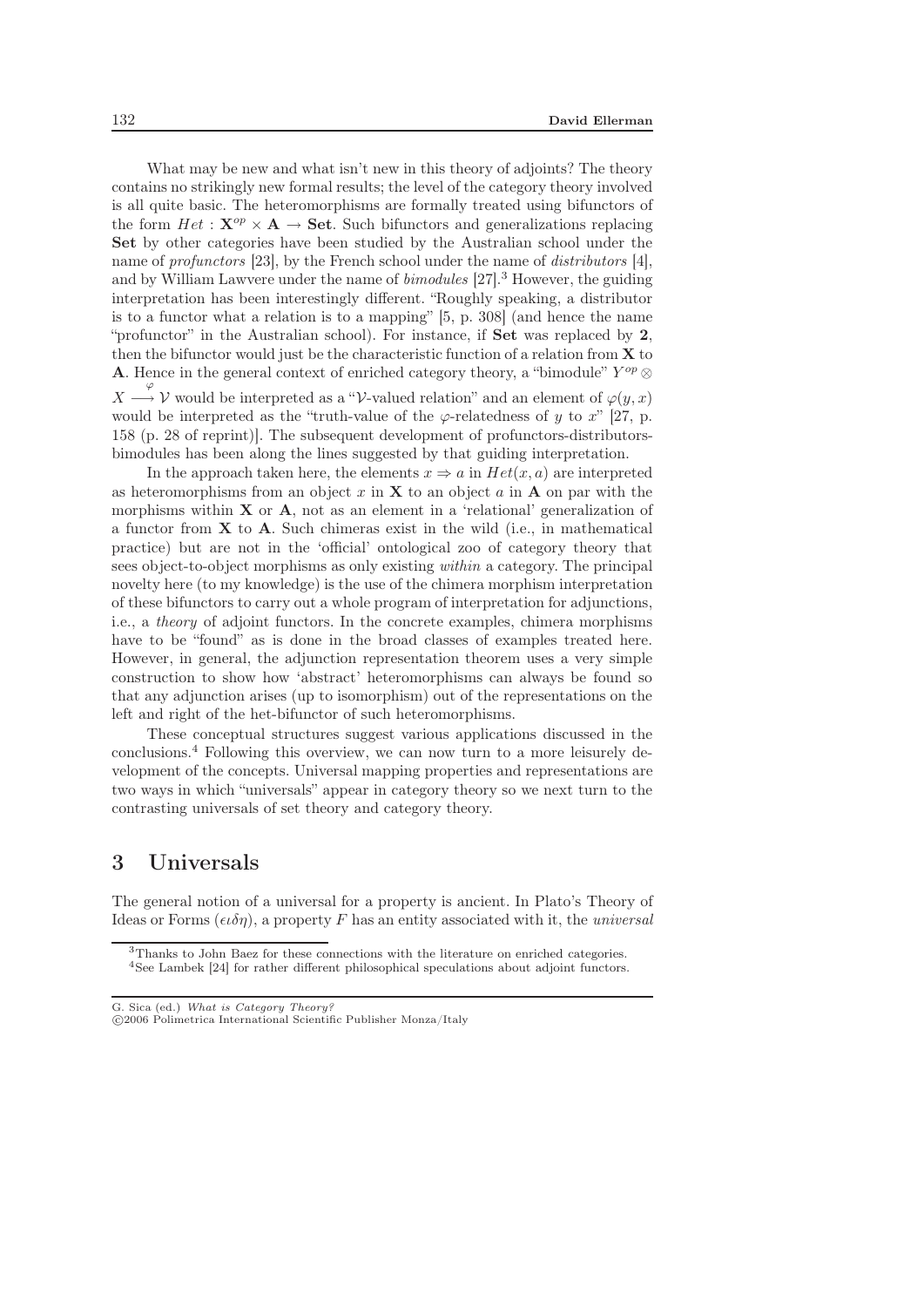$u_F$ , which uniquely represents the property. An object x has the property F, i.e.,  $F(x)$ , if and only if (iff) the object x participates in the universal  $u_F$ . Let  $\mu$  (from  $\mu \epsilon \theta \epsilon \xi \iota \sigma$  or methexis) represent the participation relation so " $x \mu u_F$ " reads as "x" participates in  $u_F$ ". Given a relation  $\mu$ , an entity  $u_F$  is said to be a *universal for the property* F (with respect to  $\mu$ ) if it satisfies the following *universality condition*: for any x,  $x \mu u_F$  if and only if  $F(x)$ .

A universal representing a property should be in some sense unique. Hence there should be an equivalence relation (∼=) so that universals satisfy a *uniqueness condition*: if  $u_F$  and  $u'_F$  are universals for the same F, then  $u_F \cong u'_F$ . These might be taken as the bare essentials for any notion of a universal for a property.

Set theory defines "participation" as membership represented by the  $\in$  taken from  $\epsilon \ell \delta \eta$ . The universal for a property is set of objects with that property  ${x|F(x)}$ , the "extension" of the property, so the universality condition becomes the comprehension scheme:

$$
x \in \{x|F(x)\} \text{ iff } F(x).
$$

The equivalence of universals for the same property takes the strong form of identity of sets if they have the same members (extensionality). The universals of set theory collect together objects or entities with the property in question to form a new entity; there is no machinery or structure for the universal to 'determine' that the instances have the property. But 'if' they have the property, then they are included in the set-universal for that property.

The Greeks not only had the notion of a universal for a property; they also developed the notion of hubris. Frege's hubris was to try to have a general theory of universals that could be either self-participating or not-self-participating. This led to the paradoxes such as Russell's paradox of the universal R for all and only the universals that are not self-participating. If  $R$  does not participate in itself, then it must participate in itself. And if  $R$  does participate in itself then it must be non-self-participating.<sup>5</sup>

Russell's paradox drove set theory out of Frege's Paradise. As set theory was reconstructed to escape the paradoxes, the set-universal for a property was always non-self-participating. Thus set theory became not "*the* theory of universals" but the theory of non-self-participating universals.

The reformulation of set theory cleared the ground for a separate theory of always-self-participating universals. That idea was realized in category theory [11] by the objects having universal mapping properties. The self-participating universal for a property (if it exists) is the paradigmatic or archetypical example of the property. All instances of the property are determined to have the property by a morphism "participating" in that paradigmatic instance (where the universal "participates" in itself by the identity morphism). The logic of category theory is

<sup>&</sup>lt;sup>5</sup>Note that Russell's paradox was formulated using the general notion of participation, not simply for the case where participation was set membership.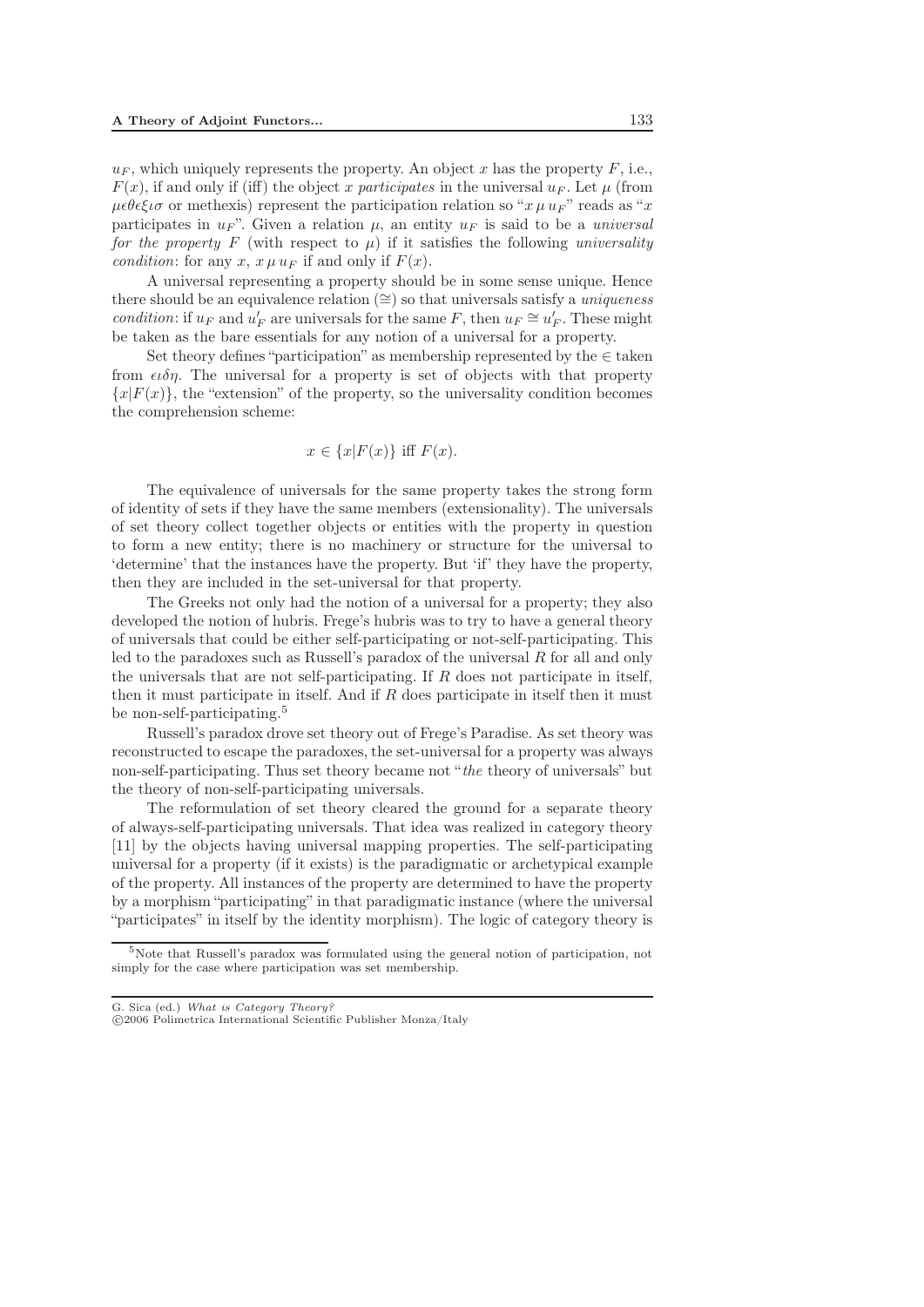the immanent logic of determination through morphisms—particularly through universal morphisms (see example below).

The notion of determination-by-morphisms plays the conceptually primitive role in category theory analogous to the primitive notion of collection in set theory [16]. The set universal for a property collects together the instances of the property but does not have the property itself. The category-universal for a property has the property itself and determines the instances of the property by morphisms.

The intuitive notion of a concrete universal  $6$  occurs in ordinary language (any archetypical or paradigmatic reference such as the "all-American boy" or the "perfect" example of something), in the arts and literature (the old idea that great art uses a concrete instance to universally exemplify certain human conditions, e.g., Shakespeare's *Romeo and Juliet* exemplifies romantic tragedies), and in philosophy (the pure example of F-ness with no imperfections, no junk, and no noise; only those attributes necessary for F-ness). Some properties are even defined by means of the concrete universal such as the property of being Lincolnesqe. Abraham Lincoln is the concrete universal for the property and all other persons with the property have it by virtue of resembling the concrete universal. The vague intuitive notion of a concrete or self-participating universal becomes quite precise in the universal mapping properties of CT.

Perhaps the breakthrough was MacLane's characterization of the direct product  $X \times Y$  of (say) two sets X and Y by a UMP. The property in question is being "a pair of maps, one to  $X$  and one to  $Y$ , with a common domain." The self-participating universal is the universal object  $X \times Y$  and the pair of projections  $p_X : X \times Y \to X$  and  $p_Y : X \times Y \to Y$ . Given any other pair with the property,  $f: W \to X$  and  $g: W \to Y$ , there is a unique factor map  $h: W \to X \times Y$  such that  $p_X h = f$  and  $p_Y h = g$ . The pair  $(f, g)$  are said to *uniquely factor through* the projections  $(p_X, p_Y)$  by the factor map h. Thus a pair  $(f, g)$  has the property if and only if it participates in (uniquely factors through) the self-participating universal  $(p_X, p_Y)$ . The UMP description of the product characterizes it up to isomorphism but it does not show existence.

I will give a conceptual description of its construction that will be of use later. Maps carry determination from one object to another. In this case, we are considering determinations in both X and Y by some common domain set. At the most 'atomic' level, the determiner would be a one-point set which would pick out 'determinees', a point x in X and a point  $y$  in Y. Thus the most atomic determinees are the ordered pairs  $(x, y)$  of elements from X and Y. What would

<sup>6</sup>I am ignoring some rather woolly notions of "concrete universal" that exist in the philosophical literature other than this notion of the concrete universal as the paradigm or exemplary instance of a property. Also since the adjectives "concrete" and "abstract" are already freighted with other meanings in category theory, I will refer to the concrete universals in that context as self-participating universals. Such a universal is "concrete" only in the sense that it is one among the instances of the property. Certainly all the examples we meet in category theory are otherwise quite abstract mathematical entities.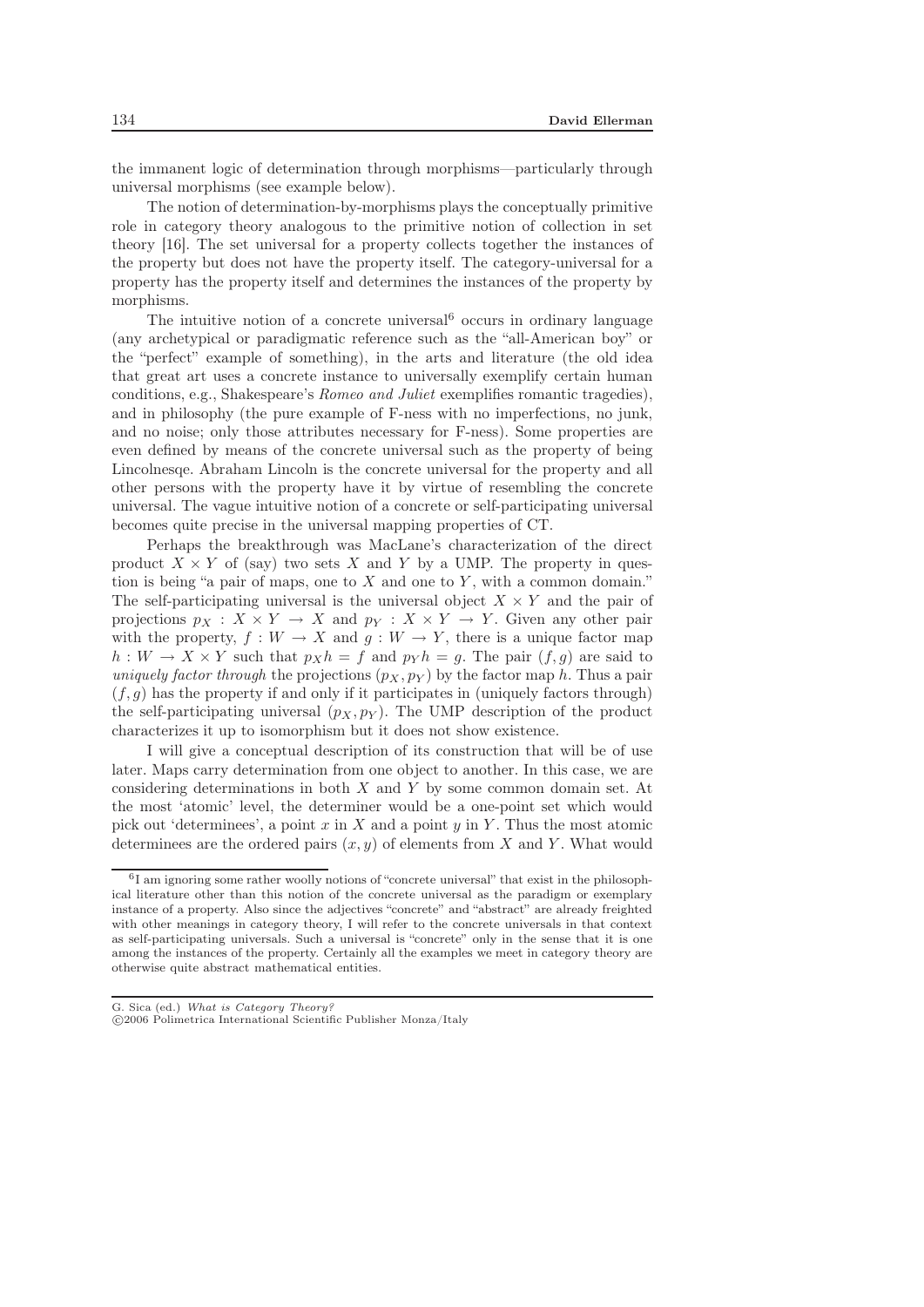be the most universal determiner of  $(x, y)$ ? Universality is achieved by making the conceptual move of reconceptualizing the atoms  $(x, y)$  from being just a determinee to being its own determiner, i.e., self-determination. Thus the universal determiner of X and Y is the set of all the ordered pairs  $(x, y)$  from X and Y, denoted  $X \times Y$ . It has the UMP for the product and all other sets with that UMP would be isomorphic to it.

"Determination through self-determining universals" sounds off-puttingly 'philosophical' but it nevertheless provides the abstract conceptual framework for the theory of universals and adjoint functors, and thus for the view of category theory presented here. For instance, a determinative relation has both a determiner or sending end and a determinee or receiving end so there should be a pair of universals, one at each end of the relationship, and that is precisely the conceptual source of the pair of universals in an adjunction. But that is getting ahead of the story.

Consider the dual case of the coproduct or disjoint union of sets. What is the self-participating universal for two sets  $X$  and  $Y$  to determine a common codomain set by a map from  $X$  and a map from  $Y$ ? At the most atomic level, what is needed to determine a single point in the codomain set? A single point  $x$ in X or a single point  $y$  in Y mapped to that single point would be sufficient to determine it. Hence those single points from  $X$  or  $Y$  are the atomic determiners or "germs" to determine a single point. What would be the most universal determinee of x or of  $y$ ? Universality is achieved by making the conceptual move of reconceptualizing x and y from being determiners to being their own determinees, i.e., self-determination. Thus the universal determinee of  $X$  and  $Y$  is the set of all the x from X and the y from Y, denoted  $X + Y$ . Since the two maps from X and Y can be defined separately, any elements that might be common to the two sets (i.e., in the intersection of the sets) are separate determiners and thus would be separate determinees in  $X + Y$ . Thus it is not the union but the disjoint union of  $X$  and  $Y$ .

The universal instance of a pair of maps from  $X$  and  $Y$  to a common codomain set is the pair of injections  $i_X : X \to X + Y$  and  $i_Y : Y \to X + Y$ whereby each determiner x in X or y in Y determine themselves as determinees in  $X + Y$ . For any other pair of maps  $f : X \to Z$  and  $g : Y \to Z$  from X and Y to a common codomain set Z, there is a unique factor map  $h: X + Y \to Z$  such that  $hi_X = f$  and  $hi_Y = g$ . All determination of a common codomain set by X and Y flows or factors through its own self-determination  $i_X : X \to X + Y$  and  $i_Y: Y \to X + Y$ .

The product (or coproduct) universal could be used to illustrate the point about the logic of category theory being the immanent logic of determination through morphisms and particularly through universals. Consider an inference in conventional logic: all roses are beautiful,  $r$  is a rose, and therefore  $r$  is beautiful. This could be formulated in the *language* of category theory as follows: there is an inclusion of the set of roses R in the set of beautiful things B, i.e.,  $R \hookrightarrow B$ , r is an element of R, i.e.,  $1 \stackrel{r}{\rightarrow} R$ , so by composition r is an element of B, i.e.,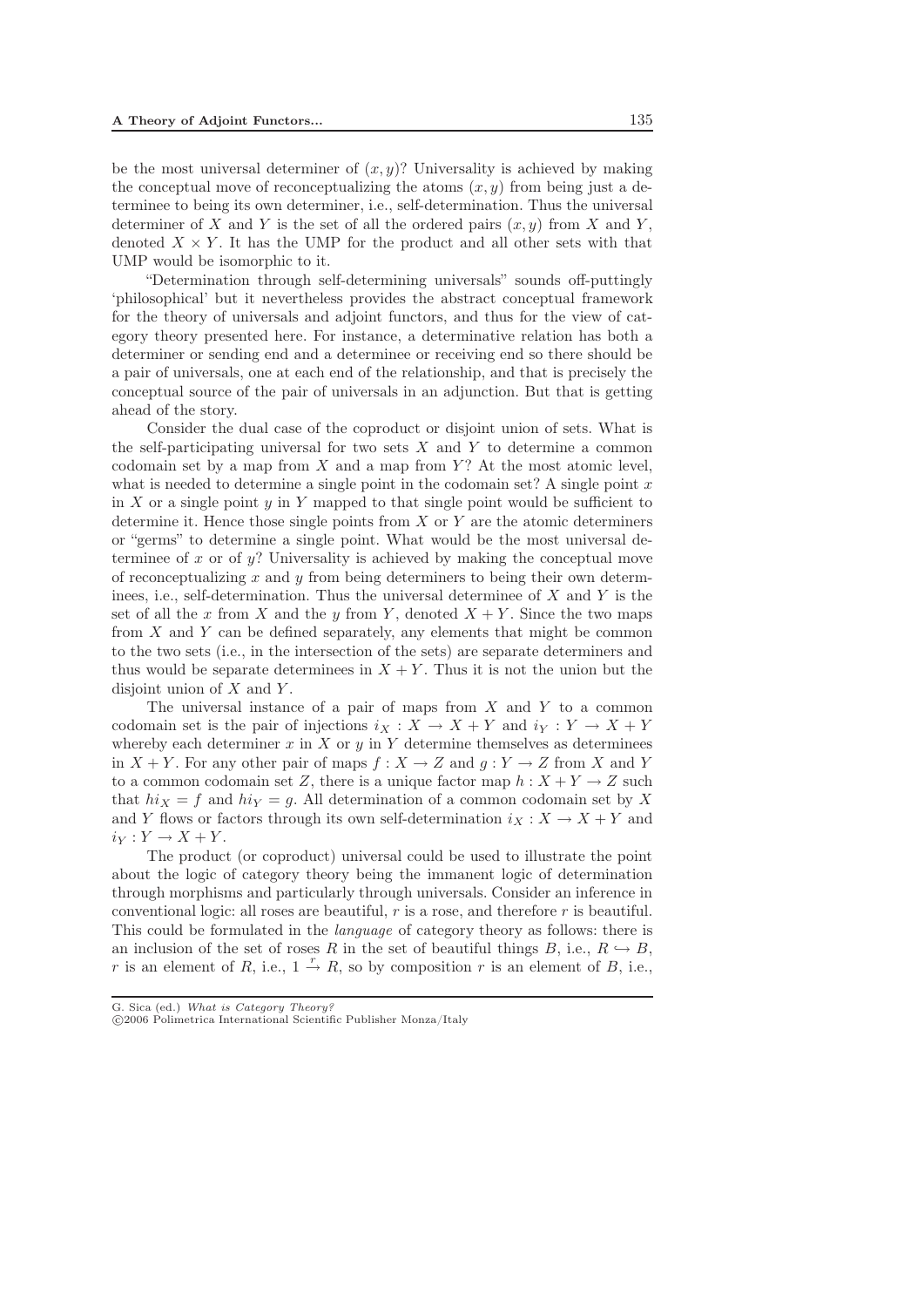$1 \stackrel{r}{\rightarrow} R \stackrel{\sim}{\rightarrow} B = 1 \stackrel{r}{\rightarrow} B$ . This type of reformulation can be highly generalized in category theory but my point is that this is only using the powerful concepts of category theory to formulate and generalize conventional logic.

The immanent logic of category theory is different. Speaking in 'philosophical mode' for the moment, suppose there are two (self-participating or 'concrete') universals "The Rose"  $U_R$  and "The Beautiful"  $U_B$  and that the The Rose participates in The Beautiful by a morphism  $U_R \to U_B$  which determines that The Rose is beautiful. A particular entity  $r$  participates in The Rose by a morphism  $r \rightarrow U_R$  which determines that r is a rose. By composition, the particular rose r participates in The Beautiful by a morphism  $r \to U_R \to U_B = r \to U_B$  which determines that the rose is beautiful. The logical inference is immanent in the determinative morphisms.

For a categorical version, replace the property of being beautiful by the property for which the product projections  $(p_X, p_Y)$  were the universal, i.e., the property of being "a pair of maps  $(f,g)$ , one to X and one to Y, with a common domain, e.g.,  $f: W \to X$  and  $g: W \to Y$ ." Suppose we have another map h:  $X \rightarrow Y$ . Replace the property of being a rose with the property of being "a pair of maps  $(f,g)$ , one to X and one to Y, with a common domain such that  $hf = g$ , i.e.,  $W \stackrel{f}{\rightarrow} X \stackrel{h}{\rightarrow} Y = W \stackrel{g}{\rightarrow} Y$ . The universal for that property ("The Rose") is given by a pair of projections  $(\pi_X, \pi_Y)$  with a common domain  $Graph(h)$ , the *graph* of h. There is a unique map  $Graph(h) \stackrel{p}{\rightarrow} X \times Y$  so that the graph participates in the product, i.e.,  $Graph(h) \stackrel{p}{\rightarrow} X \times Y \stackrel{px}{\rightarrow} X = Graph(h) \stackrel{\pi_X}{\rightarrow} X$  and similarly for the other projection. Now consider a particular "rose", namely a pair of maps  $r_X: W \to X$  and  $r_Y: W \to Y$  that commute with  $h$  ( $hr_X = r_Y$ ) and thus participate in the graph, i.e., there is a unique map  $r : W \to Graph(h)$  such that  $W \stackrel{r}{\rightarrow} Graph(h) \stackrel{\pi_X}{\longrightarrow} X = W \stackrel{r_X}{\longrightarrow} X$  and  $W \stackrel{r}{\rightarrow} Graph(h) \stackrel{\pi_Y}{\longrightarrow} Y = W \stackrel{r_Y}{\longrightarrow} Y$ . Then by composition, the particular pair of maps  $(r_X, r_Y)$  also participates in the product, i.e., pr is the unique map such that  $p_Xpr = r_X$  and  $p_Ypr = r_Y$ . Not only does having the property imply participation in the universal, any entity that participates in the universal is thereby forced to have the property. For instance, because  $(r_X, r_Y)$  participates in the product, it has to be a pair of maps to X and to Y with a common domain (the property represented by the product).

This example of the immanent logic of category theory, where maps play a determinative role and the determination is through universals, could be contrasted to formulating and generalizing the set treatment of the inference in the language of categories. Let  $P$  be the set of pairs of maps to  $X$  and  $Y$  with a common domain, let  $G$  be the set of pairs of such maps to  $X$  and  $Y$  that also commute with h, and let  $(r_X, r_Y)$  be a particular pair of such maps. Then  $1 \stackrel{(r_X,r_Y)}{\longrightarrow} G \hookrightarrow P = 1 \to P$ . That uses the language of category theory to formulate the set treatment with the set-universals for those properties and it ignores the category-universals for those properties.

Our purpose here is not to further develop the (immanent) logic of category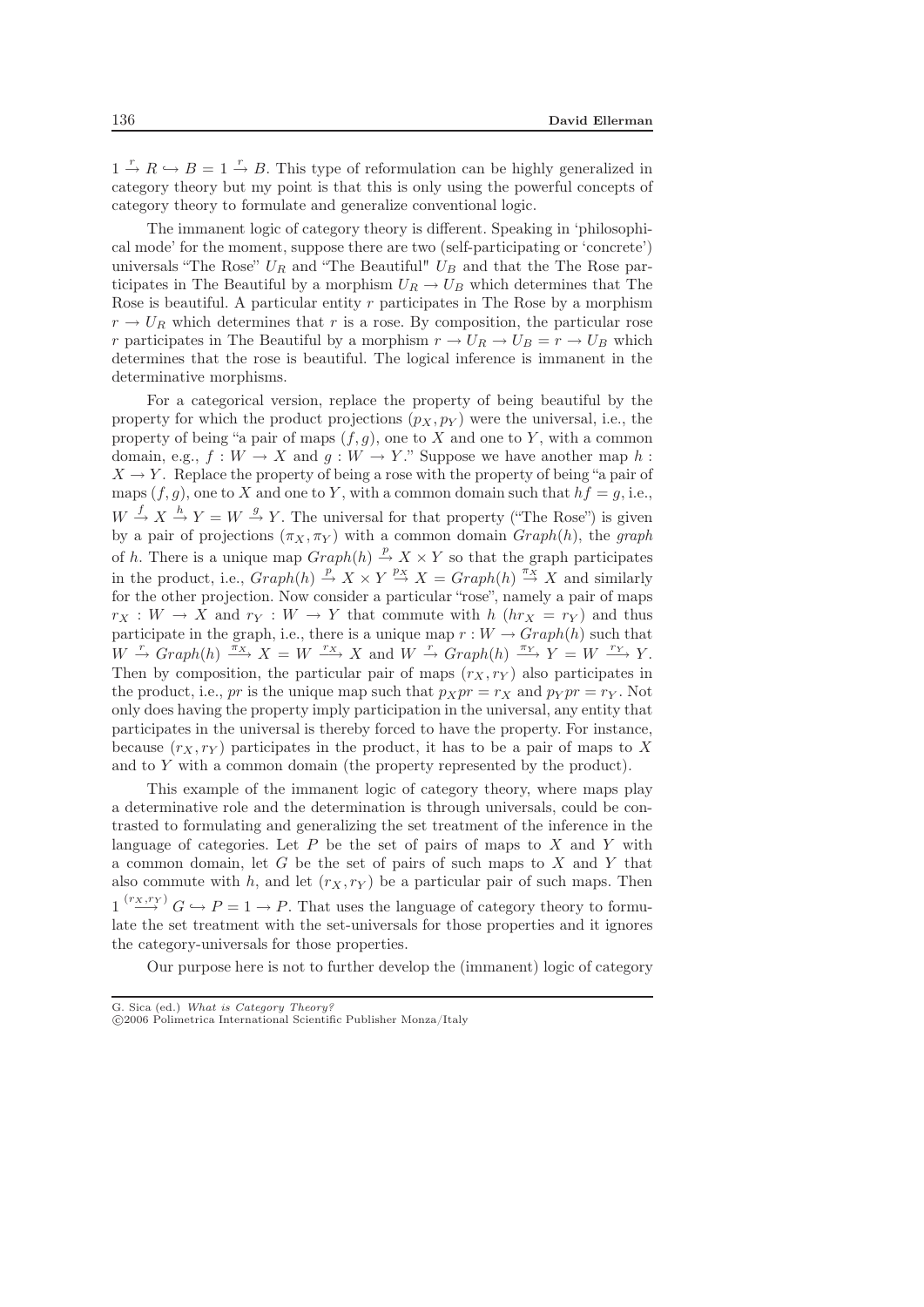theory but to show how adjoint functors fit within that general framework of determination through universals.

## 4 Definition and Directionality of Adjoints

There are many equivalent definitions of adjoint functors (see MacLane [28]), but the most 'official' one seems to be the one using a natural isomorphism of hom-sets. Let **X** and **A** be categories and  $F : \mathbf{X} \to \mathbf{A}$  and  $G : \mathbf{A} \to \mathbf{X}$  functors between them. Then F and G are said to be a pair of *adjoint functors* or an *adjunction*, written  $F \dashv G$ , if for any x in **X** and a in **A**, there is an isomorphism  $\phi$  natural in x and in a:

 $\phi_{x,a}$ : Hom  $\Lambda(Fx,a) \cong Hom_X(x,Ga)$ .

With this standard way of writing the isomorphism of hom-sets, the functor F on the left is called the *left adjoint* and the functor G on the right is the *right adjoint*. Maps associated with each other by the adjunction isomorphism ("adjoint transposes" of one another) are indicated by an asterisk so if  $g : Fx \to a$ then  $g^* : x \to Ga$  is the associated map  $\phi_{x,a}(g) = g^*$  and similarly if  $f : x \to Ga$ then  $\phi_{x,a}^{-1}(f) = f^* : Fx \to a$  is the associated map.

In much of the literature, adjoints are presented in a seemingly symmetrical fashion so that there appears to be no directionality of the adjoints between the categories **X** and **A**. But there is a directionality and it is important in understanding adjoints. Both the maps that appear in the adjunction isomorphism,  $Fx \rightarrow a$  and  $x \rightarrow Ga$ , go from the "x-thing" (i.e., either x or the image  $Fx$ ) to the "a-thing" (either the image  $Ga$  or a itself), so we see a direction emerging from **X** to **A**. That direction of an adjunction is the direction of the left adjoint (which goes from **X** to **A**). Then **X** might called the *sending* category and **A** the *receiving* category.<sup>7</sup>

Bidirectionality of determination through adjoints occurs when a functor has both a left and right adjoint. We will later see such an example of bidirectionality of determination between sets and diagram functors where the limit and colimit functors are respectively right and left adjoints to the same constant functor.<sup>8</sup>

In the theory of adjoints presented here, the directionality of adjoints results from being representations of heteromorphisms which have that directionality. Such morphisms can be exhibited in concrete examples of adjoints (see the later examples). To abstractly define chimera morphisms or heteromorphisms that

<sup>&</sup>lt;sup>7</sup>Sometimes adjunctions are written with this direction as in the notation  $\langle F, G, \phi \rangle : \mathbf{X} \to \mathbf{A}$ (MacLane [28*,p.*78]). This also allows the composition of adjoints to be defined in a straightforward manner (MacLane [28*,p.*101]).

<sup>8</sup>Also any adjunction can be restricted to subcategories where the unit and counit are isomorphisms so that each adjoint is both a left and right adjoint of the other—and thus determination is bidirectional—on those subcategories (see [24] or [3]).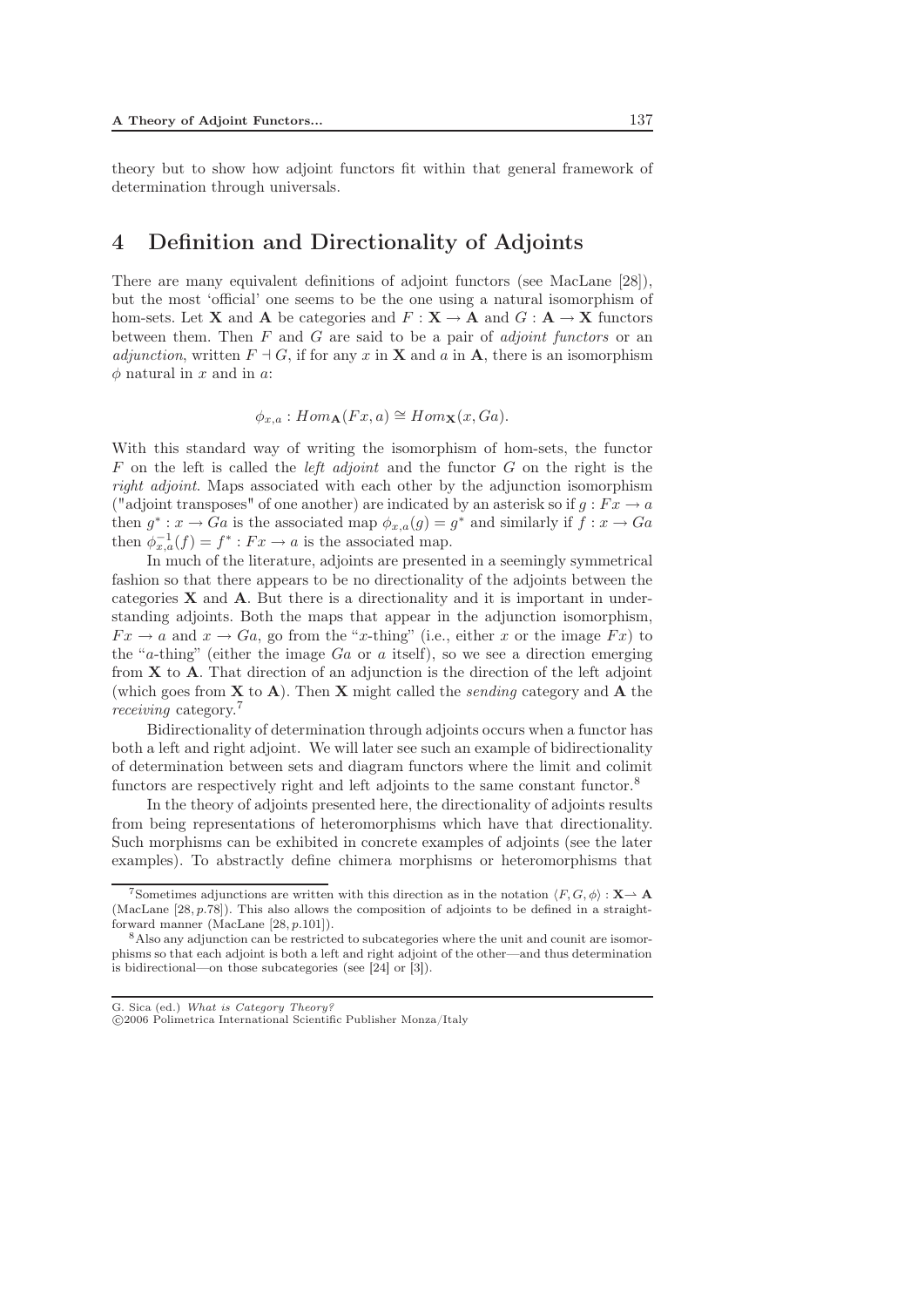work for all adjunctions, we turn to the presentation of adjoints using adjunctive squares.

## 5 Adjunctive Squares

#### 5.1 Embedding Adjunctions in a Product Category

Our approach to a theory of adjoints uses a certain "adjunctive square" diagram that is in the product category  $X \times A$  associated with an adjunction  $F : X \rightleftarrows$ **A** : G. With each object x in the category **X**, we associate the element  $\hat{x} = (x \ Fx)$  in the product category **X**  $\times$  **A** so that Gq would have associated with  $(x, Fx)$  in the product category  $\mathbf{X} \times \mathbf{A}$  so that Ga would have associated with it  $Ga = (Ga, FGa)$ . With each morphism in **X** with the form  $h : x' \to x$ , we associate the morphism  $\hat{h} = (h, Fh) : \hat{x'} = (x', Fx') \rightarrow \hat{x} = (x, Fx)$  in the product<br>category  $\mathbf{X} \times \mathbf{A}$  (maps compose and diagrams commute component-wise). Thus category  $\mathbf{X} \times \mathbf{A}$  (maps compose and diagrams commute component-wise). Thus the mapping of x to  $(x, Fx)$  extends to an embedding  $(1_X, F) : \mathbf{X} \to \mathbf{X} \times \mathbf{A}$ whose image  $\hat{\mathbf{X}}$  is isomorphic with **X**.

With each object a in the category **A**, we associate the element  $\hat{a} = (Ga, a)$ in the product category  $\mathbf{X} \times \mathbf{A}$  so that Fx would have associated with it  $\widehat{Fx}$  =  $(GFx, Fx)$ . With each morphism in **A** with the form  $k : a \rightarrow a'$ , we associate the morphism  $\hat{k} = (Gk, k) : (Ga, a) \rightarrow (Ga', a')$  in the product category  $\mathbf{X} \times \mathbf{A}$ . The mapping of a to  $(Ga, a)$  extends to an embedding  $(G, 1_A) : A \to X \times A$  whose image  $\widehat{A}$  is isomorphic to **A**.

The mapping of x to  $(GFx, Fx)$  in  $\widehat{A}$  extends to the functor  $(GF, F)$ :  $X \rightarrow X \times A$ . Given that F and G are adjoints, the unit natural transformation  $\eta: \mathbb{1}_{\mathbf{X}} \to GF$  of the adjunction and the identity natural transformation  $\mathbb{1}_F$  give a natural transformation  $(\eta, 1_F) : (1_X, F) \to (GF, F)$  with the component at x being  $(\eta_x, 1_{Fx}) : (x, Fx) \rightarrow (GFx, Fx).$ 

The mapping of a to  $(Ga, FGa)$  in  $\hat{\mathbf{X}}$  extends to a functor  $(G, FG) : \mathbf{A} \to \mathbf{A}$  $\mathbf{X} \times \mathbf{A}$ . The counit natural transformation  $\varepsilon$  of the adjunction and the identity natural transformation  $1_G$  give a natural transformation  $(1_G, \varepsilon):(G, FG) \rightarrow$  $(G, 1_A)$  with the component at a being  $(1_G, \varepsilon_a): (Ga, FGa) \rightarrow (Ga, a)$ .

The  $(F, G)$  twist functor, which carries  $(x, a)$  to  $(Ga, Fx)$ , is an endo-functor on  $\mathbf{X} \times \mathbf{A}$  which carries  $\hat{\mathbf{X}}$  to  $\hat{\mathbf{A}}$  and  $\hat{\mathbf{A}}$  to  $\hat{\mathbf{X}}$  to reproduce the adjunction between those two subcategories.

These various parts can then be collected together in the adjunctive square diagram.

$$
(\eta_x, 1_{Fx}) \quad \downarrow \quad (Gx, Fx) \quad \downarrow \quad (Ga, FGa)
$$
\n
$$
(GFx, Fx) \quad \stackrel{(Gg,g)}{\longrightarrow} \quad (Ga, a)
$$
\n
$$
(GFx, Fx) \quad \stackrel{(Gg,g)}{\longrightarrow} \quad (Ga, a)
$$

Adjunctive Square Diagram

<sup>-</sup>c 2006 Polimetrica International Scientific Publisher Monza/Italy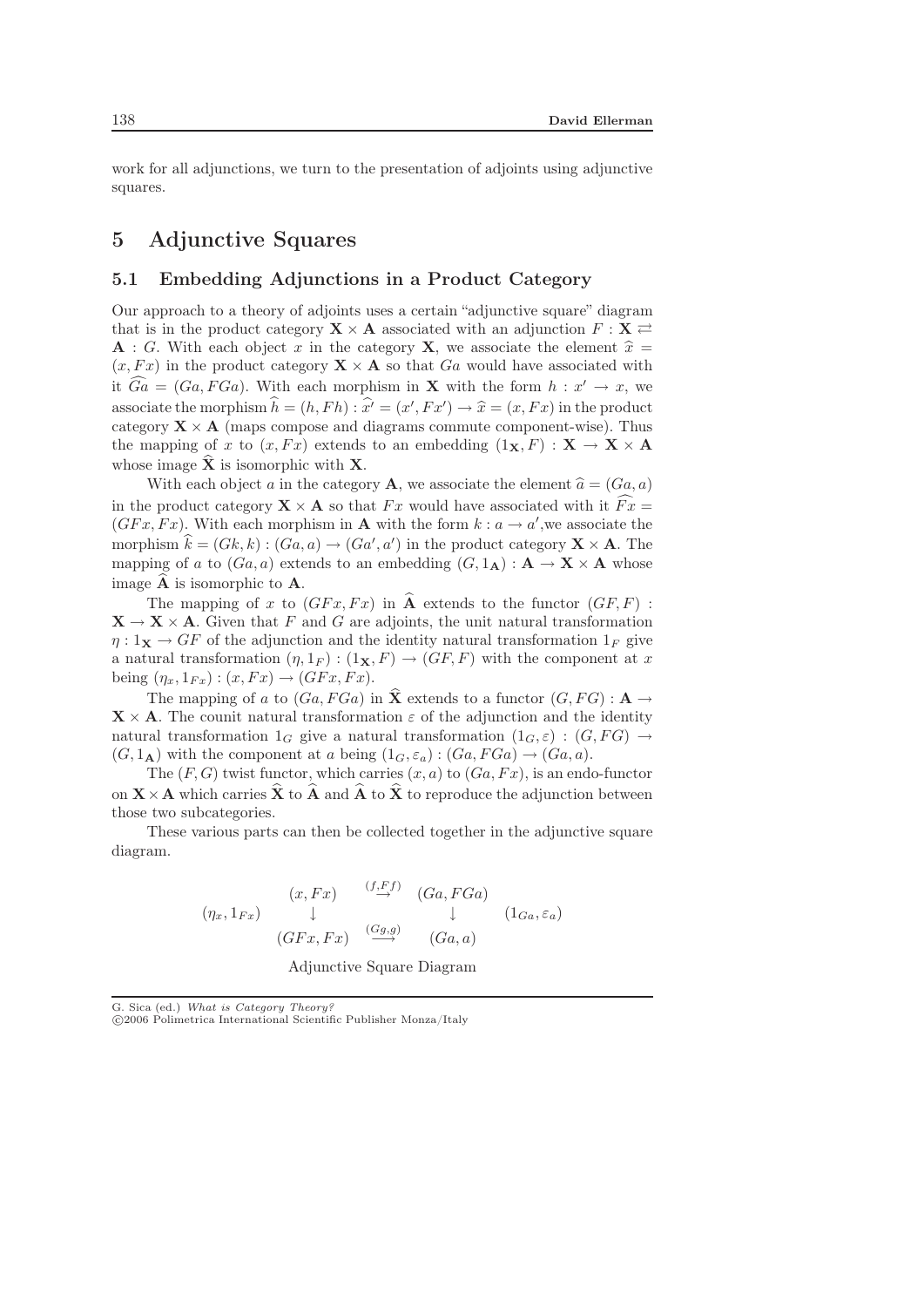Any diagrams of this form for some given  $f: x \to Ga$  or for some given  $g: Fx \to a$  will be called *adjunctive squares*. The purpose of the adjunctive square diagram is to conveniently represent the properties of an adjunction in the format of commutative squares. The map on the top is in  $\hat{\mathbf{X}}$  (the "top category") and the map on the bottom is in  $\hat{A}$  (the "bottom category") and the vertical maps as well as the main diagonal  $(f, g)$  in a commutative adjunctive square are morphisms from  $\hat{\mathbf{X}}$ -objects to  $\hat{\mathbf{A}}$ -objects. The  $(F, G)$  twist functor carries the main diagonal map  $(f,g)$  to the (southwest to northeast) anti-diagonal map  $(Gq, Ff)$ .

Given  $f: x \to Ga$ , the rest of the diagram is determined by the requirement that the square commutes. Commutativity in the second component uniquely determines that  $g = g1_{Fx} = \varepsilon_a F f$  so  $g = f^* = \varepsilon_a F f$  is the map associated with  $f$  in the adjunction isomorphism. Commutativity in the first component is the universal mapping property factorization of the given  $f: x \to Ga$  through the unit  $x \xrightarrow{\eta_x} GFx \xrightarrow{Gf^*} Ga = x \xrightarrow{f} Ga$ . Similarly, if we were given  $g : Fx \to a$ , then commutativity in the first component implies that  $f = 1_{Ga} f = Gg\eta_x = g^*$ . And commutativity in the second component is the UMP factorization of  $g : Fx \to a$ through the counit  $Fx \xrightarrow{Fg^*} FGa \xrightarrow{\varepsilon_a} a = Fx \xrightarrow{g} a$ .

The adjunctive square diagram also brings out the directionality of the adjunction. In a commutative adjunctive square, the main diagonal map, which goes from  $\hat{x} = (x, Fx)$  in  $\hat{\mathbf{X}}$  to  $\hat{a} = (Ga, a)$  in  $\hat{\mathbf{A}}$ , is  $(f, g)$  where  $g = f^*$  and  $f = g^*$ .<br>Each  $(r, Fr)$ -to- $(Ga, a)$  determination crosses one of the "bridges" represented by Each  $(x, Fx)$ -to- $(Ga, a)$  determination crosses one of the "bridges" represented by the natural transformations  $(\eta, 1_F)$  or  $(1_G, \varepsilon)$ . Suppose that a determination went from  $(x, Fx)$  to  $(Ga, a)$  as follows:  $(x, Fx) \rightarrow (x', Fx') \rightarrow (GFx', Fx') \rightarrow (Ga, a)$ .

$$
(x, Fx) \longrightarrow (x', Fx')
$$
  
\n
$$
(GFx, Fx) \longrightarrow (GFx', Fx') \longrightarrow (Ga, a)
$$

By the commutativity of the square from the naturality of  $(\eta, 1_F)$ , the determination  $(x, Fx)$  to  $(Ga, a)$  crossing the bridge at  $(x, Fx) \rightarrow (GFx, Fx)$  is the same. Hence any determination from  $(x, Fx)$  and crossing a  $(\eta, 1_F)$ -bridge can be taken as crossing the bridge at  $(x, Fx)$ .

Suppose a determination from  $(x, Fx)$  to  $(Ga, a)$  crossed a  $(1_G, \varepsilon)$ -bridge:  $(x, Fx) \rightarrow (Ga', FGa') \rightarrow (Ga', a') \rightarrow (Ga, a).$ 

$$
(x, Fx) \longrightarrow (Ga', FGa') \longrightarrow (Ga, FGa)
$$
  

$$
\downarrow \qquad \qquad \downarrow
$$
  

$$
(Ga', a') \longrightarrow (Ga, a)
$$

By the commutativity of the square from the naturality of  $(1_G, \varepsilon)$ , the determination crossing the bridge at  $(Ga, FGa) \rightarrow (Ga, a)$  is the same. Hence any determination to  $(Ga, a)$  and crossing a  $(1_G, \varepsilon)$ -bridge can be taken as crossing the bridge at  $(Ga, a)$ . Thus the adjunctive square represents the general case of possible  $(x, Fx)$ -to- $(Ga, a)$  determinations using functors F and G.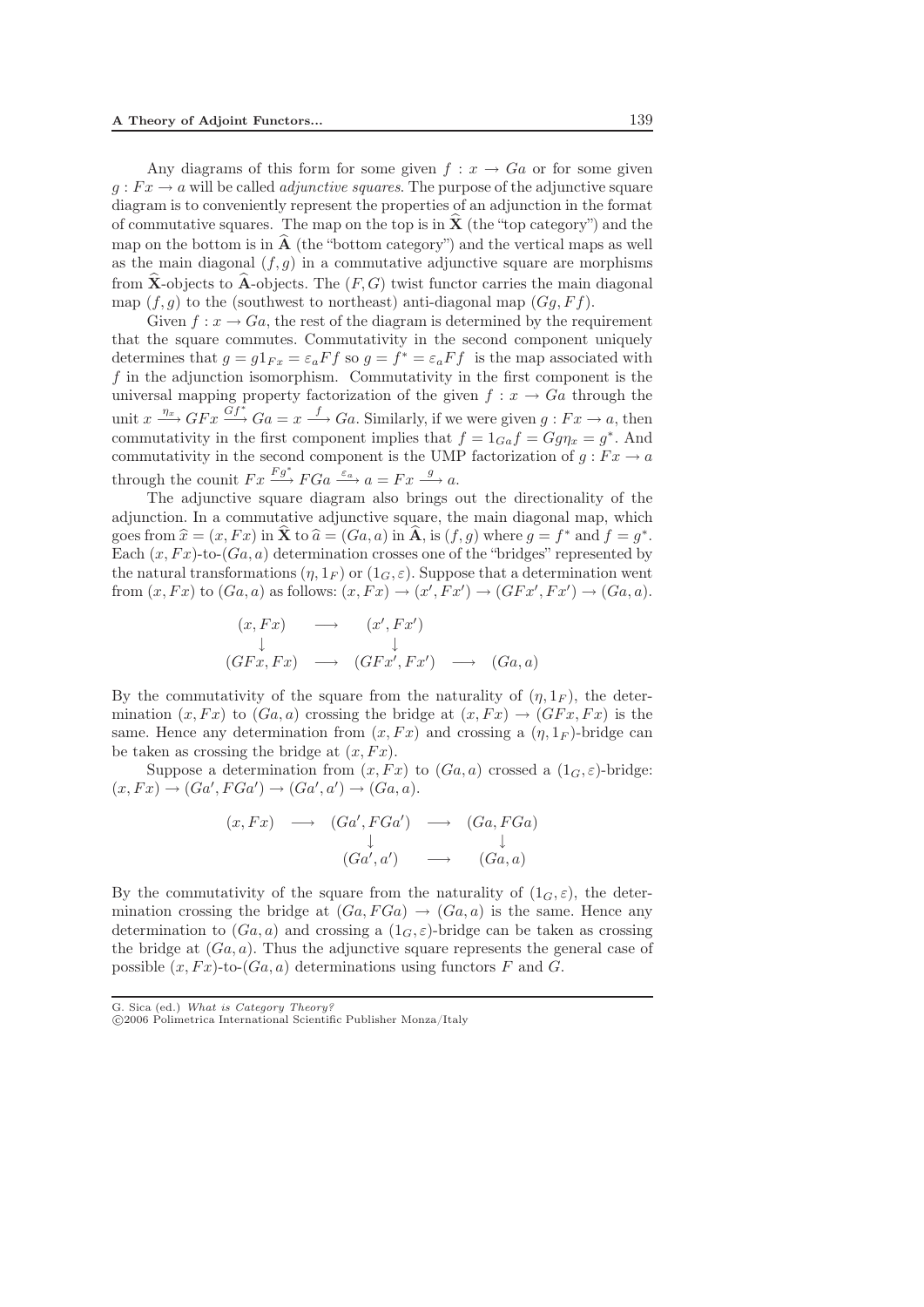#### 5.2 Factorization Systems of Maps

Consider the generic form for an adjunctive square diagram where we are assuming that  $F$  and  $G$  are adjoint.

$$
(\eta_x, 1_{Fx}) \quad \downarrow \quad \nearrow \quad (Ga, FGa)
$$
\n
$$
(\eta_x, 1_{Fx}) \quad \downarrow \quad \nearrow \quad \downarrow \quad (1_{Ga, \varepsilon_a})
$$
\n
$$
(GFx, Fx) \quad \xrightarrow{(Gg,g)} \quad (Ga, a)
$$

Given any  $f: x \to Ga$  in the first component on top, there is a unique  $f^* : F x \to a$  such that the anti-diagonal map  $(Gf^*, Ff)$  factors  $(f, Ff)$  through the universal  $(\eta_x, 1_{Fx})$ , i.e., such that the upper triangle commutes. And that anti-diagonal map composes with  $(1_{Ga}, \varepsilon_a)$  to determine the bottom map

$$
(GFx, Fx) \stackrel{(Gf^*, Ff)}{\longrightarrow} (Ga, FGa) \stackrel{(1_{Ga, \varepsilon_a})}{\longrightarrow} (Ga, a) = (GFx, Fx) \stackrel{(Gf^*, f^*)}{\longrightarrow} (Ga, a)
$$

that makes the lower triangle and thus the square commutes. Or starting with  $q =$  $f^*$ :  $Fx \rightarrow a$  in the second component on the bottom, there is a unique  $g^* = f$ :  $x \to Ga$  such that the anti-diagonal map  $(Gf^*,Ff)$  factors  $(Gg,g)=(Gf^*,f^*)$ through the universal  $(1_{Ga}, \varepsilon_a)$ , i.e., such that the lower triangle commutes. And that anti-diagonal map composes with  $(\eta_x, 1_{Fx})$  to determine the upper map

$$
(x, Fx) \xrightarrow{( \eta_x, 1_{Fx})} (GFx, Fx) \xrightarrow{(Gf^*, Ff)} (Ga, FGa) = (x, Fx) \xrightarrow{(f, Ff)} (Ga, FGa)
$$

that makes the upper triangle and thus the square commutes.

Adjointness is closely related to the notion of a factorization system for orthogonal sets of maps such as epis and monos (see [18] or [34]). The motivating example for factorization systems of maps was the example of epimorphisms and monomorphisms. The unit and counit in any adjunction have a closely related property. For instance, suppose there are morphisms g,  $g' : Fx \to a$  in the bottom category **A** such that  $x \xrightarrow{\eta_x} GFx \xrightarrow{Gg} Ga = x \xrightarrow{\eta_x} GFx \xrightarrow{Gg'} Ga$  holds in the top category **X**. By the unique factorization of any morphism  $f: x \to Ga$ through the unit  $\eta_x$  it follows that  $g = g'$ . Since the uniqueness of the morphisms is in **A** while the G-image maps  $Gg$  and  $Gg'$  post-composed with  $\eta_x$  are in **X**, this is not the same as  $\eta_x$  being epi. But it is a closely related property of being "epi with respect to G-images of  $Fx \rightarrow a$  morphisms." Similarly, the counit  $\varepsilon_a$  is "mono with respect to F-images of  $x \to Ga$  morphisms." Thus it is not surprising that the maps  $(\eta_x, 1_{Fx})$  and  $(1_{Ga}, \varepsilon_a)$  have an anti-diagonal factorization in the adjunctive square diagrams in a manner analogous to epis and monos in general commutative squares.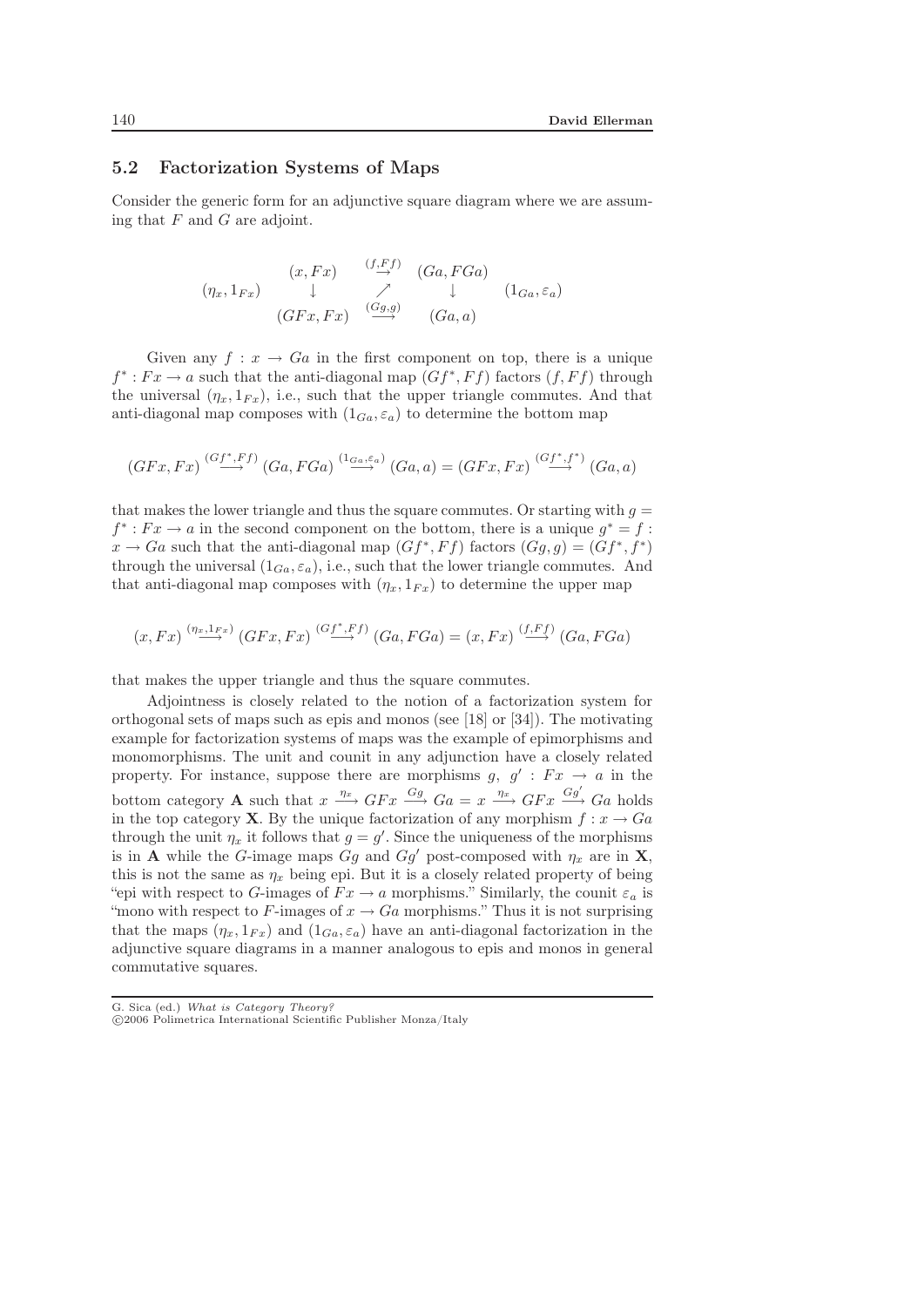# 6 Adjoints  $=$  Birepresentations of Het-bifunctors

#### 6.1 Chimera Morphisms and Het-bifunctors

We argue that an adjunction has to do with morphisms between objects that are in general in different categories, e.g., from an object  $x$  in  $X$  to an object  $a$  in **A**. These "heteromorphisms" (in contrast to homomorphisms) are like mongrels or chimeras that do not fit into either of the two categories. For instance, in the context of the free-group-underlying-set adjunction, we might consider any mapping  $x \stackrel{c}{\Rightarrow} a$  whose tail is a set and head is a group. Some adjunctions, such as the free-underlying adjunctions, have this sort of concrete realization of the cross-category determination which is then represented by the two adjoint transposes  $x \stackrel{f(c)}{\rightarrow} Ga$  and  $Fx \stackrel{g(c)}{\rightarrow} a$ . Since the cross-category heteromorphisms are not morphisms in either of the categories, what can we say about them?

The one thing we can reasonably say is that chimera morphisms can be precomposed or postcomposed with morphisms within the categories (i.e., intracategory morphisms) to obtain other chimera morphisms.<sup>9</sup> This is easily formalized. Suppose we have heteromorphisms  $x \stackrel{c}{\Rightarrow} a$  as in the case of sets and groups from objects in **X** to objects in **A** (another example analyzed below would be "cones" which can be seen as chimera morphisms from sets to diagram functors). Let  $Het(x,a)=\{x\overset{c}{\Rightarrow}a\}$  be the set of heteromorphisms from x to a. For any **A**-morphism  $k : a \to a'$  and any chimera morphism  $x \stackrel{c}{\Rightarrow} a$ , intuitively there is a composite chimera morphism  $x \stackrel{c}{\Rightarrow} a \stackrel{k}{\rightarrow} a' = x \stackrel{k}{\Rightarrow} a'$ , i.e., k induces a map  $Het(x,k):Het(x,a)\rightarrow Het(x,a').$  For any **X**-morphism  $h:x'\rightarrow x$  and chimera morphism  $x \stackrel{c}{\Rightarrow} a$ , intuitively there is the composite chimera morphism  $x' \stackrel{h}{\rightarrow} x \stackrel{c}{\Rightarrow}$  $a = x' \stackrel{ch}{\Rightarrow} a$ , i.e., h induces a map  $Het(h,a):Het(x,a)\rightarrow Het(x',a)$  (note the reversal of direction). Taking the sets-to-groups example to guide intuitions, the induced maps would respect identity and composite morphisms in each category. Moreover, composition is associative in the sense that  $(kc)h = k(ch)$ . This means that the assignments of sets of chimera morphisms  $Het(x,a)=\{x\overset{c}{\Rightarrow}a\}$  and the induced maps between them constitute a bifunctor  $Het:\mathbf{X}^{op}\times\mathbf{A}\rightarrow\mathbf{Set}$  (contravariant in the first variable and covariant in the second).<sup>10</sup> The composition properties we would axiomatize for "chimera morphisms" or "heteromorphisms" from **X**-objects to **A**-objects are precisely those of the elements in the values of such a bifunctor  $Het:\mathbf{X}^{op}\times\mathbf{A}\rightarrow\mathbf{Set}.$ 

An adjunction is not simply about heteromorphisms from **X** to **A**; it is

<sup>9</sup>The chimera genes are dominant in these mongrel matings. While mules cannot mate with mules, it is 'as if' mules could mate with either horses or donkeys to produce other mules.

<sup>10</sup>One conventional treatment of chimera morphisms such as cones 'misses' the bifunctor formulation by treating the cones as objects in a category (rather than as morphisms between categories). The compositions are then viewed as defining morphisms between these objects. For instance,  $h: x' \to x$  would define a morphism from a cone  $ch: x' \Rightarrow a$  to the cone  $c: x \Rightarrow a$ . The terminal object in this category would be the limit cone—and dually for cocones. These are slices of the chimera comma category defined in the next section.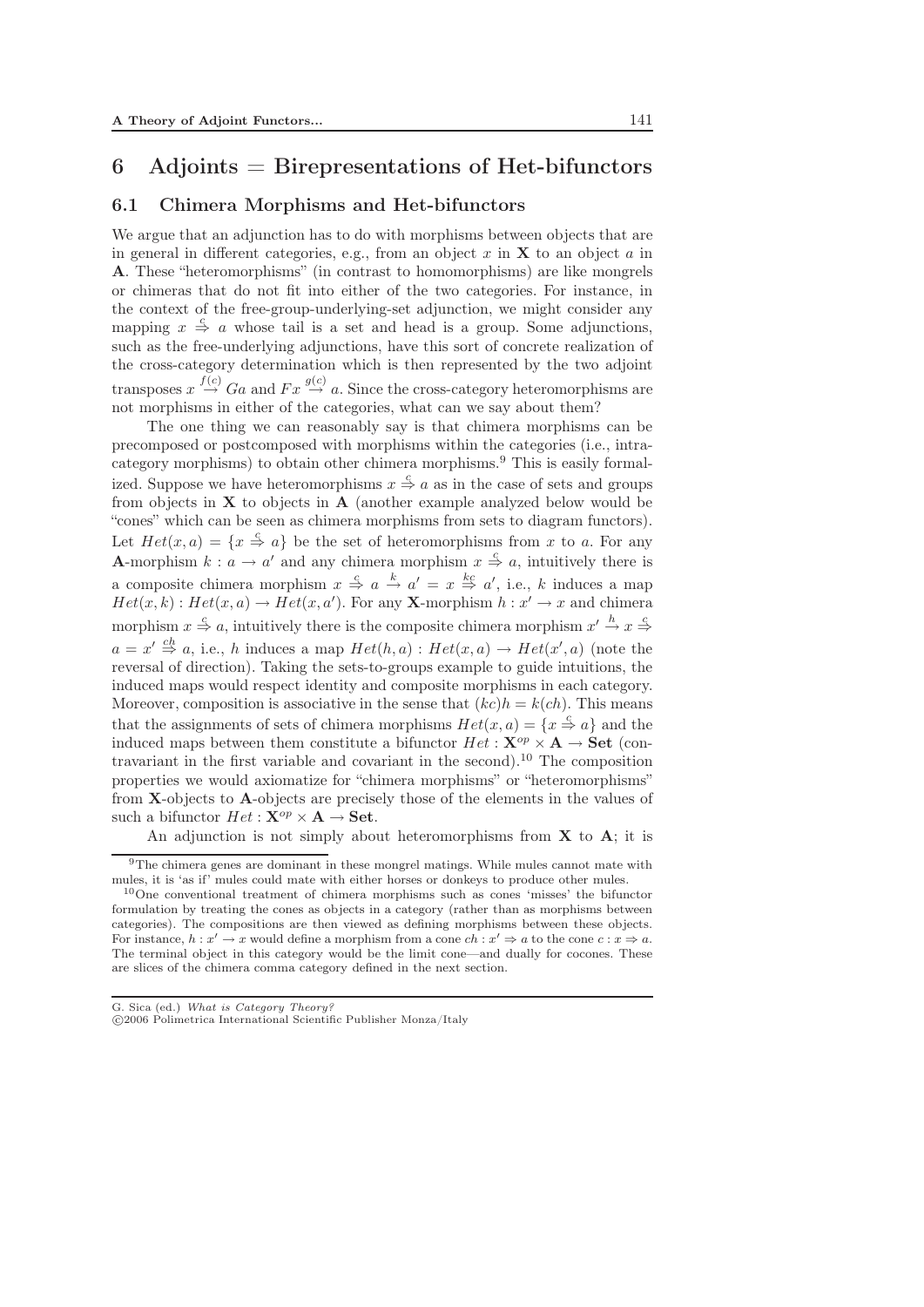about such determinations through universals. In other words, an adjunction arises from a het-bifunctor  $Het:\mathbf{X}^{op}\times\mathbf{A}\rightarrow\mathbf{Set}$  that is "birepresentable" in the sense of being representable on both the left and right.

Given any bifunctor  $Het:\mathbf{X}^{op}\times\mathbf{A}\rightarrow\mathbf{Set}$ , it is *representable on the left* if for each **X**-object x, there is an **A**-object  $Fx$  that represents the functor  $Het(x,-)$ , i.e., there is an isomorphism  $\psi_{x,a}$ :  $Hom_{\mathbf{A}}(Fx,a) \cong Het(x,a)$  natural in a. For each x, let  $h_x$  be the image of the identity on  $Fx$ , i.e.,  $\psi_{x,Fx}(1_{Fx}) = h_x \in$  $Het(x,Fx)$ . We first show that  $h_x$  is a universal element for the functor  $Het(x,-)$ and then use that to complete the construction of F as a functor. For any  $c \in$  $Het(x,a),$  let  $g(c)=\psi_{x,a}^{-1}(c):Fx\rightarrow a.$  Then naturality in a means that the following diagram commutes.

$$
Hom(Fx,g(c))
$$
  
\n
$$
Hom(Fx,g(c))
$$
  
\n
$$
\downarrow
$$
  
\n
$$
Hom_{\mathbf{A}}(Fx,a)
$$
  
\n
$$
\cong
$$
  
\n
$$
Het(x,Fx)
$$
  
\n
$$
\downarrow
$$
  
\n
$$
Het(x,g(c))
$$
  
\n
$$
Het(x,g(c))
$$

Chasing  $1_{Fx}$  around the diagram yields that  $c = Het(x, g(c))(h_x)$  which can be written as  $c = g(c)h_x$ . Since the horizontal maps are isomorphisms,  $g(c)$ is the unique map  $g : Fx \to a$  such that  $c = gh_x$ . Then  $(Fx, h_x)$  is a *universal element* (in MacLane's sense [28, p. 57]) for the functor  $Het(x,-)$  or equivalently  $1 \stackrel{h_x}{\longrightarrow} Het(x,Fx)$  is a *universal arrow* [28, p. 58] from 1 (the one point set) to  $Het(x,-).$  Then for any **X**-morphism  $j:x\rightarrow x', Fj:Fx\rightarrow Fx'$  is the unique **A**-morphism such that  $Het(x,Fj)$  fills in the right vertical arrow in the following diagram.

$$
\begin{array}{ccccc}\n & & 1 & \xrightarrow{h_x} & Het(x, Fx) \\
\downarrow & & \downarrow & & \downarrow & \\
& & Het(x', Fx') & \xrightarrow{Het(j, Fx')} & Het(x, Fx')\n\end{array}
$$

It is easily checked that such a definition of  $Fj : Fx \to Fx'$  preserves identities and composition using the functoriality of  $Het(x,-)$  so we have a functor F:  $X \to A$ . It is a further standard result that the isomorphism is also natural in x (e.g., [28, p. 81] or the "parameter theorem" [29, p. 525]).

Given a bifunctor  $Het:\mathbf{X}^{op}\times\mathbf{A}\rightarrow\mathbf{Set}$ , it is *representable on the right* if for each **A**-object a, there is an **X**-object Ga that represents the functor  $Het(-, a)$ , i.e., there is an isomorphism  $\varphi_{x,a} : Het(x,a) \cong Hom_X(x,Ga)$  natural in x. For each a, let  $e_a$  be the inverse image of the identity on  $Ga$ , i.e.,  $\varphi_{Ga,a}^{-1}(1_{Ga}) = e_a \in$  $Het(Ga,a)$ . For any  $c\in Het(x,a)$ , let  $f(c)=\varphi_{x,a}(c):x\rightarrow Ga$ . Then naturality in x means that the following diagram commutes.

$$
Het(Ga,a)\cong Hom_{\mathbf{X}}(Ga,Ga)
$$
  
\n
$$
Het(f(c),a)\qquad \downarrow \qquad \qquad \downarrow
$$
  
\n
$$
Het(x,a)\cong Hom_{\mathbf{X}}(x,Ga)
$$
  
\n
$$
Hom(f(c),Ga)
$$

G. Sica (ed.) *What is Category Theory?*

-c 2006 Polimetrica International Scientific Publisher Monza/Italy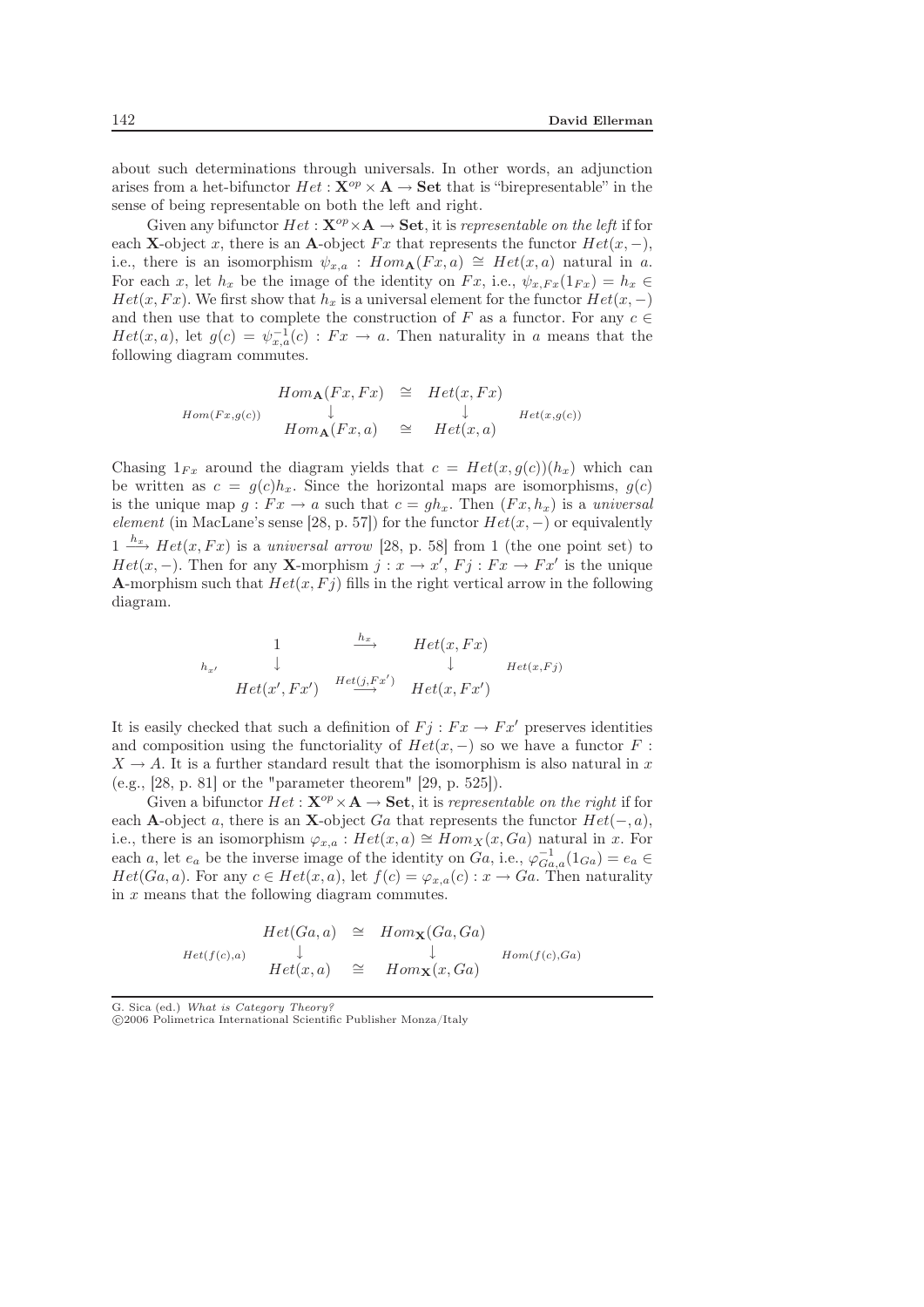Chasing  $1_{Ga}$  around the diagram yields that  $c = Het(f(c), a)(e_a) = e_a f(c)$ so  $(Ga, e_a)$  is a universal element for the functor  $Het(-, a)$  and that  $1 \stackrel{e_a}{\longrightarrow}$  $Het(Ga,a)$  is a universal arrow from 1 to  $Het(-,a)$ . Then for any **A**-morphism  $k: a' \to a$ ,  $Gk: Ga' \to Ga$  is the unique **X**-morphism such that  $Het(Gk, a)$  fills in the right vertical arrow in the following diagram.

$$
\begin{array}{ccccc}\n & 1 & \xrightarrow{e_a} & Het(Ga, a) \\
\downarrow & & \downarrow & \downarrow & Het(Gk, a) \\
\downarrow & Het(Ga', a') & Het(Ga', k) & Het(Ga', a)\n\end{array}
$$

In a similar manner, it is easily checked that the functoriality of G follows from the functoriality of  $Het(-,a)$ . Thus we have a functor  $G: \mathbf{A} \to \mathbf{X}$  such that Ga represents the functor  $Het(-, a)$ , i.e., there is a natural isomorphism  $\varphi_{x,a}$ :  $Het(x, a)\cong Hom_{\mathbf{X}}(x, Ga)$  natural in x. And in a similar manner, it can be shown that the isomorphism is natural in both variables. Thus given a bifunctor  $Het$ :  $\mathbf{X}^{op} \times \mathbf{A} \rightarrow \mathbf{Set}$  representable on both sides, we have an adjunction isomorphism:

$$
Hom_{\mathbf{A}}(Fx,a) \cong Het(x,a) \cong Hom_{\mathbf{X}}(x,Ga).
$$

The morphisms mapped to one another by these isomorphisms are *adjoint correlates* of one another. When the two representations are thus combined, the universal element  $h_x \in Het(x, Fx)$  induced by  $1_{F_x}$  is the *chimera unit* and is the adjoint correlate of the ordinary unit  $\eta_x : x \to GFx$ . The universal element  $e_a \in Het(Ga, a)$  induced by  $1_{Ga}$  is the *chimera counit* and is the adjoint correlate of the ordinary counit  $\varepsilon_a$ :  $FGa \to a$ . The two factorizations  $g(c)h_x = c = e_a f(c)$ combine to give what we will later call the "chimera adjunctive square" with  $c$  as the main diagonal.

#### 6.2 Comma Categories and Bifunctors

The above treatment uses the 'official' hom-set definition of an adjunction. It might be useful to briefly restate the ideas using William Lawvere's comma category definition of an adjunction in his famous 1963 thesis [25]. Given three categories **A**, **B**, and **C** and two functors

$$
A: \mathbf{A} \to \mathbf{C} \leftarrow \mathbf{B}: B
$$

the *comma category*  $(A, B)$  has as objects the morphism in **C** from a value  $A(a)$ of the functor  $A : \mathbf{A} \to \mathbf{C}$  to a value  $B(b)$  of the functor  $B : \mathbf{B} \to \mathbf{C}$ . A morphism from an object  $A(a) \to B(b)$  to an object  $A(a') \to B(b')$  is an **A**-morphism  $k : a \rightarrow a'$  and a **B**-morphism  $h : b \rightarrow b'$  such that the following diagram commutes:

$$
A(a) \xrightarrow{A(k)} A(a')
$$
  
\n
$$
\downarrow \qquad \qquad \downarrow
$$
  
\n
$$
B(b) \xrightarrow{B(h)} B(b').
$$

G. Sica (ed.) *What is Category Theory?*

-c 2006 Polimetrica International Scientific Publisher Monza/Italy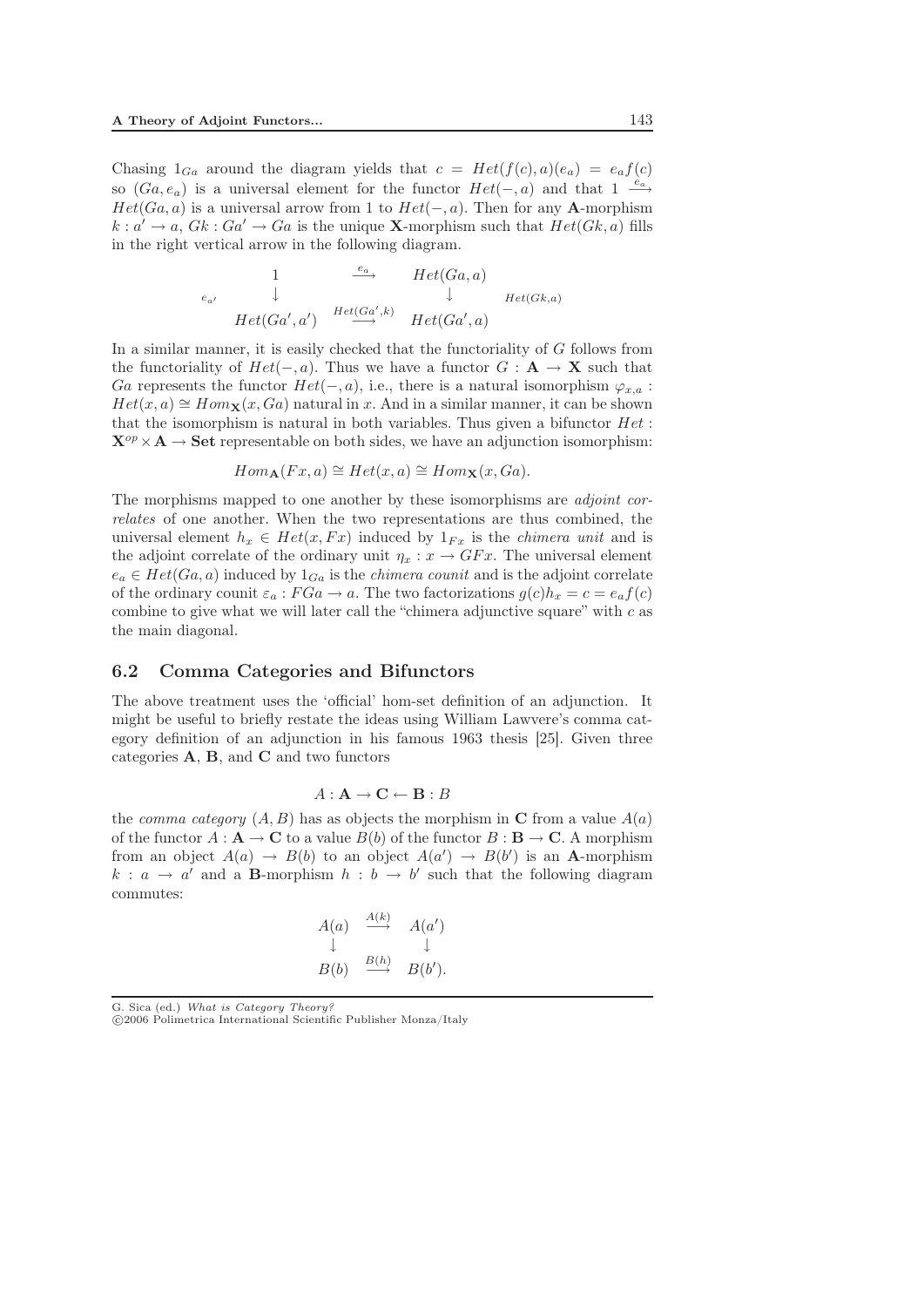There are two projection functors  $\pi_0 : (A, B) \to \mathbf{A}$  which takes the object  $A(a) \to$  $B(b)$  to the object a in **A** and a morphism  $(k, h)$  to k, and  $\pi_1 : (A, B) \to \mathbf{B}$  with the analogous definition.

Then with the adjunctive setup  $F: \mathbf{X} \rightleftarrows \mathbf{A}: G$ , there are two associated comma categories  $(F, 1_A)$  defined by  $F : \mathbf{X} \to \mathbf{A} \leftarrow \mathbf{A} : 1_A$ , and  $(1_{\mathbf{X}}, G)$  defined by  $1_X : X \to X \leftarrow A : G$ . Then Lawvere's definition of an adjunction (e.g., [28, p. 84], [31, p. 92], or [34, p. 389]) is that  $F$  is the left adjoint to  $G$  if there is an isomorphism  $(F, 1_A) \cong (1_X, G)$  over the projections to the product category  $\mathbf{X} \times \mathbf{A}$ , i.e., such that the following diagram commutes.

$$
(\pi_0, \pi_1) \quad \downarrow \quad (\pi_0, \pi_1) \quad \downarrow \quad (\pi_0, \pi_1) \n\mathbf{X} \times \mathbf{A} = \mathbf{X} \times \mathbf{A} \quad (\pi_0, \pi_1)
$$

To connect the comma category approach to the bifunctor treatment, we might note that the data  $A : \mathbf{A} \to \mathbf{C} \leftarrow \mathbf{B} : B$  used to define the comma category also defines a bifunctor  $Hom_{\mathbf{C}}(A(-), B(-)) : \mathbf{A}^{op} \times \mathbf{B} \to \mathbf{Set}$ . But we might start with any bifunctor  $\mathcal{D}: \mathbf{X}^{op} \times \mathbf{A} \to \mathbf{Set}$  and then mimic the definition of a comma category to arrive at a category that we will denote  $\mathcal{D}(1_{\mathbf{X}}, 1_{\mathbf{A}})$ . The objects of  $\mathcal{D}(1\mathbf{x}, 1\mathbf{A})$  are elements of any value  $\mathcal{D}(x, a)$  of the bifunctor which we will denote  $x \stackrel{c}{\Rightarrow} a$ . A morphism from  $x \stackrel{c}{\Rightarrow} a$  to  $x' \stackrel{c'}{\Rightarrow} a'$  is given by an **X**-morphism  $j : x \to x'$ and an **A**-morphism  $k : a \to a'$  such that the following diagram commutes:

$$
\begin{array}{ccc}\nx & \stackrel{j}{\longrightarrow} & x' \\
c & \Downarrow & & \Downarrow & c' \\
a & \stackrel{k}{\longrightarrow} & a' \\
\end{array}
$$

which means in terms of the bifunctor that the following diagram commutes:

$$
\begin{array}{cccc}\n & 1 & \stackrel{c'}{\longrightarrow} & \mathcal{D}(x', a') \\
 & \downarrow & & \downarrow & \mathcal{D}(j, a') \\
 & \mathcal{D}(x, a) & \stackrel{\mathcal{D}(x, k)}{\longrightarrow} & \mathcal{D}(x, a').\n\end{array}
$$

The projection functors to **X** and to **A** are defined in the obvious manner.

There is a somewhat pedantic question of whether or not  $\mathcal{D}(1_{\mathbf{X}}, 1_{\mathbf{A}})$  should be called a "comma category." Technically it is not since its objects are elements of an arbitrary bifunctor  $\mathcal{D}: \mathbf{X}^{op} \times \mathbf{A} \to \mathbf{Set}$ , not morphisms within any category **C**. This point is not entirely pedantic for our purposes since when the elements of  $\mathcal{D}(x, a)$  are taken to be concrete chimera morphisms, then they indeed are not morphisms within a category but are (object-to-object) heteromorphisms between categories. For instance, there is no comma category  $(1_{\mathbf{X}}, 1_{\mathbf{A}})$ with identity functors on both sides unless **X** and **A** are the same category. However,  $\mathcal{D}(1_{\mathbf{X}}, 1_{\mathbf{A}})$  will often be isomorphic to a comma category (e.g., when  $D$  is representable on one side or the other) and Lawvere only considered that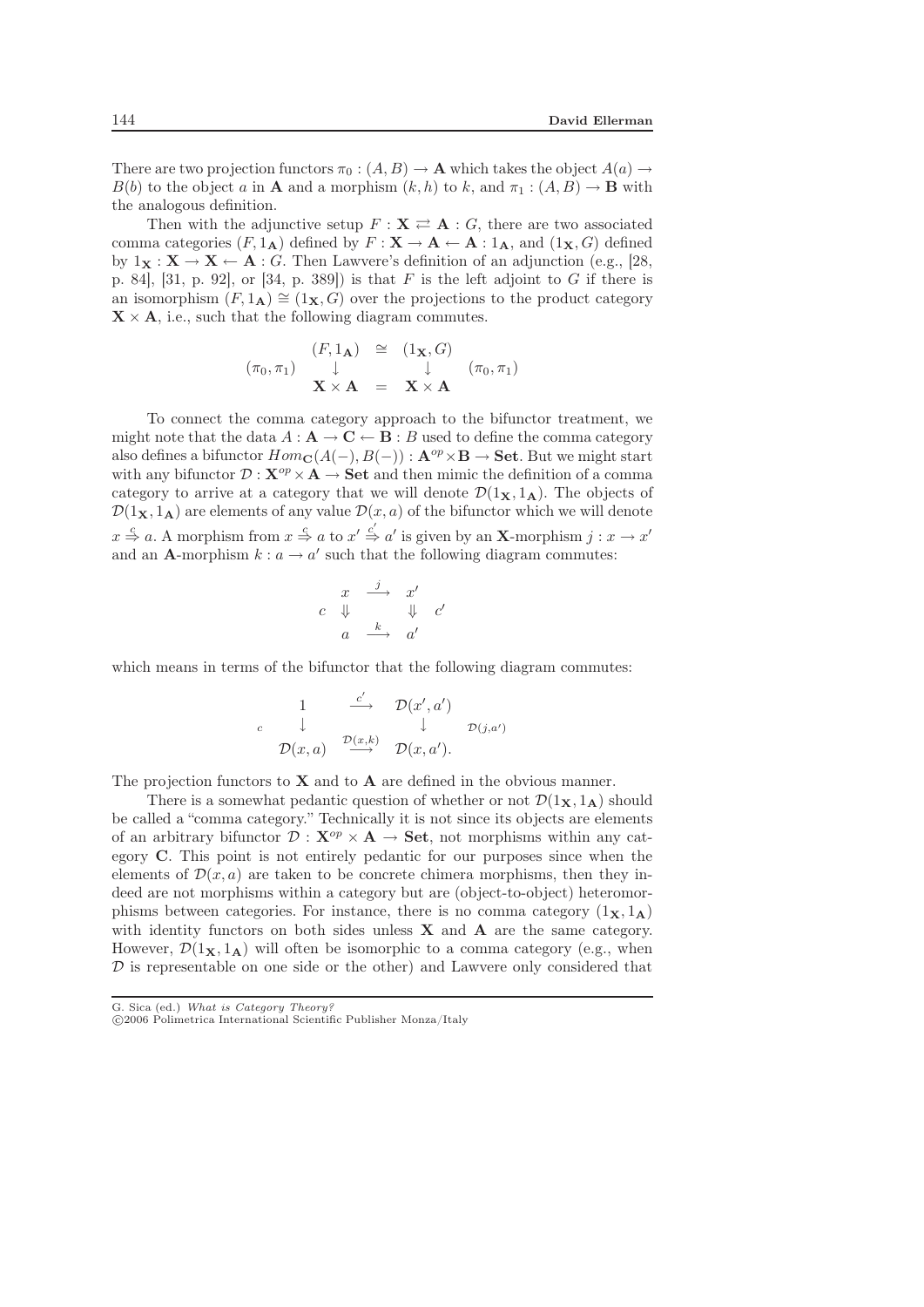comma categories were defined "up to isomorphism." Moreover, I think that ordinary usage by category theorists would call  $\mathcal{D}(1_{\mathbf{X}}, 1_{\mathbf{A}})$  a "comma category" even though its objects are not necessarily morphisms within any category **C**, and I will follow that general usage. Thus  $\mathcal{D}(1_{\mathbf{X}}, 1_{\mathbf{A}})$  is the *comma category of the bifunctor* D. This broader notion of "comma category" is simply another way of describing bifunctors  $\mathcal{D}: \mathbf{X}^{op} \times \mathbf{A} \to \mathbf{Set}$ <sup>11</sup> Starting with the special case of  $\mathcal{D} = Hom_{\mathbb{C}}(A(-), B(-))$ , we get back the comma category  $(A, B)$  as  $Hom_{\mathbf{C}}(A, B)$  (in the notation that makes the bifunctor explicit). Starting with the hom-bifunctors  $Hom_{\mathbf{A}}(F(-), 1_{\mathbf{A}}(-))$  and  $Hom_{\mathbf{X}}(1_{\mathbf{X}}(-), G(-))$ , this construction would reproduce Lawvere's comma categories  $Hom_{\mathbf{A}}(F, 1_{\mathbf{A}})=(F, 1_{\mathbf{A}})$ and  $Hom_{\mathbf{X}}(1_{\mathbf{X}}, G) = (1_{\mathbf{X}}, G)$ .

Suppose that  $Het(x,a)$  is represented on the left so that we have an isomorphism  $Hom_{\mathbf{A}}(Fx, a) \cong Het(x, a)$  natural in x and in a. Then the claim is that there is an isomorphism of comma categories  $Hom_{\mathbf{A}}(F, 1_{\mathbf{A}}) \cong Het(1_{\mathbf{X}}, 1_{\mathbf{A}})$ (using the notation with the bifunctor explicit) over the projections into the product category. The representation associates a morphism  $g(c): F x \to a$  with each element  $x \stackrel{c}{\Rightarrow} a$  in  $Het(x,a)$  so that it provides the correspondence between the objects of the two comma categories. Consider the two diagrams associated with morphisms in the two comma categories.

$$
\begin{array}{ccccccccc}\n & Fx & \xrightarrow{Fj} & Fx' & & & & & x & \xrightarrow{j} & x' \\
g(c) & \downarrow & & \downarrow & g(c') & & & & c & \Downarrow & \downarrow & c' \\
a & \xrightarrow{k} & a' & & & & a & \xrightarrow{k} & a'\n\end{array}
$$

To see that the representation implies that one square will commute if and only if the other does, consider the following commutative diagram given by the representation.

$$
g(c) \in Hom_{\mathbf{A}}(Fx, a) \cong Het(x, a) \ni c
$$
  
\n
$$
Hom(Fx, k) \downarrow \qquad \downarrow \qquad Het(x, k)
$$
  
\n
$$
Hom_{\mathbf{A}}(Fx, a') \cong Het(x, a')
$$
  
\n
$$
Hom(Fj, a') \uparrow \qquad \uparrow \qquad Het(j, a')
$$
  
\n
$$
g(c') \in Hom_{\mathbf{A}}(Fx', a') \cong Het(x', a') \ni c'
$$

Then  $g(c)$  is carried by  $Hom(Fx, k)$  to the same element in  $Hom_{\mathbf{A}}(Fx, a')$  as  $g(c')$  is carried by  $Hom(Fj, a')$  if and only if the square on the left above in the comma category  $Hom_{\mathbf{A}}(F, 1_{\mathbf{A}})=(F, 1_{\mathbf{A}})$  commutes. Similarly, c is carried by  $Het(x,k)$  to the same element in  $Het(x,a')$  as c' is carried by  $Het(j,a')$  if and only if the square on the right above in the comma category  $Het(1_{\mathbf{X}},1_{\mathbf{A}})$ commutes. Thus given the representation isomorphisms, the square in the one comma category commutes if and only if the other one does. With some more

<sup>&</sup>lt;sup>11</sup>Thus there are at least three ways to think of the elements of  $\mathcal{D}(x, a)$ : as objects in the comma category  $\mathcal{D}(1_{\mathbf{X}}, 1_{\mathbf{A}})$ , as heteromorphisms  $x \Rightarrow a$ , or as elements in a set-valued "categorical relation" from **X** to **A** [5, p. 308] as in the profunctors-distributors-bimodules.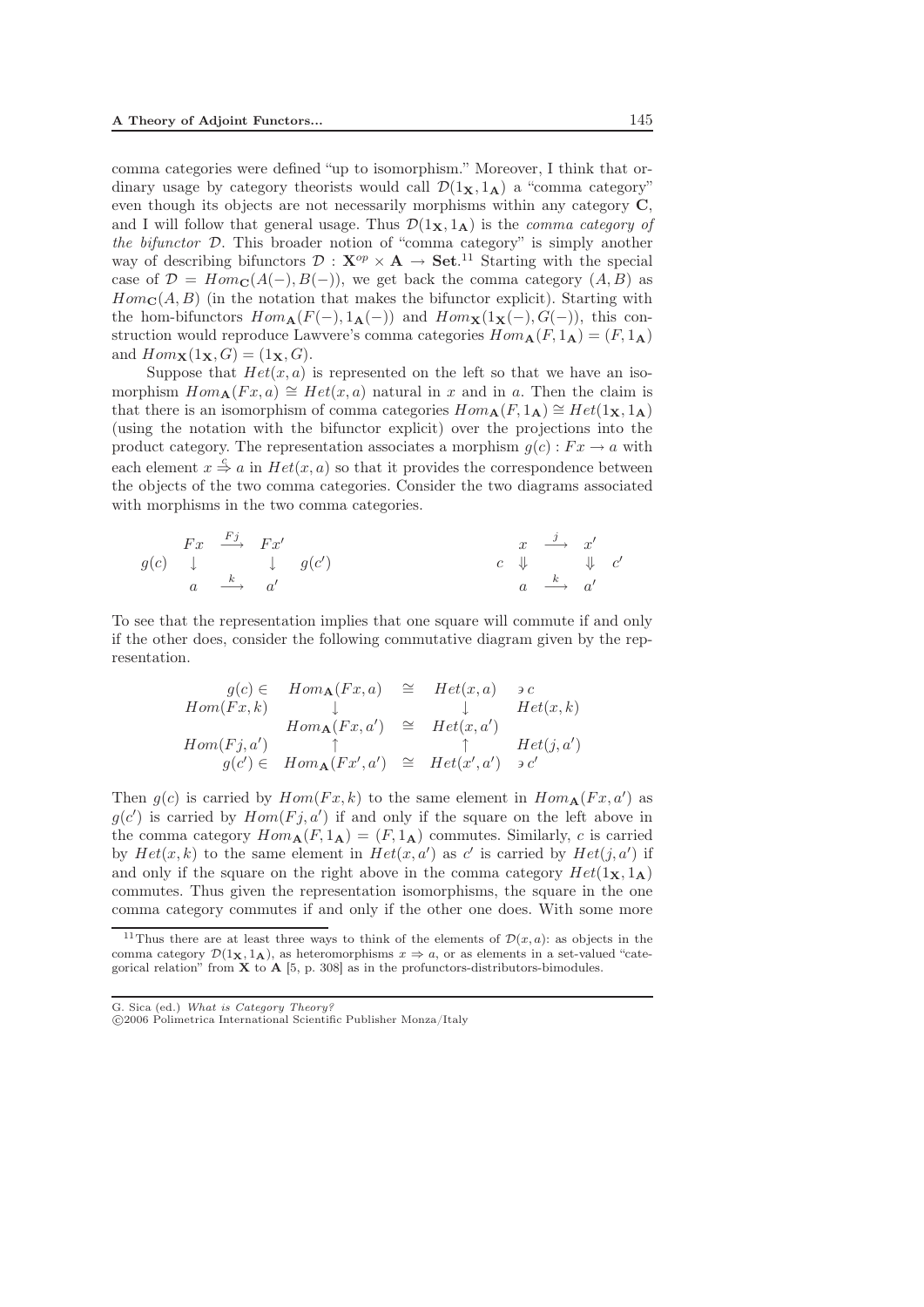checking, it can be verified that the two comma categories are then isomorphic over the projections.

$$
\begin{array}{rcl}\n\text{Hom}_{\mathbf{A}}(F, 1_{\mathbf{A}}) & \cong & \text{Het}(1_{\mathbf{X}}, 1_{\mathbf{A}}) \\
\downarrow & \downarrow & \downarrow \\
\mathbf{X} \times \mathbf{A} & = & \mathbf{X} \times \mathbf{A}\n\end{array} \quad (\pi_0, \pi_1)
$$

Thus the 'half-adjunction' in the language of representations is equivalent to the 'half-adjunction' in the language of comma categories. With the other representation of  $Het(x,a)$  on the right, we would then have the comma category version of the three naturally isomorphic bifunctors.<sup>12</sup>

$$
Hom_{\mathbf{A}}(F, 1_{\mathbf{A}}) \cong Het(1_{\mathbf{X}}, 1_{\mathbf{A}}) \cong Hom_{\mathbf{X}}(1_{\mathbf{X}}, G)
$$
  

$$
\downarrow \qquad \qquad \downarrow \qquad \qquad \downarrow
$$
  

$$
\mathbf{X} \times \mathbf{A} = \mathbf{X} \times \mathbf{A} = \mathbf{X} \times \mathbf{A}
$$

#### 6.3 Adjunction Representation Theorem

Adjunctions (particularly ones that are only abstractly specified) may not have *concretely* defined het-bifunctors that yield the adjunction via the two representations. However, given any adjunction, there is always an "abstract" associated het-bifunctor given by the main diagonal maps in the commutative adjunctive squares:

$$
Het(\widehat{x},\widehat{a})=\{\widehat{x}=(x,Fx)\stackrel{(f,f^*)}{\longrightarrow}(Ga,a)=\widehat{a}\}.
$$

The diagonal maps are closed under precomposition with maps from  $\hat{\mathbf{X}}$  and postcomposition with maps from  $\hat{A}$ . Associativity follows from the associativity in the ambient category  $X \times A$ .

The representation is accomplished essentially by putting a  $h a t$  on objects and morphisms embedded in  $X \times A$ . The categories X and A are represented respectively by the subcategory  $\hat{\mathbf{X}}$  with objects  $\hat{x} = (x, Fx)$  and morphisms  $\hat{f} = (f, Ff)$  and by the subcategory  $\hat{\mathbf{A}}$  with objects  $\hat{g} = (Gg, g)$  and morphisms  $\widehat{f} = (f, Ff)$  and by the subcategory  $\widehat{A}$  with objects  $\widehat{a} = (Ga, a)$  and morphisms  $f = (f, Ff)$  and by the subcategory **A** with objects  $\hat{a}$ <br> $\hat{b} = (G, a)$ . The  $(F, C)$  twist functor portriated to  $\hat{y}$  $\widehat{g} = (Gg, g)$ . The  $(F, G)$  twist functor restricted to  $\widehat{X} \cong X$  is  $\widehat{F}$  which has the action of F, i.e.,  $\widehat{F}\widehat{x} = (F,G)(x,Fx) = (GFx, Fx) = \widehat{Fx}$  and similarly for<br>morphisms. The trust functor restricted to  $\widehat{A} \approx A$  violds  $\widehat{G}$  which has the action morphisms. The twist functor restricted to  $\hat{\mathbf{A}} \cong \mathbf{A}$  yields  $\hat{G}$  which has the action of G, i.e.,  $\widehat{G}\widehat{a} = (F, G)(Ga, a) = (Ga, FGa) = \widehat{Ga}$  and similarly for morphisms. These functors provide representations on the left and right of the abstract hetbifunctor  $Het(\widehat{x},\widehat{a}) = {\{\widehat{x} \overset{(f,f^*)}{\longrightarrow} \widehat{a}\}},$  i.e., the natural isomorphism

$$
Hom_{\widehat{\mathbf{A}}}(\widehat{F}\widehat{x},\widehat{a}) \cong Het(\widehat{x},\widehat{a}) \cong Hom_{\widehat{\mathbf{X}}}(\widehat{x},\widehat{G}\widehat{a}).
$$

<sup>&</sup>lt;sup>12</sup>I owe to Colin McLarty the observation that the objects of the comma categories  $(F, 1_A)$ and  $(1_X, G)$  are "essentially the same" as the chimera morphisms—as is shown by these isomorphisms.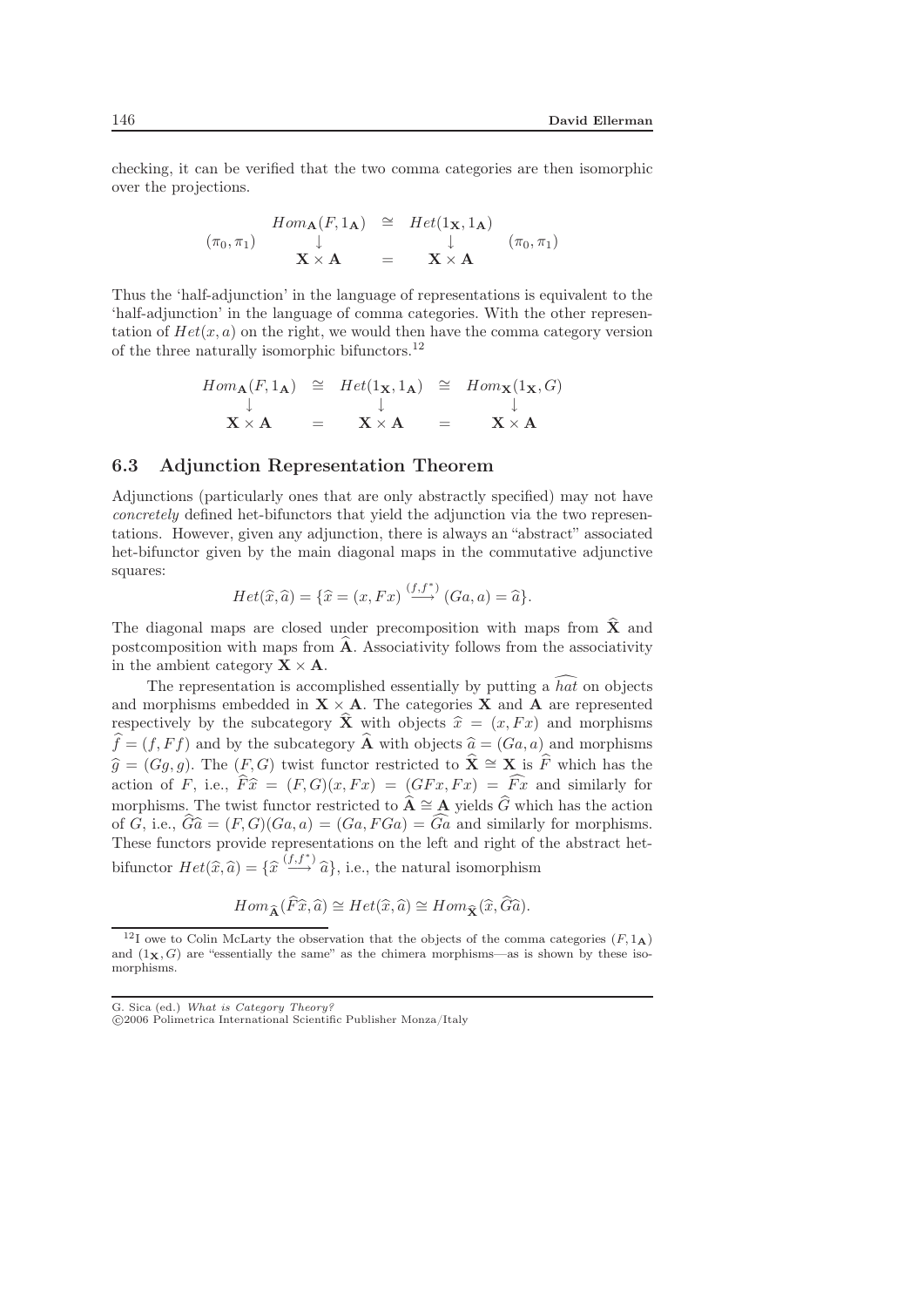This birepresentation of the abstract het-bifunctor gives an isomorphic copy of the original adjunction between the isomorphic copies  $\hat{\mathbf{X}}$  and  $\hat{\mathbf{A}}$  of the original categories. This theory of adjoints may be summarized in the following:

Adjunction Representation Theorem: Every adjunction  $F: X \rightleftarrows A : G$ can be represented (up to isomorphism) as arising from the left and right representing universals of a het-bifunctor  $Het:\mathbf{X}^{op}\times\mathbf{A}\rightarrow\mathbf{Set}$  giving the chimera morphisms from the objects in a category **X**  $\cong \hat{\mathbf{X}}$  to the objects in a category  $\mathbf{X} \cong \hat{\mathbf{X}}$ in a category  $\mathbf{A} \cong \widehat{\mathbf{A}}$ .<sup>13</sup>

#### 6.4 Chimera Natural Transformations

The concrete heteromorphisms, say, from sets to groups are just as 'real' in any relevant mathematical sense as the set-to-set functions or group-to-group homomorphisms. At first, it might seem that the chimera morphisms do not fit into a category theoretic framework since they do not compose with one another like morphisms within a category. For instance, a set-to-functor cone cannot be composed with another set-to-functor cone. But the proper sort of composition was defined by having the morphisms of a category act on chimera morphisms to yield other chimera morphisms. For instance, a set-to-set function acts on a set-to-functor cone (as always, when composition is defined) to yield another set-to-functor cone, and similarly for functor-to-functor natural transformations composed on the other side. That action on each side of a set of category-bridging heteromorphisms is described by a het-bifunctor  $Het:\mathbf{X}^{op}\times\mathbf{A}\rightarrow\mathbf{Set}$ . Thus the transition from the ordinary composition of morphisms within a category to the sort of composition appropriate to morphisms between categories is no more of a conceptual leap than going from one bifunctor  $Hom : \mathbf{X}^{op} \times \mathbf{X} \to \mathbf{Set}$  to another  $Het:\mathbf{X}^{op}\times\mathbf{A}\rightarrow\mathbf{Set}$ . All adjunctions arise as the birepresentations of such het-bifunctors.

Ordinary hom-bifunctors are (by definition) represented on the left and on the right by the identity functor so the self-adjoint identity functor on any category could be thought of as the "ur-adjunction" that expresses intra-category determination in an adjunctive framework. Replace the birepresentable hombifunctor  $Hom: \mathbf{X}^{op} \times \mathbf{X} \to \mathbf{Set}$  with a birepresentable het-bifunctor  $Het: \mathbf{X}^{op} \times$  $\bf{A}$   $\rightarrow$  **Set** and we have the smooth transition from intra-category determination to cross-category determination via adjunctions.

Given the ubiquity of such adjoints in mathematics, there seems to be a good case to stop treating chimera morphisms as some sort of 'dark matter' invisible to category theory; chimeras should be admitted into the 'zoo' of category

<sup>13</sup>In a historical note [28, p. 103], MacLane noted that Bourbaki "missed" the notion of an adjunction because Bourbaki focused on the left representations of bifunctors  $W : \mathbf{X}^{op} \times$ **A**  $\rightarrow$  **Sets**. MacLane remarks that given *G* : **A**  $\rightarrow$  **X**, they should have taken *W*(*x, a*) =  $Hom_{\mathbf{X}}(x, Ga)$  and then focused on "the symmetry of the adjunction problem" to find  $Fx$  so that  $Hom_{\mathbf{A}}(Fx,a) \cong Hom_{\mathbf{X}}(x,Ga)$ . Thus MacLane missed the completely symmetrical adjunction problem which is to find *Ga* and *Fx* such that  $Hom_{\mathbf{A}}(Fx, a) \cong W(x, a) \cong Hom_{\mathbf{X}}(x, Ga)$ .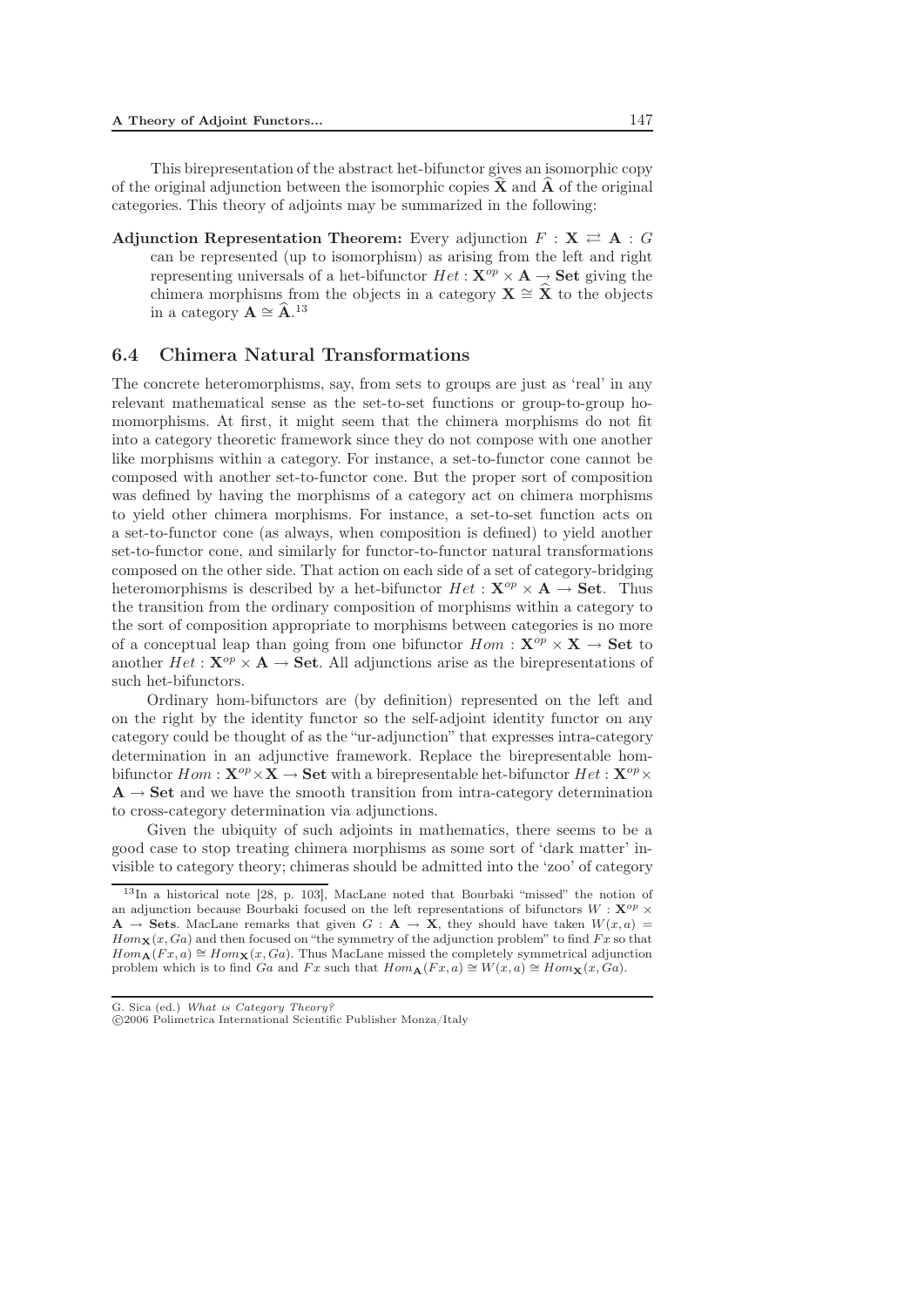theoretic creatures. Heteromorphisms (defined by the properties necessary to be the elements of a het-bifunctor) between the objects of different categories should be taken as entities in the ontology of category theory at the same level as the morphisms between the objects within a category (morphisms defined by the properties necessary to be the elements of a hom-bifunctor).

New possibilities arise. For instance, the notion of a natural transformation immediately generalizes to functors with different codomains by taking the components to be heteromorphisms. Given functors  $F : \mathbf{X} \to \mathbf{A}$  and  $H : \mathbf{X} \to \mathbf{B}$  and a het-bifunctor  $Het:\mathbf{A}^{op}\times\mathbf{B}\rightarrow \mathbf{Set}$ , a *chimera natural transformation* (*relative to* Het),  $\varphi : F \Rightarrow H$ , is given by set of morphisms  $\{\varphi_x \in Het(Fx, Hx)\}\)$  indexed by the objects of **X** such that for any  $i: x \to x'$  the following diagram commutes

$$
\begin{array}{ccc}\n & Fx & \xrightarrow{\varphi_x} & Hx \\
Fj & \downarrow & & \downarrow \\
Fx' & \xrightarrow{\varphi_x} & Hx'\n\end{array}
$$

[the composition  $Fx \stackrel{\varphi_x}{\Longrightarrow} Hx \stackrel{Hj}{\longrightarrow} Hx'$  is  $Het(Fx,Hj)(\varphi_x) \in Het(Fx,Hx'),$ the composition  $Fx \stackrel{Fj}{\longrightarrow} Fx' \stackrel{\varphi_{x'}}{\Longrightarrow} Hx'$  is  $Het(Fj,Hx')(\varphi_{x'}) \in Het(Fx,Hx'),$ and commutativity means they are the same element of  $Het(Fx,Hx^{\prime})]$ . These chimera natural transformations do not compose like the morphisms in a functor category but they are acted upon by the natural transformations in the functor categories on each side to yield another bifunctor  $Het^{X}(F,H)=\{F \Rightarrow H\}.$ 

There are chimera natural transformations each way between any functor and the identity on its domain if the functor itself is used to define the appropriate bifunctor Het. Given any functor  $F: \mathbf{X} \to \mathbf{A}$ , there is a chimera natural transformation  $1\mathbf{x} \Rightarrow F$  relative to the bifunctor defined as  $Het(x,a)=Hom_{\mathbf{A}}(Fx,a)$ as well as a chimera natural transformation  $F \Rightarrow 1_X$  relative to  $Het(a, x)$  $Hom_{\mathbf{A}}(a, Fx)$ .

Chimera natural transformations 'in effect' already occur with reflective (or coreflective) subcategories. A subcategory **A** of a category **B** is a *reflective subcategory* if the inclusion functor  $K : \mathbf{A} \to \mathbf{B}$  has a left adjoint. For any such reflective adjunctions, the heteromorphisms  $Het(b,a)$  are the **B**-morphisms with their heads in the subcategory **A** so the representation on the right  $Het(b,a)\cong$  $Hom_{\mathbf{B}}(b, Ka)$  is trivial. The left adjoint  $F : \mathbf{B} \to \mathbf{A}$  gives the representation on the left:  $Hom_{\mathbf{A}}(Fb, a) \cong Het(b, a) \cong Hom_{\mathbf{B}}(b, Ka)$ . Then it is perfectly 'natural' to see the unit of the adjunction as defining a natural transformation  $\eta$ :  $1_\mathbf{B} \Rightarrow F$  but that is actually a chimera natural transformation (since the codomain of  $F$  is  $\mathbf{A}$ ). Hence the conventional treatment (e.g., [28, p. 89]) is to define another functor  $R$  with the same domain and values on objects and morphisms as  $F$  except that its codomain is taken to be  $\bf{B}$  so that we can then 'legally' have a natural transformation  $\eta: \mathbb{1}_{\mathbf{X}} \to \mathbb{R}$  between two functors with the same codomain. Similar remarks hold for the dual coreflective case where the inclusion functor has a right adjoint and where the heteromorphisms are turned around, i.e., are **B**-morphisms with their tail in the subcategory **A**.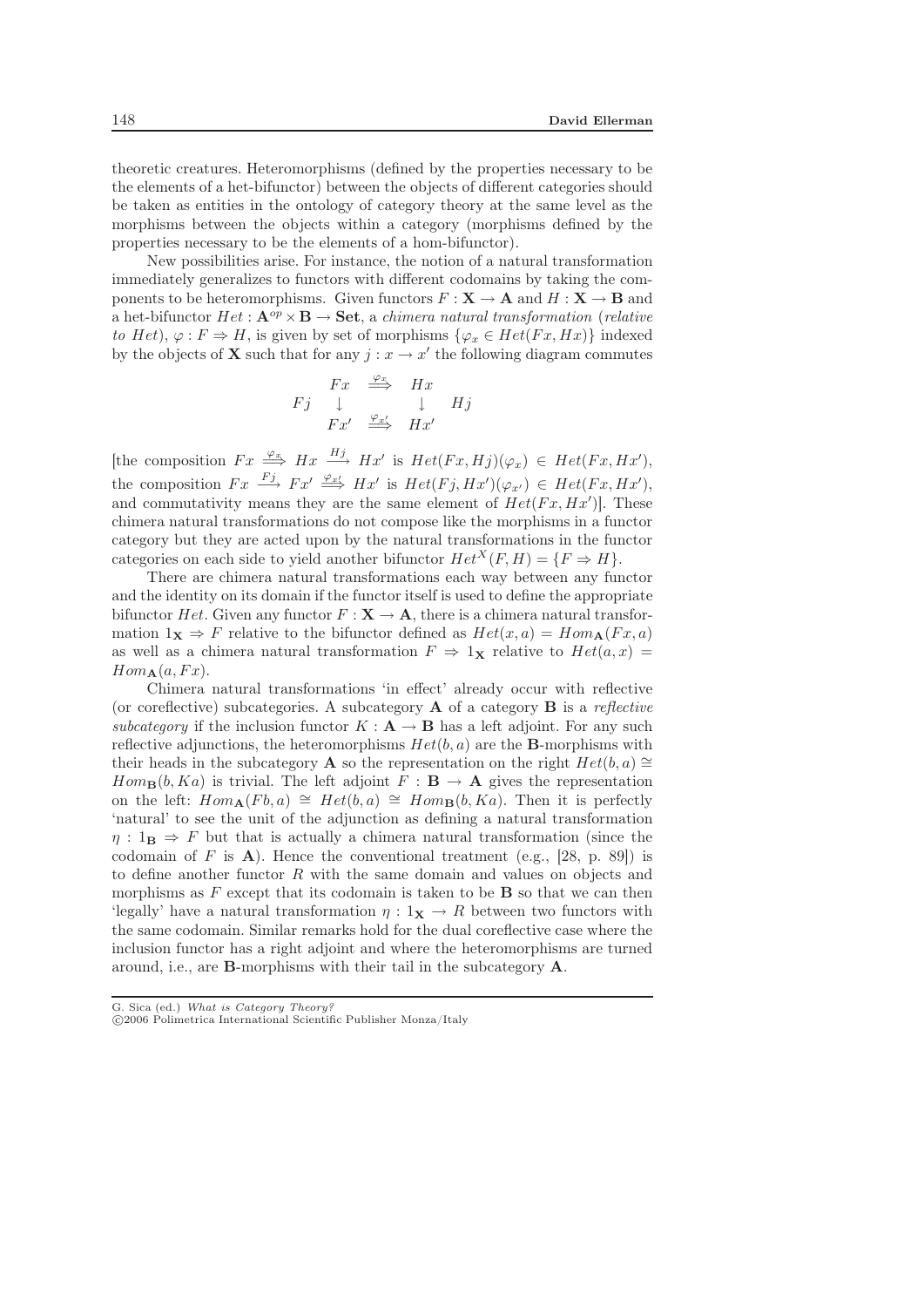The insertion of the generators maps  $\{x \Rightarrow Fx\}$  define another chimera natural transformation  $h: 1_X \Rightarrow F$  from the identity functor on the category of sets to the free-group functor (the chimera version of the unit  $\eta: 1_X \to GF$ ). A category theory without chimeras can explain the naturality of maps such as  $x \to GFx$  but not the naturality of maps  $x \Rightarrow Fx!$ 

For functors that are part of adjunctions, we can consider the embedding of the adjunction representation theorem in the product category  $\mathbf{X} \times \mathbf{A}$ . Even if the adjunction is only abstractly given (so that we have no concrete chimera maps), the representation theorem shows the maps  $(\eta_x, 1_{Fx}) : \hat{x} = (x, Fx) \rightarrow$ <br>  $(CEx, Fa) = \hat{Ex}$  (left vertical expanse) is edivertive several which are later shown  $(GFx, Fx) = Fx$  (left vertical arrows in adjunctive squares which are later shown to be "sending universals") have the role of the chimera units  $h_x : x \Rightarrow Fx$ . to be "sending universals") have the role of the chimera units  $h_x : x \Rightarrow Fx$ .<br>Moreover, they define a chimera natural transformation  $1_{\widehat{\mathbf{X}}} \Rightarrow \widehat{F}$  from the identity functor on  $\hat{\mathbf{X}}$  to the functor  $\hat{F}: \hat{\mathbf{X}} \to \hat{\mathbf{A}}$  (which is the  $(F, G)$ ) twist functor restricted to  $\hat{\mathbf{X}}$ ). Dually even if chimera counits  $e_a : Ga \Rightarrow a$  are not available, we still have the chimera natural transformation  $\hat{G} \Rightarrow 1_{\hat{\mathbf{A}}}$  given by the maps we still have the chimera natural transformation  $\hat{G} \Rightarrow 1_{\hat{\mathbf{\Lambda}}}$  given by the maps  $(1_{Ga}, \varepsilon_a) : \hat{G} \hat{a} = \hat{G} a = (Ga, FGa) \rightarrow (Ga, a) = \hat{a}$  (right vertical arrows in adjunctive courses which are later shown to be "receiving universele") where  $\hat{G}$ . adjunctive squares which are later shown to be "receiving universals") where  $\hat{G}$ :  $\hat{\mathbf{A}} \to \hat{\mathbf{X}}$  is the  $(F, G)$  twist functor restricted to  $\hat{\mathbf{A}}$ . Thus every adjunction yields two chimera natural transformations, the chimera versions of the unit and counit (we will see two more later).

For the adjunctions of MacLane's 'working mathematician,' there 'should' be concrete chimera morphisms that can be used to define these two chimera natural transformations without resort to the representation theorem. In the case of the limit adjunction, the chimera morphisms are "cones" from a set  $w$ to a functor  $D : D \to Set$  (where **D** is a diagram category). As with every adjunction, there are two chimera natural transformations associated with the unit and counit which in this case are  $h : 1_{\mathbf{Set}} \Rightarrow \Delta$  and  $e : Lim \Rightarrow 1_{\mathbf{Set}}$ **D** with the chimera components given respectively by the two "universal cones"  $w \Rightarrow \Delta w$ and  $LimD \Rightarrow D$  (see the section on limits in sets for more explanation).

While not 'officially' acknowledged, the chimera morphisms or heteromorphisms between objects of different categories are quite visible under ordinary circumstances, once one acquires an eye to 'see' them. This non-acknowledgement is facilitated by the common practice of passing effortlessly between the chimera morphism and its representation on one side or the other. For instance in the last example, the chimera cone  $w \Rightarrow D$  from a set to a functor is often treated interchangeably with a natural transformation  $\Delta w \rightarrow D$  (its representation on the left) and both are called "cones." We have argued that chimera morphisms occur under quite ordinary circumstances, they fit easily into a category-theoretic framework, and they spawn some new creatures themselves—such as the chimera natural transformations.<sup>14</sup>

<sup>&</sup>lt;sup>14</sup>This might also have implications for n-category theory. The basic motivating example from 1-category theory sees object-to-object morphisms only within a category so that connections between categories are only by functors. And natural transformations are seen only as going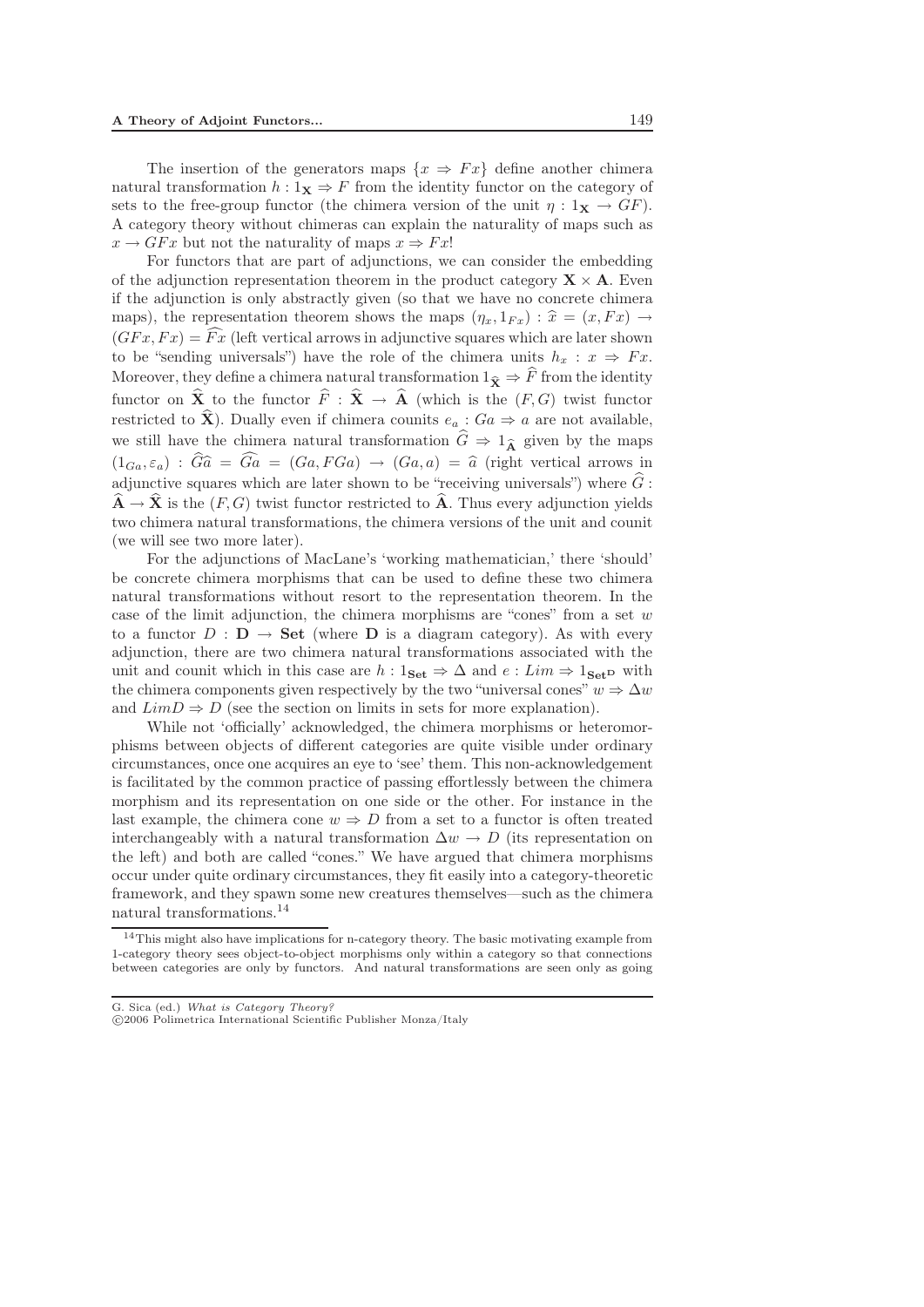## 7 Chimera Factorizations

#### 7.1 Abstract Adjunctive Squares

These relationships can be conveniently and suggestively restated in the adjunctive squares framework. Given  $f: x \to Ga$  or  $q: Fx \to a$ , the rest of the adjunctive square is determined so that it commutes and  $f = g^*$  and  $g = f^*$ . The two associated determinations are the two components of the main diagonal  $(f, g)$  so it can be thought of as one abstract heteromorphism from  $\hat{x} = (x, Fx)$ <br>to  $\hat{g} - (Ga, g)$ to  $\widehat{a} = (Ga, a)$ .

$$
(\eta_x, 1_{Fx}) \quad \downarrow \quad \nearrow \quad (Ga, FGa)
$$
\n
$$
(\eta_x, 1_{Fx}) \quad \downarrow \quad \nearrow \quad \downarrow \quad (1_{Ga}, \varepsilon_a)
$$
\n
$$
(GFx, Fx) \quad \xrightarrow{(Gg,g)} \quad (Ga, a)
$$

Of all the determinations  $(x, Fx) \rightarrow (Ga, a)$  to  $(Ga, a)$ , the one that represents 'self-determination' is the receiving universal  $(1_{Ga}, \varepsilon_a): (Ga, FGa) \rightarrow$  $(Ga, a)$  where  $x = Ga$ . All other instances of a determination to  $(Ga, a)$ , e.g.,  $(GFx, Fx) \stackrel{(Gg,g)}{\longrightarrow} (Ga, a)$ , factor uniquely through the receiving universal by the anti-diagonal map  $(Gq, Fq^*)$ , i.e.,

$$
(GFx, Fx) \stackrel{(Gg,g)}{\longrightarrow} (Ga, a) = (GFx, Fx) \stackrel{(Gg, Fg^*)}{\longrightarrow} (Ga, FGa) \stackrel{(1_{Ga, \varepsilon_a})}{\longrightarrow} (Ga, a).
$$

Of all the determinations  $(x, Fx) \rightarrow (Ga, a)$  *from*  $(x, Fx)$ , the one that represents 'self-determination' is the sending universal  $(\eta_x, 1_{Fx}) : (x, Fx) \rightarrow$  $(GFx, Fx)$  where  $a = Fx$ . All other instances of a determination from  $(x, Fx)$ , e.g.,  $(x, Fx) \stackrel{(f, Ff)}{\longrightarrow} (Ga, FGa)$ , factor uniquely through the sending universal by the anti-diagonal map  $(Gf^*,Ff)$ , i.e.,

$$
(x, Fx) \stackrel{(f,Ff)}{\rightarrow} (Ga, FGa) = (x, Fx) \stackrel{(\eta_x, 1_{Fx})}{\rightarrow} (GFx, Fx) \stackrel{(Gf^*, Ff)}{\rightarrow} (Ga, FGa).
$$

Since each of these factorizations of a top or bottom arrow goes over to the other subcategory (e.g.,  $\hat{\mathbf{X}}$  or  $\hat{\mathbf{A}}$ ) and then back, they might be called the *over-and-back factorizations*.

Hence any  $(x, Fx)$ -to- $(Ga, a)$  heteromorphism given by the main diagonal  $(f, q)$  in a commutative adjunctive square (where  $q = f^*$  and  $f = q^*$ ) factors through both the self-determination universals at the sending and receiving ends by the anti-diagonal map  $(Gg, Ff)$  obtained by applying the  $(F, G)$  twist functor to (f,g). This factorization through the two universals will be called the *zig-zag factorization*. The "zig"  $(\downarrow \nearrow)$  followed by the "zag"  $(\nearrow \downarrow)$  give the zig-zag  $(\downarrow \nearrow \downarrow)$ factorization.

between two functors pinched together at both ends to form a lens-shaped area. With chimera natural transformations, the two functors only need to be pinched together on the domain side.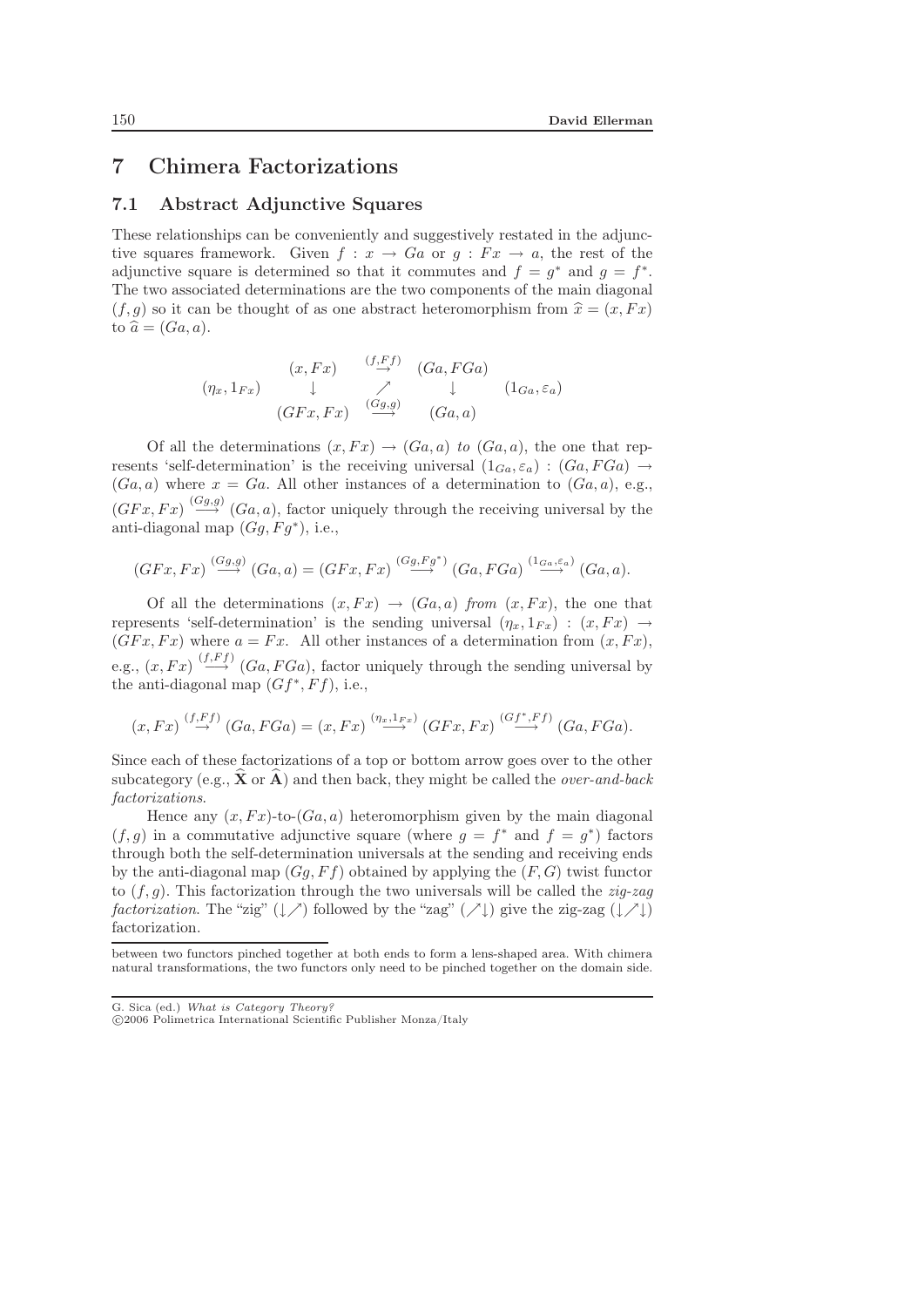**Zig-Zag Factorization:** Any  $(x, Fx)$ -to- $(Ga, a)$  heteromorphism in an adjunction factors uniquely through the sending and receiving universals by the anti-diagonal map.

Recall that G has to be one-to-one on morphisms of the form  $q : F x \to a$ (uniqueness in the UMP for the counit) and  $F$  has to be one-to-one on morphisms of the form  $f: x \to Ga$  (uniqueness in the UMP for the unit). Thus the antidiagonal maps of the form  $(Gf^*,Ff): \widehat{Fx} \to \widehat{Ga}$  are uniquely correlated with f. Hence we can define another bifunctor  $Z(\widehat{F}(-), \widehat{G}(-)) : \mathbf{X}^{op} \times \mathbf{A} \to \mathbf{Set}$  of zig-zag factorization maps:

$$
\mathcal{Z}(\widehat{Fx},\widehat{Ga}) = \{ (Gf^*,Ff) : \widehat{Fx} \rightarrow \widehat{Ga} \}.
$$

Since the anti-diagonal zig-zag factor map is uniquely determined by the main diagonal map in a commutative adjunctive square, the  $(F, G)$  twist functor that takes  $(f, f^*)$  to  $(Gf^*, Ff)$  is an isomorphism from Het to Z which is easily checked to be natural in  $x$  and in  $a$ . Bearing in mind that these chimera bifunctors play the role of hom-sets for chimera, this can be seen as another adjunction-like isomorphism between the chimera morphisms in one direction and the chimera morphisms in the other direction:

$$
Het(\widehat{x},\widehat{a})\cong\mathcal{Z}(\widehat{Fx},\widehat{Ga}).
$$

In spite of the notation  $\mathcal{Z}(\widehat{Fx},\widehat{Ga})$ , there is no implication that we have a bifunctor  $\mathcal{Z}(\hat{a}, \hat{x})$  defined on arbitrary  $\hat{a}$  and  $\hat{x}$ , and thus no implication that we are<br>dealing with orbitrary objections morphisms  $\widehat{F}_{\hat{x}}$ .  $\widehat{G}_{\hat{x}}$ . The highestar  $\mathcal{Z}(\widehat{F}_{\hat{x}}, \widehat{G}_{\hat{x}})$ dealing with arbitrary chimera morphisms  $\widehat{Fx} \Rightarrow \widehat{Ga}$ . The bifunctor  $\mathcal{Z}(\widehat{Fx},\widehat{Ga})$ is here *defined* as the image of  $Het(\hat{x},\hat{a})$  under the  $(F,G)$  twist functor.<br>In the representation theorem, we saw that every adjunction has

In the representation theorem, we saw that every adjunction has a hetbifunctor  $Het(\hat{x},\hat{a})$  of chimera morphisms from  $\hat{\mathbf{X}}$  to  $\hat{\mathbf{A}}$  so that the adjunc-<br>tion grises (up to isomorphism) as the biran resentation of that het-hifunctor -tion arises (up to isomorphism) as the birepresentation of that het-bifunctor Homographical morphisms from 11 ° c 11 ° c dia and diagonal<br>tion arises (up to isomorphism) as the birepresentation of that het-bifunctor<br> $Hom_{\mathbf{\hat{A}}}(\widehat{F}\widehat{x},\widehat{a}) \cong Het(\widehat{x},\widehat{a}) \cong Hom_{\mathbf{\hat{X}}}(\widehat{x},\widehat{G}\widehat{a})$ . Now we s also gives rise to another bifunctor  $\mathcal{Z}(\widehat{F}\widehat{x}, \widehat{G}\widehat{a})$  of heteromorphisms going in the other direction from  $\widehat{A}$  to  $\widehat{X}$  and that the two bifunctors are naturally isomer other direction from  $\hat{\mathbf{A}}$  to  $\hat{\mathbf{X}}$  and that the two bifunctors are naturally isomorphic. Thus we now have four different bifunctors that are naturally isomorphic in  $x$  and in  $a$ .

$$
Hom_{\widehat{\mathbf{A}}}(\widehat{F}\widehat{x},\widehat{a}) \cong Het(\widehat{x},\widehat{a}) \cong \mathcal{Z}(\widehat{F}\widehat{x},\widehat{G}\widehat{a}) \cong Hom_{\widehat{\mathbf{X}}}(\widehat{x},\widehat{G}\widehat{a})
$$

Given  $f: a \to Ga$  and thus  $f^*: Fx \to a$ , these isomorphisms correlate together four morphism which in the adjunctive square are the bottom map, the main diagonal, the anti-diagonal, and the top map.

In an adjunction, the operation of taking the adjoint transpose amounts to applying the appropriate functor and pre- or post-composing with the appropriate universal. For  $f: x \to Ga, f^* = \varepsilon_a Ff$  and for  $g: Fx \to a, g^* = Gg\eta_x$ . For the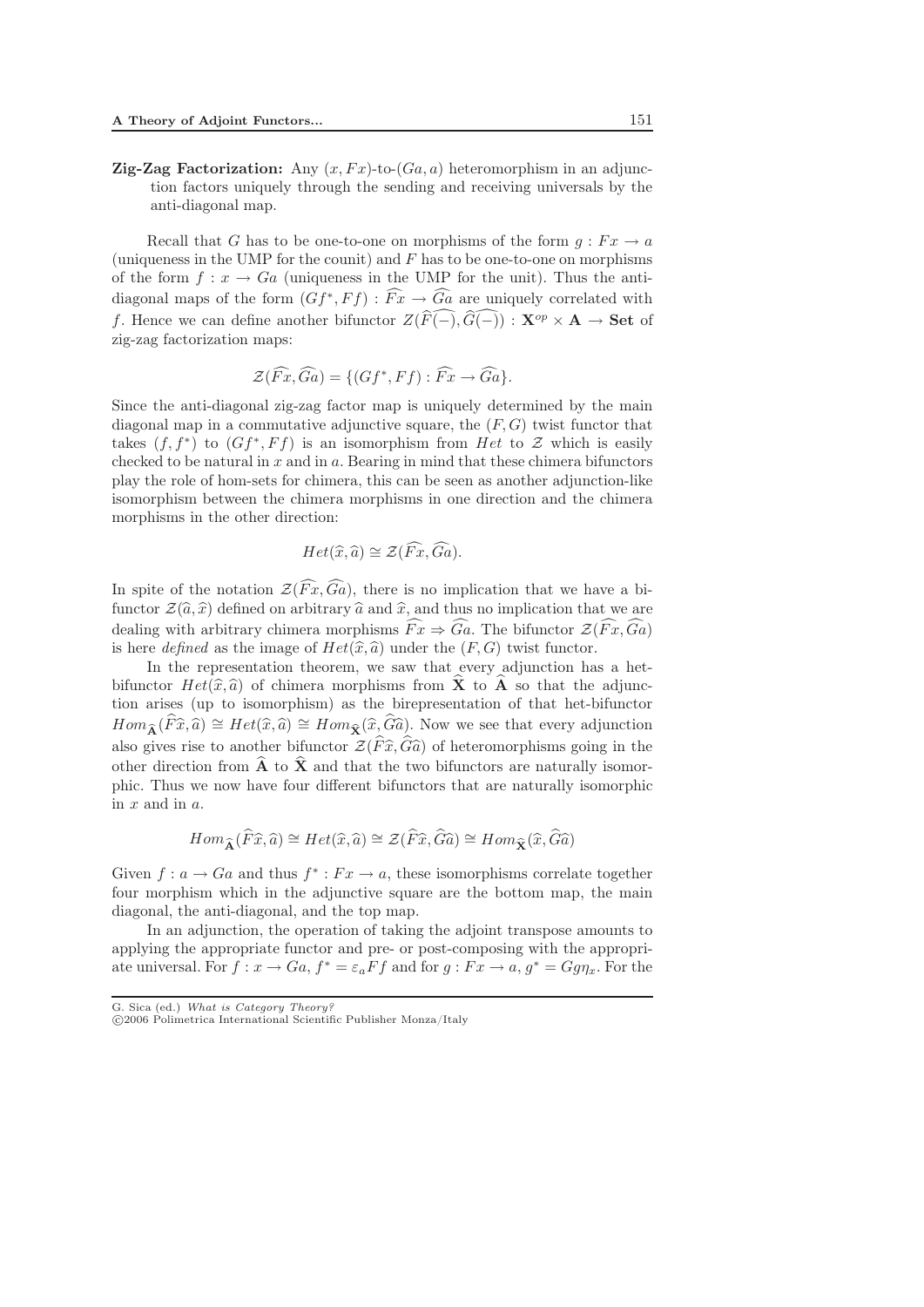chimera isomorphism, the transpose of  $\hat{x} = (x, Fx) \stackrel{(f, f^*)}{\longrightarrow} (Ga, a) = \hat{a}$  is obtained simply by applying the  $(F, G)$  twist functor to get  $\widehat{Fx} = (GFx, Fx) \stackrel{(Gf^*, Ff)}{\longrightarrow}$  $(Ga, FGa) = \widehat{Ga}$ . Taking the transpose in the other direction is done by pre- and post-composing both the universals, i.e., the zig-zag factorization. Both isomorphisms are illustrated in a commutative adjunctive square. The adjoint transposes are the top and bottom arrows and the chimera adjoint correlates are the main diagonal and the anti-diagonal.

#### 7.2 Abstract Adjunctive-Image Squares

It was previously noted that the uniqueness requirement in the UMPs of an adjunction imply that the functor  $F$  has to be one-one on morphisms of the form  $f: x \to Ga$  while G has to be one-one on morphisms  $g: Fx \to a$ . Thus the  $(F, G)$ twist functor has to be one-one on all the morphisms in an adjunctive square. Applying the twist functor yields the image of the (commutative) adjunctive square which we will call the *adjunctive-image square*.

$$
\begin{array}{ccc}\n\widehat{Fx} = & (GFx, Fx) & \xrightarrow{(GFf, Ff)} & (GFGa, FGa) = \widehat{FGa} \\
(1_{GFx}, F\eta_x) & \downarrow & \downarrow & (G\varepsilon_a, 1_{FGa}) \\
\widehat{GFx} = & (GFx, FGFx) & \xrightarrow{(Gf^*, FGf^*)} & (Ga, FGa) = \widehat{Ga}\n\end{array}
$$

Abstract Adjunctive-Image Square

The top map is in  $\hat{\mathbf{A}}$ , the bottom map is in  $\hat{\mathbf{X}}$ , and the main diagonal is the antidiagonal of the adjunctive square. Again there is a unique anti-diagonal map (obtained again as the image under the  $(F, g)$  twist functor) in the adjunctiveimage square, i.e.,  $(GFf, FGF^*)$ :  $(GFx, FGFx) \rightarrow (GFGa, FGa)$ , which makes the upper and lower triangles commute. Hence the original anti-diagonal map  $(Gf^*,Ff)$  has a unique zig-zag factorization through this new anti-diagonal map using the two vertical universal maps.

The image of the hom-sets such as  $Hom_{\mathbf{\hat{X}}}(\hat{x}, \hat{G}\hat{a})$  under  $\hat{F}$  will yield an approximate image of the hom-sets such as  $Hom_{\mathbf{\hat{X}}}(\hat{x}, \hat{G}\hat{a})$  under  $\hat{F}$  will yield an approximate set of morphisms like the isomorphic set of morphisms like the top maps in the adjunctive-image square but it is not necessarily a hom-set. This isomorphic image is a bifunctor which we could denote  $H(\widehat{F}\widehat{x}, \widehat{FG}\widehat{a})$  where there is a natural isomorphism  $Hom_{\widehat{\mathbf{X}}}(\widehat{x}, \widehat{G}\widehat{a}) \cong$ <br>  $H(\widehat{F}\widehat{x}, \widehat{FG}\widehat{a})$  where there is a natural isomorphism  $Hom_{\widehat{\mathbf{X}}}(\widehat{x}, \widehat{G}\widehat{a}) \cong$ could denote  $H(\widehat{F}\widehat{x}, \widehat{FG}\widehat{a})$  where there is a natural isomorphism  $Hom_{\widehat{\mathbf{X}}}(\widehat{x}, \widehat{G}\widehat{a}) \cong$ <br>  $H(\widehat{F}\widehat{x}, \widehat{FG}\widehat{a})$ . Similarly, we have  $Hom_{\widehat{\mathbf{A}}}(\widehat{F}\widehat{x}, \widehat{a}) \cong H(\widehat{GF}\widehat{x}, \widehat{G}\widehat{a})$  concerning t bottom maps in the adjunctive-image square. This use of the  $(F, G)$  twist functor to obtain an isomorphic bifunctor from a given one was already used to derive the bifunctor of anti-diagonal maps from the bifunctor of diagonal maps:  $Het(\widehat{x},\widehat{a})\cong$ <br> $\mathcal{I}(\widehat{x},\widehat{c})\cong$   $\mathcal{I}(\widehat{x},\widehat{c})\cong$  In all three seconds the precess see he continued to derive an infinite  $\mathcal{Z}(\widehat{F}\widehat{x},\widehat{G}\widehat{a})$ .<sup>15</sup> In all three cases, the process can be continued to derive an infinite<br>sequence of bifunctors all isomorphic to one another. Only the first stage in the sequence of bifunctors all isomorphic to one another. Only the first stage in the sequence for the chimera maps  $Het(\widehat{x},\widehat{a})\cong\mathcal{Z}(\widehat{F}\widehat{x},\widehat{G}\widehat{a})$  will be investigated here.

<sup>&</sup>lt;sup>15</sup>The anti-diagonal in the adjunctive square becomes the main diagonal in the adjunctiveimage square. That process can be repeated so that "it's chimeras all the way down."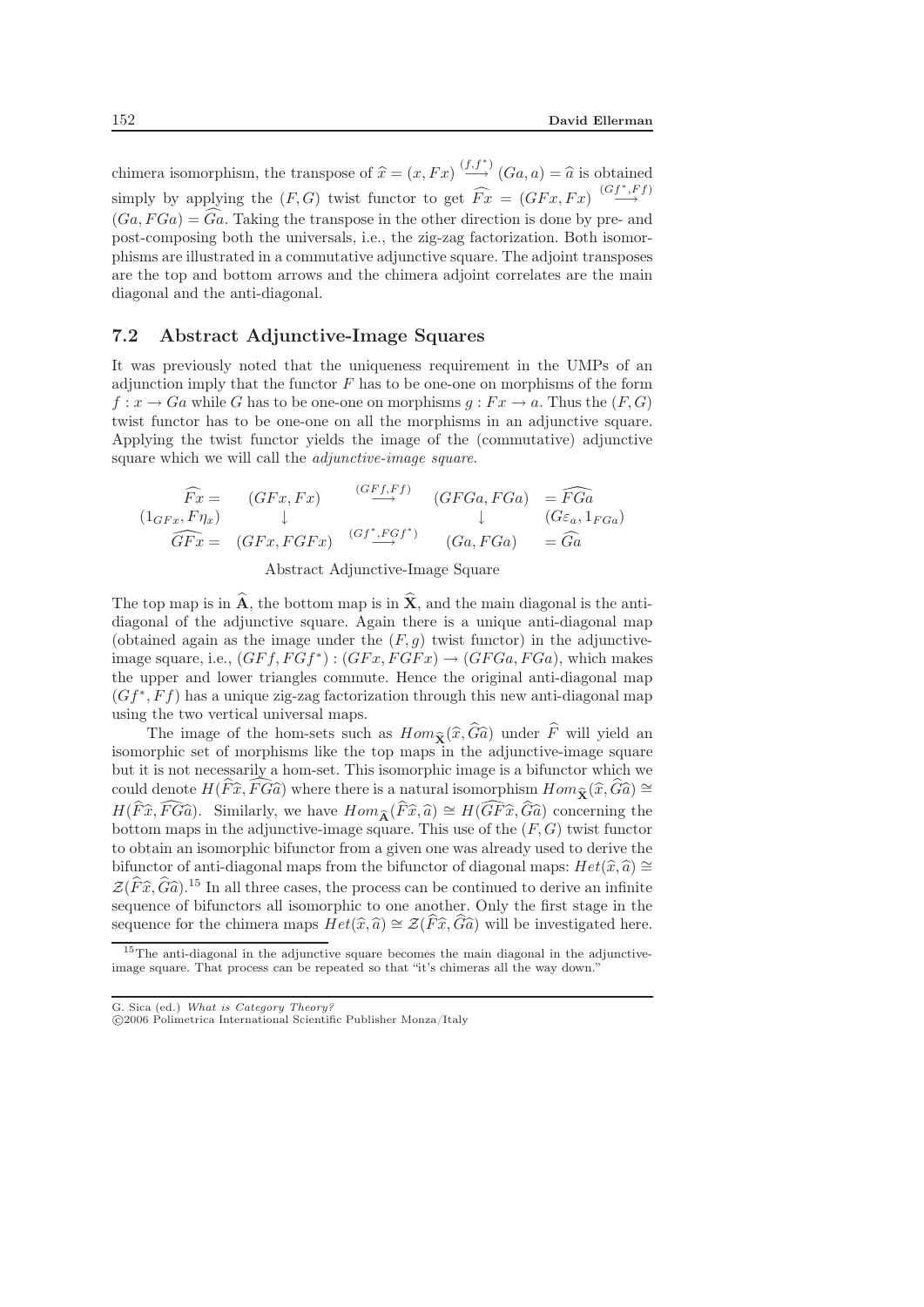#### 7.3 Chimera Adjunctive Squares

In any concretely specified adjunction (i.e., not just the abstract definition used in the representation theorem) that occurs in mathematics, we would *expect* to be able to 'takes the hats off' and find concrete chimera bifunctors  $Het(x,a)$  and  $\mathcal{Z}(Fx,Ga)$  to give us the same natural isomorphisms:

$$
Hom_{\mathbf{A}}(Fx,a) \cong Het(x,a) \cong \mathcal{Z}(Fx,Ga) \cong Hom_{\mathbf{X}}(x,Ga).
$$

In this section, we give the relationships that the abstract adjunctive square tells us to expect to find for the heteromorphisms in the two chimera bifunctors. In each example, we need to find these bifunctors and demonstrate these relationships.

Suppose we have the het-bifunctor, the 'zig-zag' bifunctor and the birepresentations to give the above isomorphisms. We previously used the representations of  $Het(x,a)$  to pick out universal elements, the chimera unit  $h_x \in$  $Het(x,Fx)$  and the chimera counit  $e_a\in Het(Ga,a)$ , as the respective correlates of  $1_{Fx}$  and  $1_{Ga}$  under the isomorphisms. In the isomorphisms of the four bifunctors, let  $g(c) : Fx \to a, c : x \Rightarrow a, z(c) : Fx \Rightarrow Ga$ , and  $f(c) : x \to Ga$ be the four adjoint correlates. We showed that from the birepresentation of  $Het(x,a)$ , any chimera morphism  $x\stackrel{c}{\Rightarrow}a$  in  $Het(x,a)$  would have two factorizations:  $q(c)h_x = c = e_a f(c)$ . This two factorizations are spliced together along the main diagonal  $c : x \Rightarrow a$  to form the chimera (commutative) adjunctive square.

$$
h_x \quad \Downarrow \quad \frac{f(c)}{\Downarrow} \quad \begin{array}{ccc} Ga \\ \downarrow & \downarrow & e_a \\ Fx & \xrightarrow{g(c)} & a \end{array}
$$

Chimera Adjunctive Square

In the examples, we need to find the chimera morphisms  $Fx \stackrel{z(c)}{\Longrightarrow} Ga$  that give us  $\mathcal{Z}(Fx,Ga)$  and that fit as the anti-diagonal morphisms in these chimera adjunctive squares to give commutative upper and lower triangles. The two commutative triangles formed by the anti-diagonal might be called the:

$$
x \xrightarrow{k_{x}} Fx \xrightarrow{z(c)} Ga = x \xrightarrow{f(c)} Ga
$$
  

$$
Fx \xrightarrow{z(c)} Ga \xrightarrow{ea} a = Fx \xrightarrow{g(c)} a
$$

*Over-and-back factorizations of* f *and* g.

One of the themes of this theory of adjoints is that some of the rigmarole of the conventional treatment of adjoints (*sans* chimeras) is only necessary because of the restriction to morphisms within one category or the other. The chimera unit  $x \stackrel{h_x}{\Longrightarrow} F x$  only involves one of the functors and it appears already with the half-adjunction of a representation on the left, and similarly for the chimera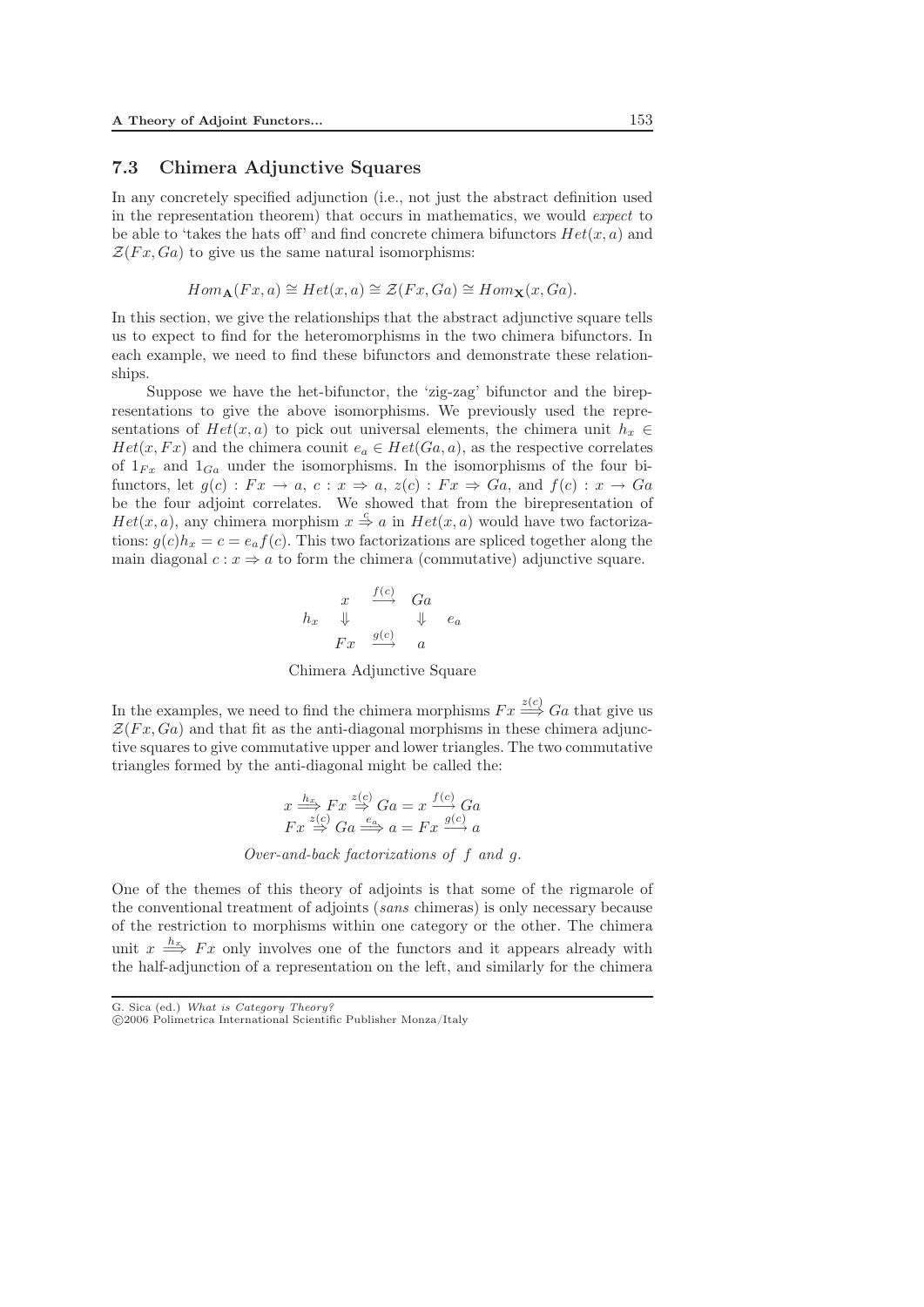counit  $Ga \stackrel{e_a}{\Longrightarrow} a$ . The importance of the unit and counit lies in their universal mapping properties for morphisms of the form  $x \stackrel{f}{\longrightarrow} Ga$  or  $Fx \stackrel{g}{\longrightarrow} a$ . With the over-and-back factorizations, we again see the power of adjoints expressed in simpler terms using the underlying heteromorphisms. The same holds for the triangular identities as we will see in the next section.

#### 7.4 Chimera Adjunctive-Image Squares

When we have the four isomorphic bifunctors, then  $1_{Fx}$  would associate with a chimera denoted  $h_{x2} = z(h_x) : F_x \Rightarrow G F_x$  in  $\mathcal{Z}(F_x, F_x)$  and  $1_{Ga}$  would associate with  $e_{a1} = z(e_a) : FG_a \Rightarrow Ga$  in  $\mathcal{Z}(FG_a, Ga)$ . The notation is chosen since taking  $f(c) = \eta_x$  (namely  $c = h_x$ ), we have the over-and-back factorization of the unit:  $x \stackrel{h_x}{\Longrightarrow} Fx \stackrel{h_{x2}}{\Longrightarrow} GFx = x \stackrel{\eta_x}{\longrightarrow} GFx$ , so  $h_{x2}$  is the 'second part' postcomposed to  $h_x$  to yield  $\eta_x$ . And taking  $g(c) = \varepsilon_a$  (namely  $c = e_a$ ), we have the over-and-back factorization of the counit:  $FGa \stackrel{e_{a_1}}{\Longrightarrow} Ga \stackrel{e_a}{\Longrightarrow} a = FGa \stackrel{e_a}{\Longrightarrow} a$ , so  $e_{a1}$  is the 'first part' pre-composed to  $e_a$  to yield  $\varepsilon_a$ .

These special chimera morphisms have universality properties since they are associated with identity maps  $1_{Fx}$  and  $1_{Ga}$  in the above natural isomorphism of four bifunctors (mimic the proofs of the universality properties of  $\eta_x$ ,  $\varepsilon_a$ ,  $h_x$ , and  $e_a$ ). The 'second half of the unit'  $h_{x2} = z(h_x)$  has the following universality property: for any anti-diagonal map from  $Fx$ ,  $z(c) : Fx \Rightarrow Ga$ , there is unique map  $q = q(c) : Fx \to a$  such that

$$
Fx \stackrel{z(c)}{\Longrightarrow} Ga = Fx \stackrel{h_{x2}}{\Longrightarrow} GFx \stackrel{Gg}{\longrightarrow} Ga.
$$

Precompose  $h_x : x \Rightarrow Fx$  on both sides and we have the usual UMP for the unit, i.e.,

$$
x \xrightarrow{f(c)} Ga = x \xrightarrow{h_x} Fx \xrightarrow{z(c)} Ga = x \xrightarrow{h_x} Fx \xrightarrow{h_{x2}} GFx \xrightarrow{Gg(c)} Ga = x \xrightarrow{\eta_x} GFx \xrightarrow{Gf^*} Ga.
$$

The same chimera morphism  $z(c)$ :  $Fx \Rightarrow Ga$  also has a factorization through the other anti-diagonal universal, the first half of the counit,  $e_{a1} = z(e_a)$ . Given any anti-diagonal map to  $Ga$ ,  $z(c)$ :  $Fx \Rightarrow Ga$ , there is a unique map  $f = f(c) : x \to Ga$  such that

$$
Fx \stackrel{z(c)}{\Longrightarrow} Ga = Fx \stackrel{Ff}{\Longrightarrow} FGa \stackrel{e_{a1}}{\Longrightarrow} Ga.
$$

Post-composing with  $e_a$ :  $Ga \Rightarrow a$  on both sides yields the usual UMP for the counit, i.e.,

$$
Fx \xrightarrow{g(c)} a = Fx \xrightarrow{z(c)} Ga \xrightarrow{e_a} a = Fx \xrightarrow{Ff} FGa \xrightarrow{e_{a1}} Ga \xrightarrow{e_a} a = Fx \xrightarrow{Fg^*} FGa \xrightarrow{e_a} a.
$$

Splicing together the two factorizations of  $z(c)$ :  $Fx \Rightarrow Ga$  as the main diagonal, we have the chimera version of the adjunctive-image square.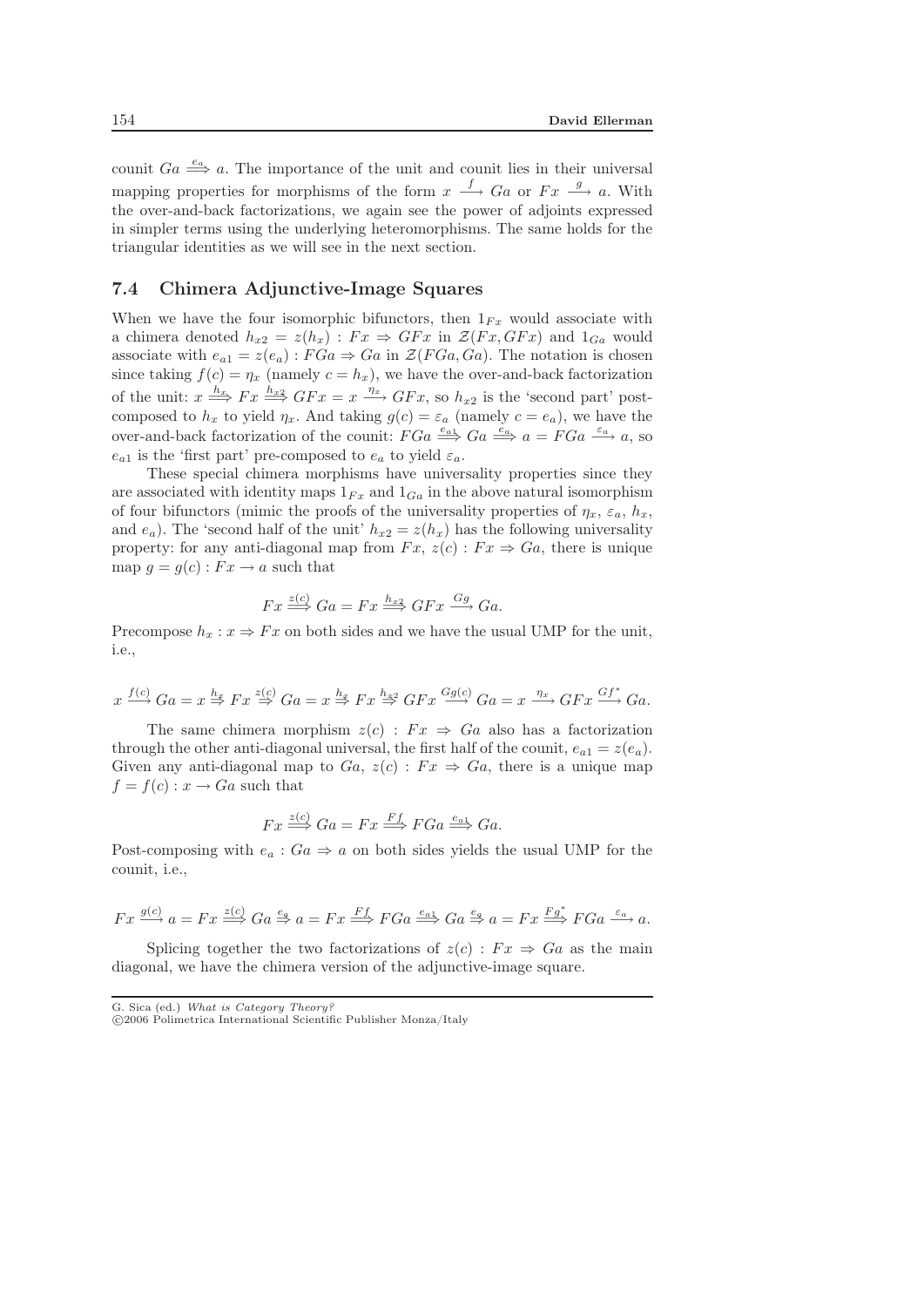$$
\begin{array}{ccc}\n & Fx & \xrightarrow{Ff} & FGa \\
 h_{x2} & \Downarrow & \Downarrow & e_{a1} \\
 & GFx & \xrightarrow{Gf^*} & Ga\n\end{array}
$$

Chimera Adjunctive-Image Square

Thus the two universal properties give the two ways the main diagonal  $Fx \stackrel{z(c)}{\Longrightarrow} Ga$ factors through the two vertical universal arrows  $Fx \stackrel{h_{x2}}{\Longrightarrow} GFx$  and  $FGa \stackrel{e_{a1}}{\Longrightarrow} Ga$ . As before with  $1_X \stackrel{h}{\Longrightarrow} F$  and  $G \stackrel{e}{\Longrightarrow} 1_A$ , the chimera universals are also the components of two chimera natural transformations:  $F \stackrel{h_2}{\Rightarrow} GF$  and  $FG \stackrel{e_1}{\Rightarrow} G$ . Thus every adjunction has associated with it four chimera natural transformations, and the two conventional natural transformations associated with an adjunction are obtained as composites of the four chimera natural transformations.

$$
1_X \xrightarrow{h} F \xrightarrow{h_2} GF = 1_X \xrightarrow{\eta} GF
$$
 and  $FG \xrightarrow{e_1} G \xrightarrow{e} 1_A = FG \xrightarrow{\varepsilon} 1_A$ .

Since the anti-diagonal  $z(c)$  can be factored, the over-and-back factorizations for  $f: x \to Ga$  and for  $g: Fx \to a$  can be factored again as can be pictured using the adjunctive-image square. Add  $x \stackrel{h_x}{\Longrightarrow} F x$  on as a pendant to the above chimera adjunctive-image square (where  $z(c)$  is the main diagonal) to obtain the following diagram.

$$
\begin{array}{ccccccc}\nx & \stackrel{h_{x}}{\Longrightarrow} & Fx & \stackrel{Ff}{\Longrightarrow} & FGa \\
h_{x2} & \Downarrow & & \Downarrow & e_{a1} \\
GFx & \stackrel{Gf^*}{\Longrightarrow} & Ga\n\end{array}
$$

The pendant followed by the counter-clockwise maps gives the usual factorization  $x \xrightarrow{\eta_x} GFx \xrightarrow{Gf^*} Ga = x \xrightarrow{f} Ga$ . Hence following the pendant by the clockwise maps gives a different *over-across-and-back factorization of* f. Dually, we could postcompose the pendant  $Ga \stackrel{e_a}{\Longrightarrow} a$  on the bottom and obtain the over-acrossand-back factorization of  $q = f^* : F x \to a$  in addition to the usual one. These four factorizations may be summarized as follows:

$$
x \xrightarrow{h_x} Fx \xrightarrow{h_{x2}} GFx \xrightarrow{Gf^*} Ga = x \xrightarrow{f} Ga
$$

$$
x \xrightarrow{h_x} Fx \xrightarrow{Ff} FGa \xrightarrow{e_{a1}} Ga = x \xrightarrow{f} Ga
$$

$$
Fx \xrightarrow{Fg^*} FGa \xrightarrow{e_{a1}} Ga \xrightarrow{e_{a2}} a = Fx \xrightarrow{g} a
$$

$$
Fx \xrightarrow{h_{x2}} GFx \xrightarrow{Gg} Ga \xrightarrow{e_{a}} a = Fx \xrightarrow{g} a.
$$

Specializing  $f = 1_{Ga}$  gives one triangular identity in the first equation. But in the second equation, it gives the first *over-and-back identity* (a 'short form' of the triangular identity):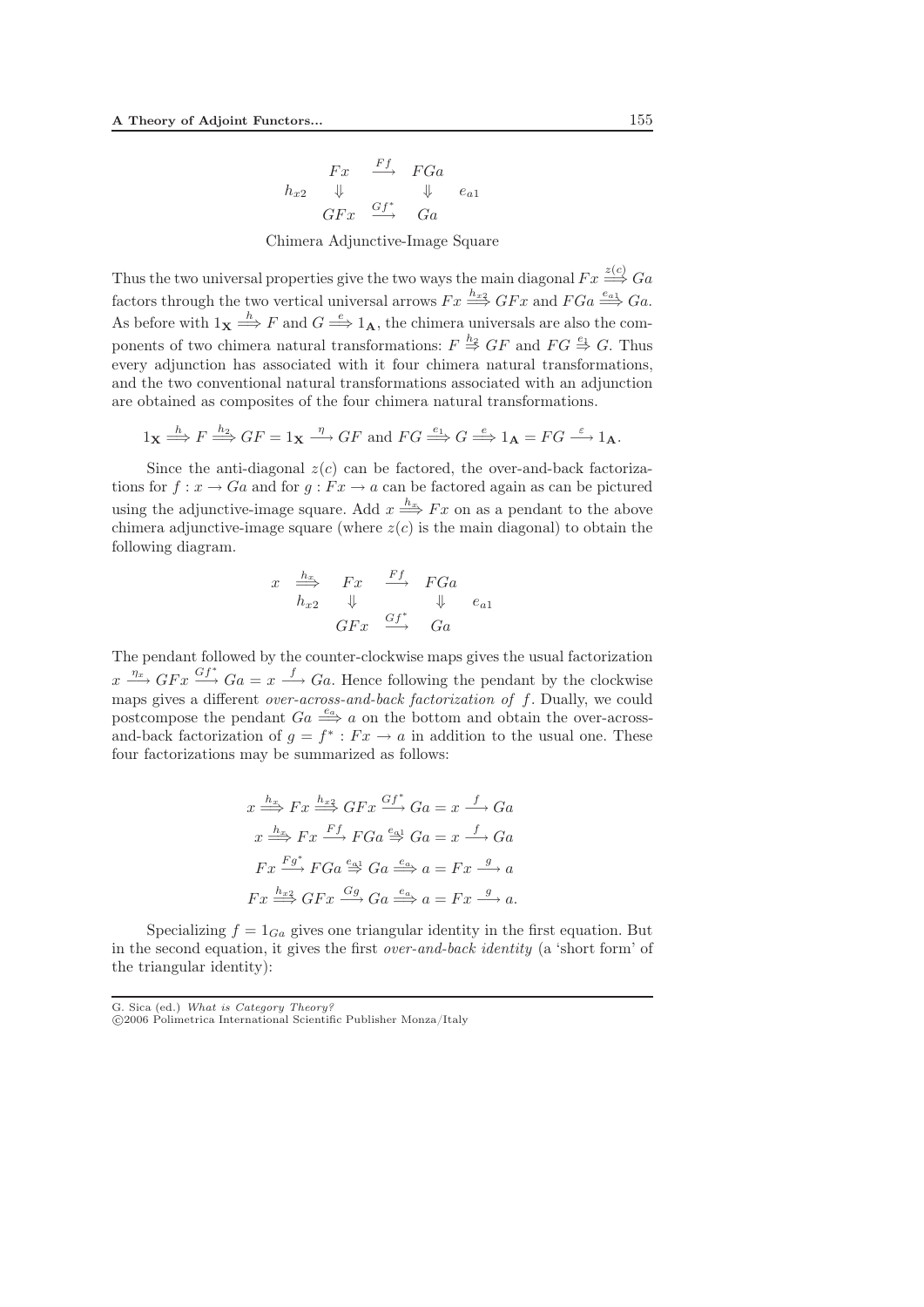$$
Ga \stackrel{h_{Ga}}{\Longrightarrow} FGa \stackrel{e_{a1}}{\Longrightarrow} Ga = Ga \stackrel{1_{Ga}}{\longrightarrow} Ga.
$$

Specializing  $q = 1_{Fx}$  gives the other triangular identity in the third equation. But in the fourth equation, it gives the other over-and-back identity:

$$
Fx \stackrel{h_{x2}}{\Longrightarrow} GFx \stackrel{e_{Fx}}{\Longrightarrow} Fx = Fx \stackrel{1_{Fx}}{\longrightarrow} Fx.
$$

Here again we see chimera natural transformations composing to yield conventional natural transformations:

$$
G \xrightarrow{\hbar c} FG \xrightarrow{\hbar c} G G = G \xrightarrow{1_G} G
$$
  

$$
F \xrightarrow{\hbar c} GF \xrightarrow{\hbar c} F = F \xrightarrow{1_F} F.
$$

*Over-and-back identities*

Thus on the functorial images  $Ga$  and  $Fx$ , there is a canonical heteromorphism to the other category and a canonical heteromorphism coming back so that the composition is the identity on the images.

## 8 Limits in Sets

Category theory is about the horizontal transmission of structure or, more generally, determination between objects. The important examples in mathematics have the structure of determination through (self-participating) universals. Such a universal has the property in question and then every other instance of the property is determined to have it by "participating in" (e.g., uniquely factoring through) the self-participating universal. Adjunction extends this theme so that the determination has symmetrically both a sending universal and a receiving universal and where all determinations factor through both universals by the anti-diagonal morphism in an adjunctive square. The 'self-determination' involved in the universals was previously illustrated using the example of the product and coproduct construction in sets. We now generalize the illustration by considering the adjunction for limits in the category of sets (and colimits in the next section).

The construction of limits in sets generalizes the example of the product. Let **D** be a small (diagram) category and  $D : D \rightarrow$  **Set** a functor considered as a diagram in the category of **Set**. The diagram D is in the functor category **Set<sup>D</sup>** where the morphisms are natural transformation between the functors. Let  $\Delta$ : **Set** $\rightarrow$ **Set** $^D$ , the diagonal functor, assign to each set w the constant functor  $\Delta w$  on **D** whose value for each i in **D** is w, and for each morphism  $\alpha : i \rightarrow j$ in **D**, the value of  $\Delta w_{\alpha}$  is  $1_w$ . The functor in the other direction is the limit functor  $Lim$  which assigns a set  $LimD$  to each diagram  $D$  and a set function  $Lim\theta: LimD \rightarrow LimD'$  to every natural transformation  $\theta: D \rightarrow D'.$ 

The adjunction for the diagonal and limit functors is: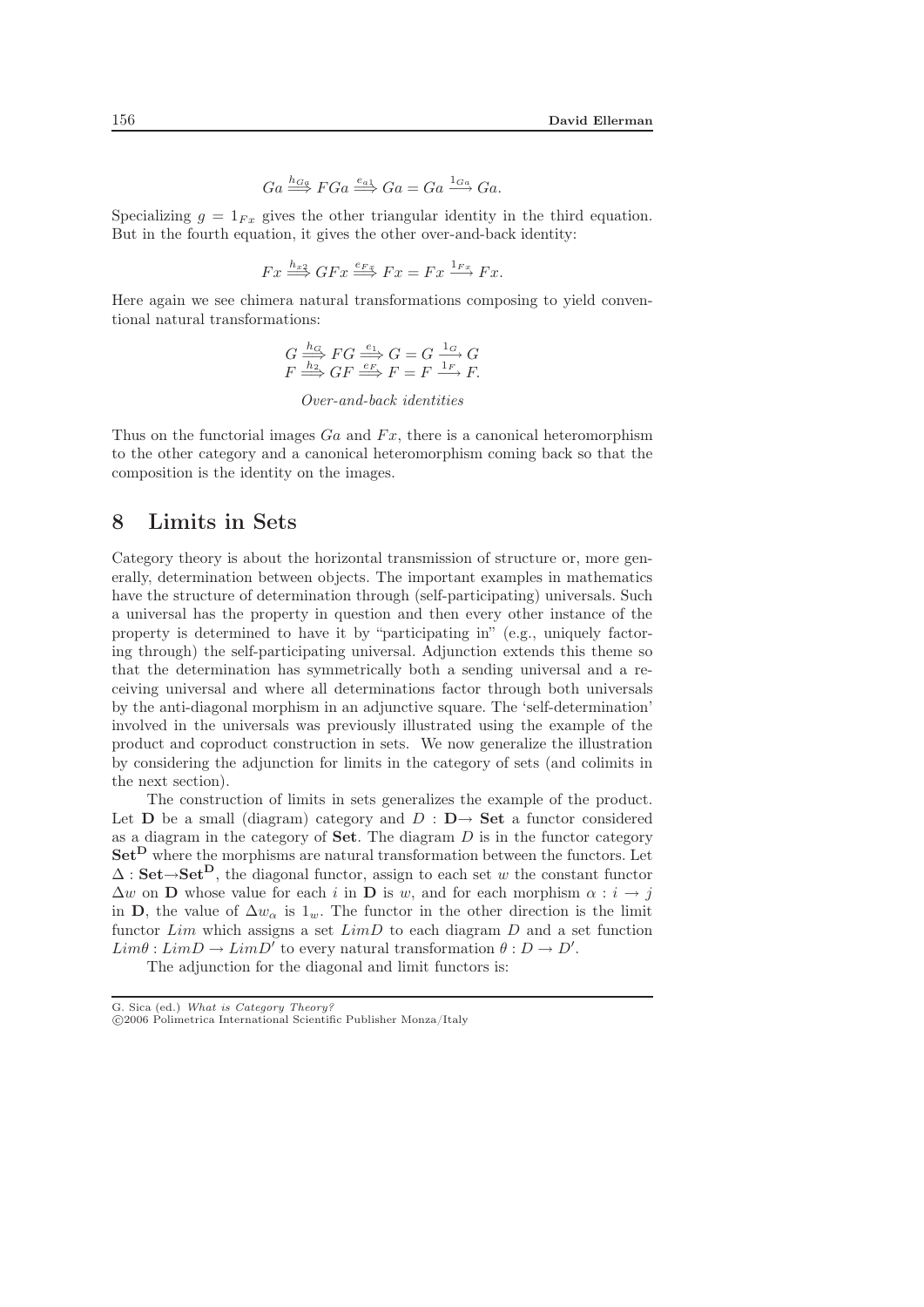$$
Hom(\Delta w, D) \cong Hom(w, LimD)
$$

where is  $\Delta$  is the left adjoint and Lim is the right adjoint. A adjunctive square for this adjunction would have the generic form:

$$
(w, \Delta w) \qquad \begin{array}{ccc} (f, \Delta f) & (LimD, \Delta LimD) \\ \downarrow & \nearrow & \downarrow \\ (Lim\Delta w, \Delta w) & \xrightarrow{(Limg, g)} & (LimD, D) \end{array}
$$

Abstract Adjunctive Square for Limits Adjunction

which commutes when  $g = f^*$ or  $f = g^*$ .

For this adjunction, a chimera morphism or heteromorphism from a set  $w$ to a diagram functor D is concretely given by a *cone*  $w \Rightarrow D$  which is defined as a set of maps  $\{w \stackrel{f_i}{\longrightarrow} D_i\}$  indexed by the objects i in the diagram category **D** such that for any morphism  $\alpha : i \to j$  in **D**,  $w \xrightarrow{f_i} D_i \xrightarrow{D_{\alpha}} D_j = w \xrightarrow{f_j} D_j$ . The adjunction is then given by the birepresentation of the het-bifunctor where  $Het(w,D)=\{w\Rightarrow D\}$  is the set of cones from the set w to the diagram functor D. Instead of proceeding formally from the het-bifunctor, we will conceptually analyze the construction of the functors  $G = Lim$  and  $F = \Delta$ .

Conceptually, start with the idea of a set function as a way for elements in the domain to determine certain 'elements' in the codomain, the root concept abstracted to form the concept of a morphism in category theory. In the case of a diagram functor  $D$  as the target for the determination, the conceptual atom or *element of* D is the maximal set of points that could be determined in the codomains  $D_i$  by functions from a one point set and that are compatible with the morphisms between the  $D_i$ s. Thus an "element" of D is classically a "1-cone" which consists of a member  $x_i$  of the set  $D_i$  for each object i in the diagram category **D** such that for every morphism  $\alpha : i \to j$  in **D**,  $D_{\alpha}(x_i) = x_j$ . Ordinarily, a element of D would be thought of as an element in the product of the  $D_i$ s that is compatible with the morphisms, and  $LimD$  would be the subset of compatible elements of the direct product of all the  $D_i$ s.

An element of D is the abstract 'determinee' of a point *before* any point is assigned to be the 'determiner'. Thus the notion of a 1-cone isn't quite right conceptually in that it pictures the element as having been already determined by a one point set. The notion of a global section  $[30, p.47]$  is a better description that is free of this connotation. The right adjoint represents these atomic determinees as an object LimD in the top category, in this case **Set**. Then a morphism in that category  $f : w \to LimD$  will map one-point determiners to the atomic determinees in  $LimD$  and will thus give a determination from the set w to the diagram functor  $D$  (i.e., a cone).

It is a conceptual move to take a 'determinee' as the abstract 'determiner' of itself, and that 'self-determination' by the map  $1_{LimD}:LimD\rightarrow LimD$  takes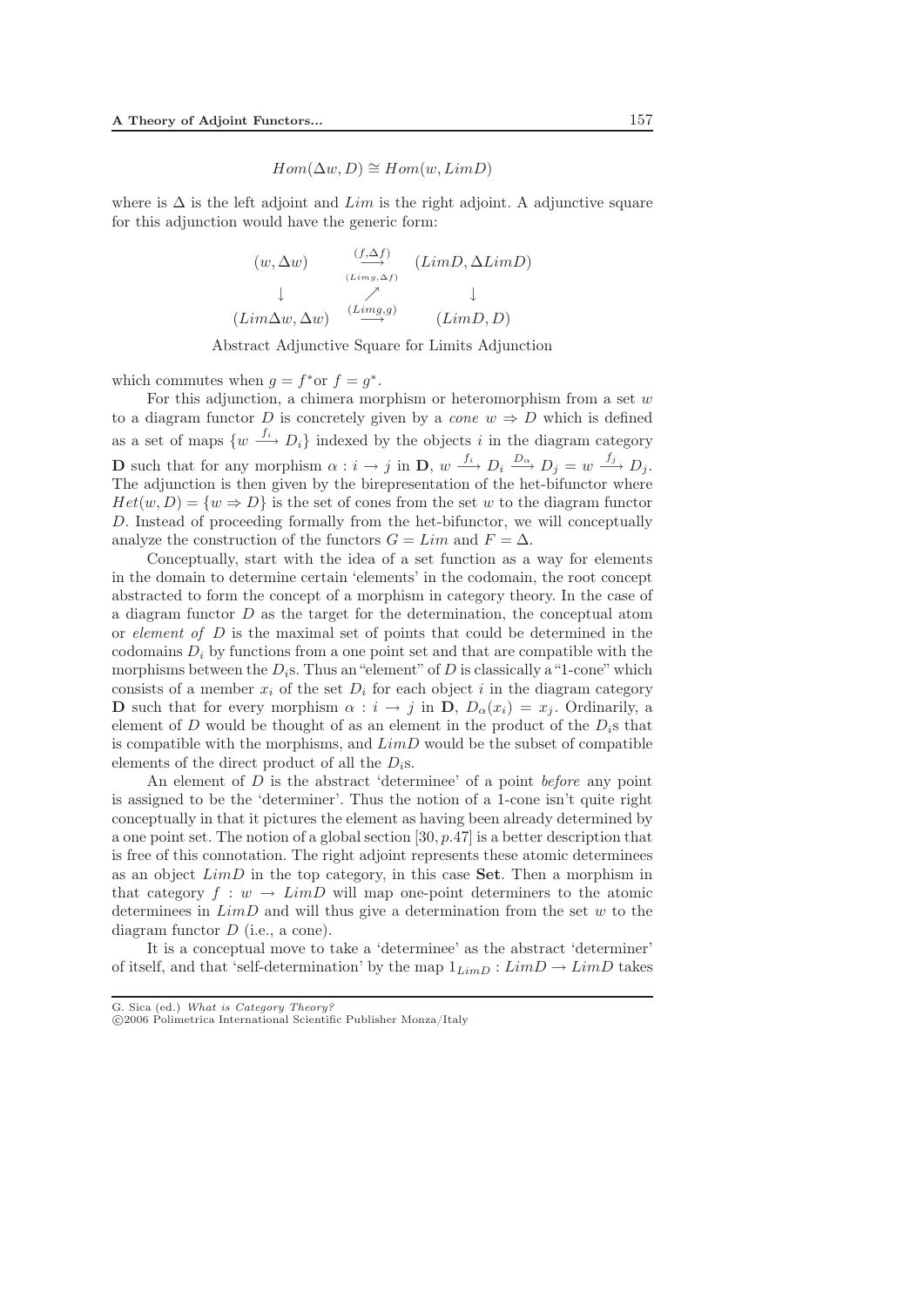the set of determinees of D reconceptualized as 'determiner' elements of a set. But to be a determiner by a morphism in the bottom category, one needs a morphism in that functor category, namely a natural transformation. A natural transformation  $\theta : D' \to D$  carries the determinees or elements of a functor  $D'$  to the elements of the functor D. The determinees in the set  $LimD$  are repackaged in the diagram  $\Delta LimD$  (see below) as determiners and the natural transformation by which they canonically determine the determinees of the diagram D (from which they came) is the counit  $\varepsilon_D : \Delta LimD \rightarrow D$ .

The conventional treatment of an adjunction is complicated by the need to deal only with morphisms within either of the categories. That need also accounts for the intertwining of the two functors in the unit and counit universals. The properties of the chimera versions of the unit and counit follow from each of the half-adjunctions (the representations on the left or right of the het-bifunctor) without any intertwining of the two functors. For instance, there is no composition of functors in the chimera adjunctive square (see below). The additional relationships obtained from both representations and the intertwining of the functors are illustrated in the adjunctive-image square. For instance, the chimera version of the counit  $\varepsilon_D$  is  $e_D : LimD \Rightarrow D$  is simply the cone of projection maps and it does not involve the diagonal functor  $\Delta$ . Moreover, the role of self-determination is much clearer. Thinking of the elements of  $D$  as the determinees, they become the determiners as the elements of  $LimD$  and that self-determination is given by the projection maps  $e_D : LimD \Rightarrow D$ .

We need to do a similar conceptual analysis of the other functor  $\Delta$ . How can the elements of a set  $w$  be determiners of some diagram functor on the diagram category  $\mathbf{D}$ ? The constant functor  $\Delta w$  repackages the set w as the constant value of a functor on the diagram category. Since the maps between the values of  $\Delta w$  are all identity maps  $1_w$ , the elements on each connected component of the diagram category are just the elements of  $w$ . If the diagram category is multiply connected, then the elements of any diagram  $D$  on that category will be the product of the elements of the functor restricted to each connected component. If the diagram category **D** had, say, two components  $D \upharpoonright 1$  and  $D \upharpoonright 2$ , then the elements of the functor D would be ordered pairs of the elements of  $D\upharpoonright 1$  and  $D[2]$ , the functor D restricted to each component of the diagram category. Thus the set LimD would have the structure of a product of sets of elements of the functors  $D[1 \text{ and } D[2, \text{i.e., } LimD = LimD[1 \times LimD[2.$ 

A determination by a natural transformation  $g : \Delta w \to D$  could be parsed as two natural transformations  $g_k : \Delta w | k \rightarrow D | k$  for  $k = 1, 2$ , each one carrying an element of w to a determinee or element of  $D/k$ . Thus a determination or cone  $w \Rightarrow D$  represented in the form  $g : \Delta w \to D$  would induce a determination  $g^* : w \to LimD = LimD[1 \times LimD[2]$  in the other form. The constant functor  $\Delta$ repackages a set  $w$  as a diagram functor to be a determiner of diagram functors. The set w can also be self-determining by taking  $g = 1_{\Delta w} : \Delta w \to \Delta w$ . But for that determination to be given by a morphism in the top category, the determinees of  $\Delta w$  are represented in the top category by applying the limit functor.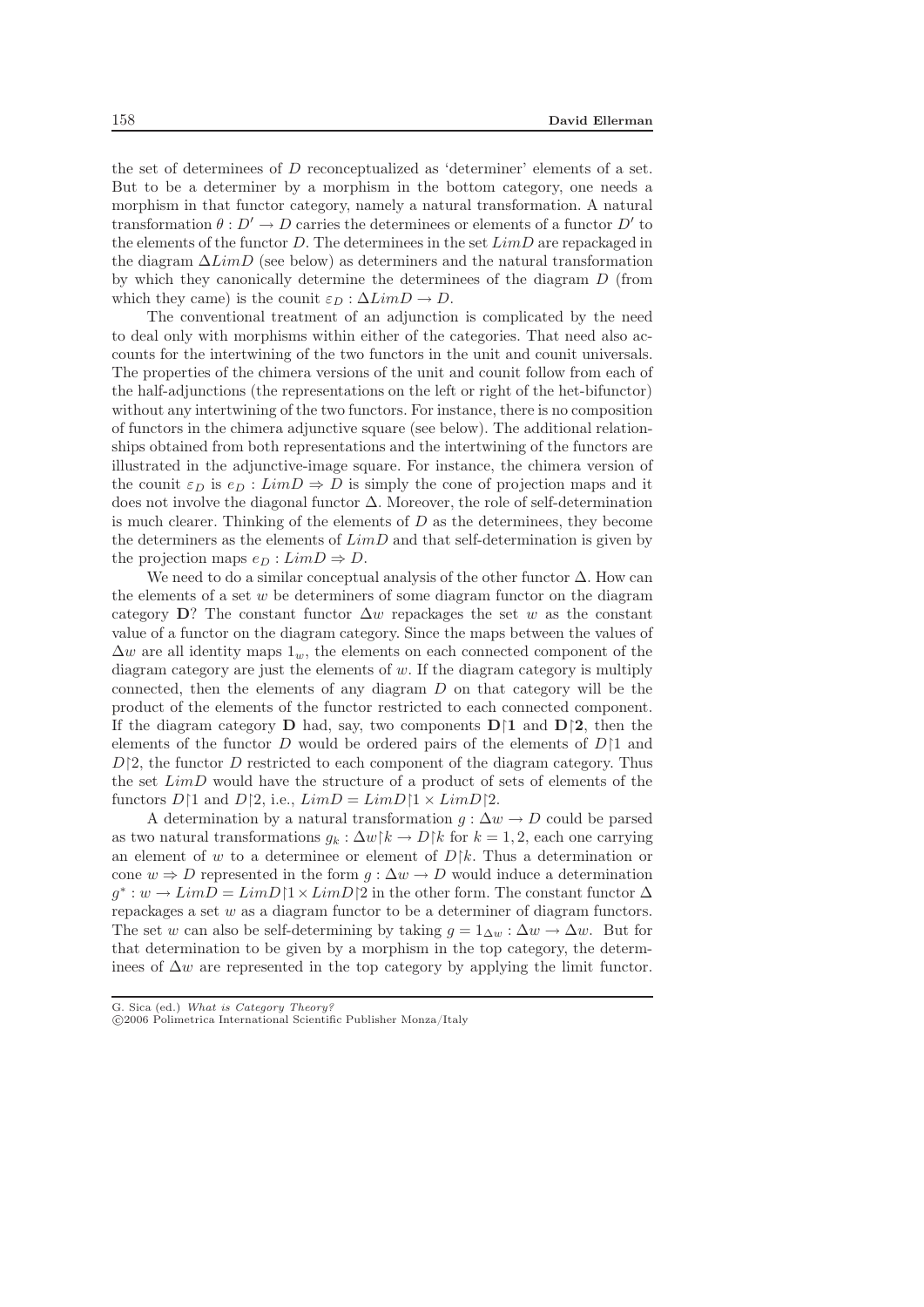There is then a canonical (diagonal) map wherein  $w$  determines the determines  $Lim\Delta w$  of its own representation as a determiner  $\Delta w$ , namely  $\eta_w : w \to Lim\Delta w$ (where with two connected components  $Lim\Delta w \cong w \times w$ ). As will be seen, the chimera version is  $h_w : w \Rightarrow \Delta w$  is simply the cone of identity maps  $1_w$ .

In the adjunctions encountered by the working mathematician, there should be concrete chimeras or heteromorphisms. This is true for all the examples considered here. As noted above, the heteromorphisms from a set to a diagram functor are the cones  $w \Rightarrow D$  (*Nota bene*, not the natural transformations  $\Delta w \rightarrow D$  which represent-on-the-left the chimera cones  $w \Rightarrow D$ ). When the concrete chimeras are available, then the adjunctive square can be developed using them (instead of only the abstract version embedded in the product category). The chimera version  $h_w : w \Rightarrow \Delta w$  of the unit is the cone where each function  $w \to (\Delta w)_i = w$  is  $1_w$ . The chimera version  $e_D : LimD \Rightarrow D$  of the counit is the cone of projection maps. Given any cone  $c : w \Rightarrow D$ , there is a unique set map  $f(c) : w \rightarrow LimD$ such that  $w \stackrel{f(c)}{\longrightarrow} LimD \stackrel{e_D}{\Rightarrow} D = w \stackrel{e}{\Rightarrow} D$ .<sup>16</sup> And there is a unique natural transformation  $g(c): \Delta w \to D$  such that  $w \stackrel{h_w}{\Rightarrow} \Delta w \stackrel{g(c)}{\longrightarrow} D = w \stackrel{c}{\Rightarrow} D$ . These mappings provide the two representations:

$$
Hom(\Delta w, D) \cong Het(w, D) \cong Hom(w, LimD)
$$

These maps also give the chimera version of the adjunctive square where  $c : w \Rightarrow$ D is the main diagonal.

$$
\begin{array}{ccc}\nw & \xrightarrow{f(c)} & LimD \\
h_w & \Downarrow & & \Downarrow & e_D \\
\Delta w & \xrightarrow{g(c)} & D\n\end{array}
$$

Chimera Adjunctive Square for Limits Adjunction

The anti-diagonal map for the zig-zag factorization will be a chimera morphism going from the diagram  $\Delta w$  to the set  $LimD$  (see cocones in the next section). For each i in the diagram category,  $(\Delta w)_i = w$  so each component of the "cocone"  $z(c): \Delta w \Rightarrow LimD$  is  $f(c): w \rightarrow LimD$ . Often the anti-diagonal chimera can be defined using a heteromorphic inverse to one of the vertical morphisms. In this case,  $h_w : w \Rightarrow \Delta w$  has the inverse cocone  $\Delta w \Rightarrow w$  which has the identity map  $1_w$  as each component. Joining the cone and cocone at the open end just yields the identity:  $w \stackrel{h_w}{\Rightarrow} \Delta w \Rightarrow w = 1_w$  and joining them at the vertexes yields the other identity  $\Delta w \Rightarrow w \stackrel{h_w}{\Rightarrow} \Delta w = 1_{\Delta w}$ .<sup>17</sup> Then the chimera anti-diagonal morphism could also be defined as:  $z(c) = \Delta w \Rightarrow w \stackrel{f(c)}{\longrightarrow} LimD$ . There are always the

<sup>16</sup>We leave all the routine checking of the chimera relationships to the reader.

<sup>&</sup>lt;sup>17</sup>Composing a cone and cocone (same diagram category) on the open end to yield a set map works intuitively if the diagram category is connected or if all the maps in the cone are the same and similarly in the cocone (the latter being the case here). Note that we have here the heteromorphic version of an 'isomorphism' between a set *w* and a functor Δ*w*!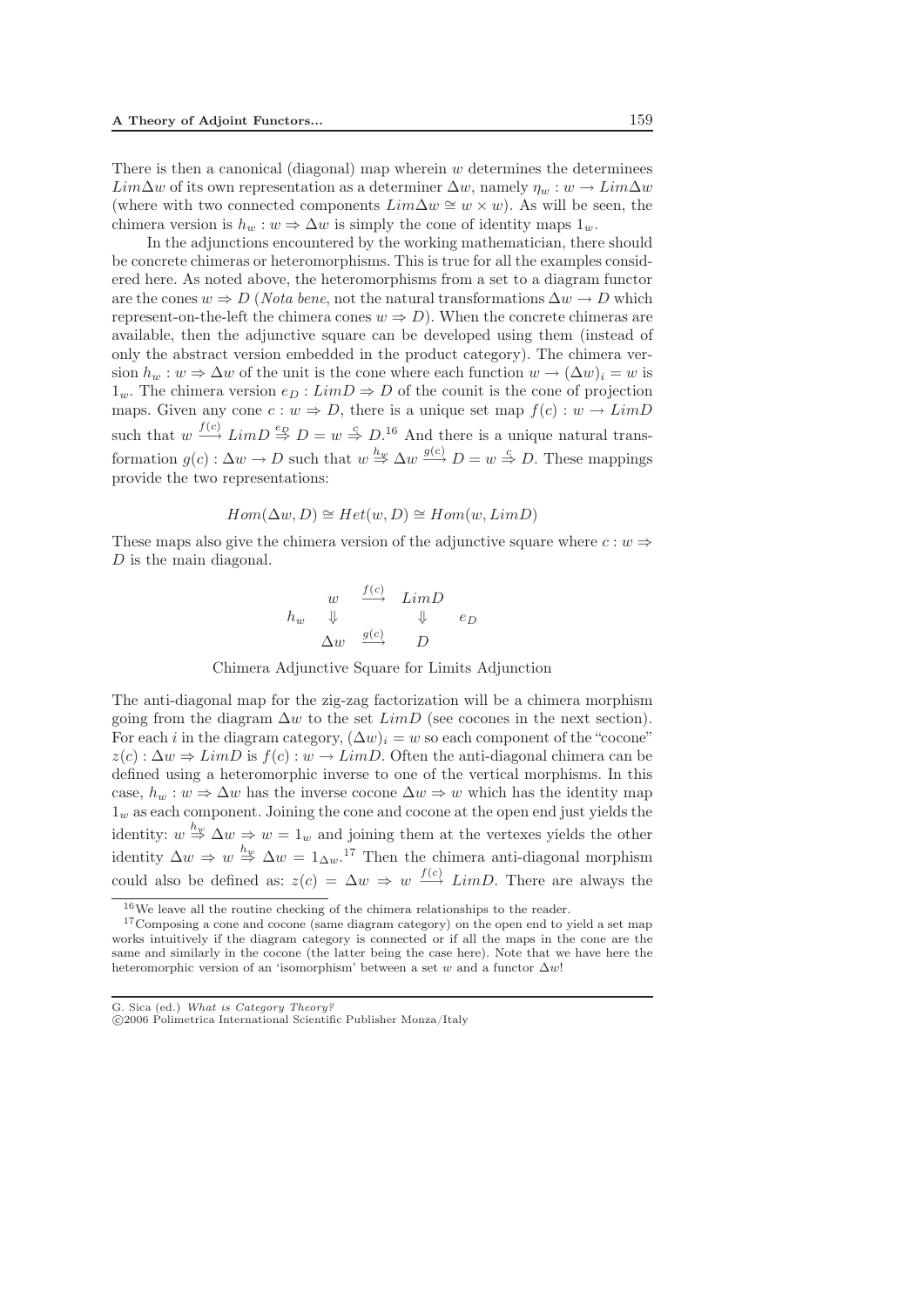over-and-back factorizations of the ordinary intra-category maps at the top and bottom of the adjunctive square (i.e., the upper and lower commutative triangles formed by the anti-diagonal). The over-and-back factorization of the top map  $f(c) = z(c)h_w$  follows from the definition of the  $z(c)$  just given:

$$
w \stackrel{h_w}{\Longrightarrow} \Delta w \stackrel{z(c)}{\Longrightarrow} LimD = w \stackrel{h_w}{\Longrightarrow} \Delta w \Rightarrow w \stackrel{f(c)}{\Longrightarrow} LimD = w \stackrel{f(c)}{\Longrightarrow} LimD.
$$

It was previously noted that some category theorists refer to the natural transformation  $\Delta w \stackrel{g(c)}{\longrightarrow} D$  as a "cone" while others refer to the set-to-functor bundle of compatible maps—which is our chimera cone  $w \stackrel{c}{\Rightarrow} D$ —as a cone. Often writers will effortlessly switch back and forth between the two notions of a cone. The two inverse chimeras  $w \stackrel{h_w}{\Longrightarrow} \Delta w$  and  $\Delta w \Rightarrow w$  are used implicitly to switch back and forth, i.e.,  $\Delta w \Rightarrow w \stackrel{c}{\Rightarrow} D = \Delta w \stackrel{g(c)}{\Longrightarrow} D$  and  $w \stackrel{h_w}{\Longrightarrow} \Delta w \stackrel{g(c)}{\Longrightarrow} D = w \stackrel{c}{\Rightarrow} D$ , which is the back and forth action of the isomorphism for the representation on the left:  $Hom(\Delta w, D) \cong Het(w, D)$ . That is used in the other over-and-back factorization  $g(c) = e_D z(c)$ :

$$
\Delta w \stackrel{z(c)}{\Longrightarrow} \lim_{\longrightarrow} D \stackrel{e_D}{\Longrightarrow} D = \Delta w \Rightarrow w \frac{f(c)}{g(c)} \lim_{\longrightarrow} D \stackrel{e_D}{\Longrightarrow} D
$$

$$
= \Delta w \Rightarrow w \stackrel{c}{\Rightarrow} D = \Delta w \frac{g(c)}{g(c)} D.
$$

The remaining isomorphism  $Het(w,D)\cong \mathcal{Z}(\Delta w,LimD)$  is the isomorphism between cones  $c : w \Rightarrow D$  and such cocones  $z(c) : \Delta w \Rightarrow LimD$  (as defined above). The chimera zig-zag factorization is:

$$
w \stackrel{c}{\Rightarrow} D = w \stackrel{h_w}{\Rightarrow} \Delta w \stackrel{z(c)}{\Rightarrow} LimD \stackrel{e_D}{\Rightarrow} D.
$$

There are also the two universal anti-diagonal chimera morphisms. The cocone  $z(h_w) = h_{w2} : \Delta w \Rightarrow Lim\Delta w$  has the diagonal map  $w \rightarrow Lim\Delta w$  as each component, and the cocone  $z(e_D) = e_{D1} : \Delta LimD \Rightarrow LimD$  has the identity  $1_{LimD}$  as each component. By their universality properties, given any cocone of the form  $z(c): \Delta w \Rightarrow LimD$ , there are unique morphisms  $g = g(c): \Delta w \rightarrow D$ and  $f = f(c) : w \to LimD$  (where  $g = f^*$ ) that give two factorizations of the anti-diagonal morphism:

$$
\Delta w \stackrel{h_{w2}}{\Longrightarrow} Lim \Delta w \stackrel{Limg}{\longrightarrow} LimD = \Delta w \stackrel{z(c)}{\Longrightarrow} LimD = \Delta w \stackrel{\Delta f}{\longrightarrow} \Delta LimD \stackrel{ep_1}{\Longrightarrow} LimD.
$$

These two factorizations fit together to form the adjunctive-image square with  $z(c)$  as its main diagonal. Postcomposing the first equation with  $e<sub>D</sub>$  yields the over-across-and-back factorization of  $g(c): \Delta w \to D$ :

$$
\Delta w \stackrel{h_{w2}}{\Longrightarrow} Lim \Delta w \stackrel{Limg}{\longrightarrow} LimD \stackrel{e_D}{\Longrightarrow} D = \Delta w \stackrel{z(c)}{\Longrightarrow} LimD \stackrel{e_D}{\Longrightarrow} D = \Delta w \stackrel{g(c)}{\longrightarrow} D.
$$

Precomposing the second equation with  $h_w$  yields the over-across-and-back factorization of  $f(c): w \to LimD$ :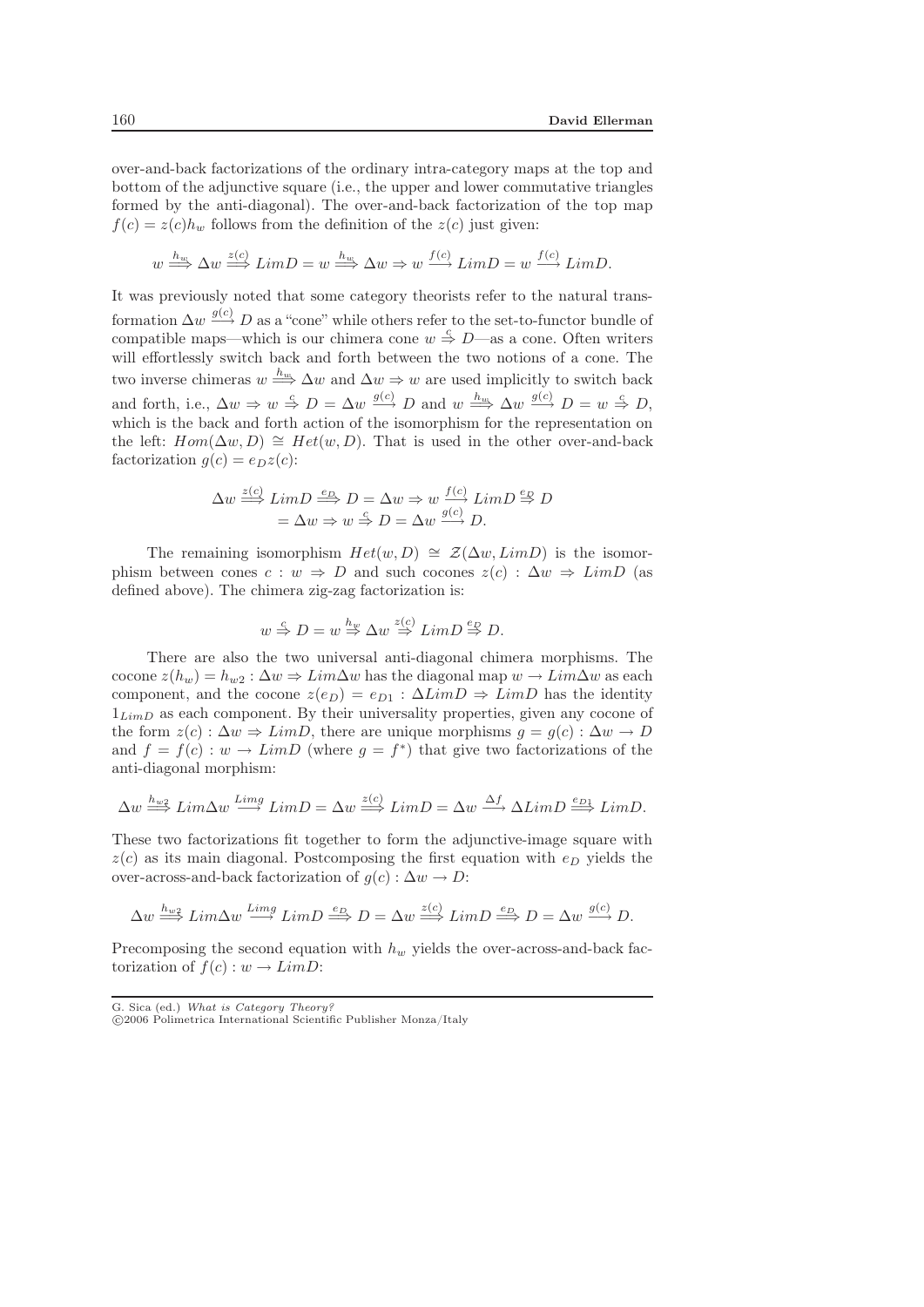$$
w \stackrel{h_w}{\Rightarrow} \Delta w \stackrel{\Delta f}{\longrightarrow} \Delta LimD \stackrel{e_{D_1}}{\Longrightarrow} LimD = w \stackrel{h_w}{\Rightarrow} \Delta w \stackrel{z(c)}{\Longrightarrow} LimD = w \stackrel{f(c)}{\longrightarrow} LimD.
$$

The two anti-diagonal universals also give the two over-and-back identities on the functorial images (the 'short forms' of the triangular identities):

$$
LimD \stackrel{h_{LimD}}{\Longrightarrow} \Delta LimD \stackrel{e_{D1}}{\Longrightarrow} LimD = LimD \stackrel{1_{LimD}}{\Longrightarrow} LimD
$$

$$
\Delta w \stackrel{h_{w2}}{\Longrightarrow} Lim\Delta w \stackrel{e_{\Delta w}}{\Longrightarrow} \Delta w = \Delta w \stackrel{1_{\Delta w}}{\Longrightarrow} \Delta w.
$$

### 9 Colimits in Sets

Colimits in sets generalize the previous example of the coproduct construction. We will consider colimits in **Set** but the argument here (as with limits) would work for any other cocomplete (or complete) category of algebras replacing the category of sets. The diagonal functor  $\Delta$ :  $\mathbf{Set} \to \mathbf{Set}^{\mathbf{D}}$  also has a *left* adjoint  $Colim : \mathbf{Set}^{\mathbf{D}} \to \mathbf{Set}.$ 

For any diagram functor  $D$  and set  $z$ , the adjunction for the colimit and diagonal functors is:

$$
Hom(ColimD, z) \cong Hom(D, \Delta z).
$$

A adjunctive square for this adjunction has the form:

$$
(D, ColimD) \xrightarrow{\begin{array}{c} (f, Colimf) \\ \xrightarrow{\qquad \qquad} (\Delta z, Colim\Delta z) \end{array}} (\Delta z, Colim\Delta z)
$$

$$
\downarrow \xrightarrow{\qquad \qquad } (\Delta ColimD, ColimD) \xrightarrow{\begin{array}{c} (\Delta g,g) \\ \xrightarrow{\qquad \qquad} (\Delta z,z) \end{array}} (\Delta z, z)
$$

which commutes when  $q = f^*$  or  $f = q^*$ .

For this adjunction, a chimera morphism or heteromorphism from a diagram functor D to a set z is concretely given by a *cocone*  $D \Rightarrow z$  which is defined as a set of maps  $\{D_i \stackrel{g_i}{\longrightarrow} z\}$  indexed by the objects i in the diagram category **D** such that for any morphism  $\alpha : i \to j$  in **D**,  $D_i \xrightarrow{D_{\alpha}} D_j \xrightarrow{g_j} z = D_i \xrightarrow{g_i} z$ . The adjunction is then given by the birepresentations of the het-bifunctor where  $Het(D, z)=\{D\Rightarrow z\}$  is the set of cocones from the diagram functor D to the set z.

Since the role of the diagram and set are reversed from the case of limits, a new notion of "coelements" as "determiners" from D is necessary. Conceptually, if we go back to the idea of a function as a way for (co)elements in the domain to determine certain elements in the codomain, then a *coelement of* D is the minimal set in the domain  $D_i$ s that are necessary for functions on those domains to compatibly determine a one point set as the codomain. This could be thought of as a minimal partially-defined 1-cocone, or better, the germ of a cocone to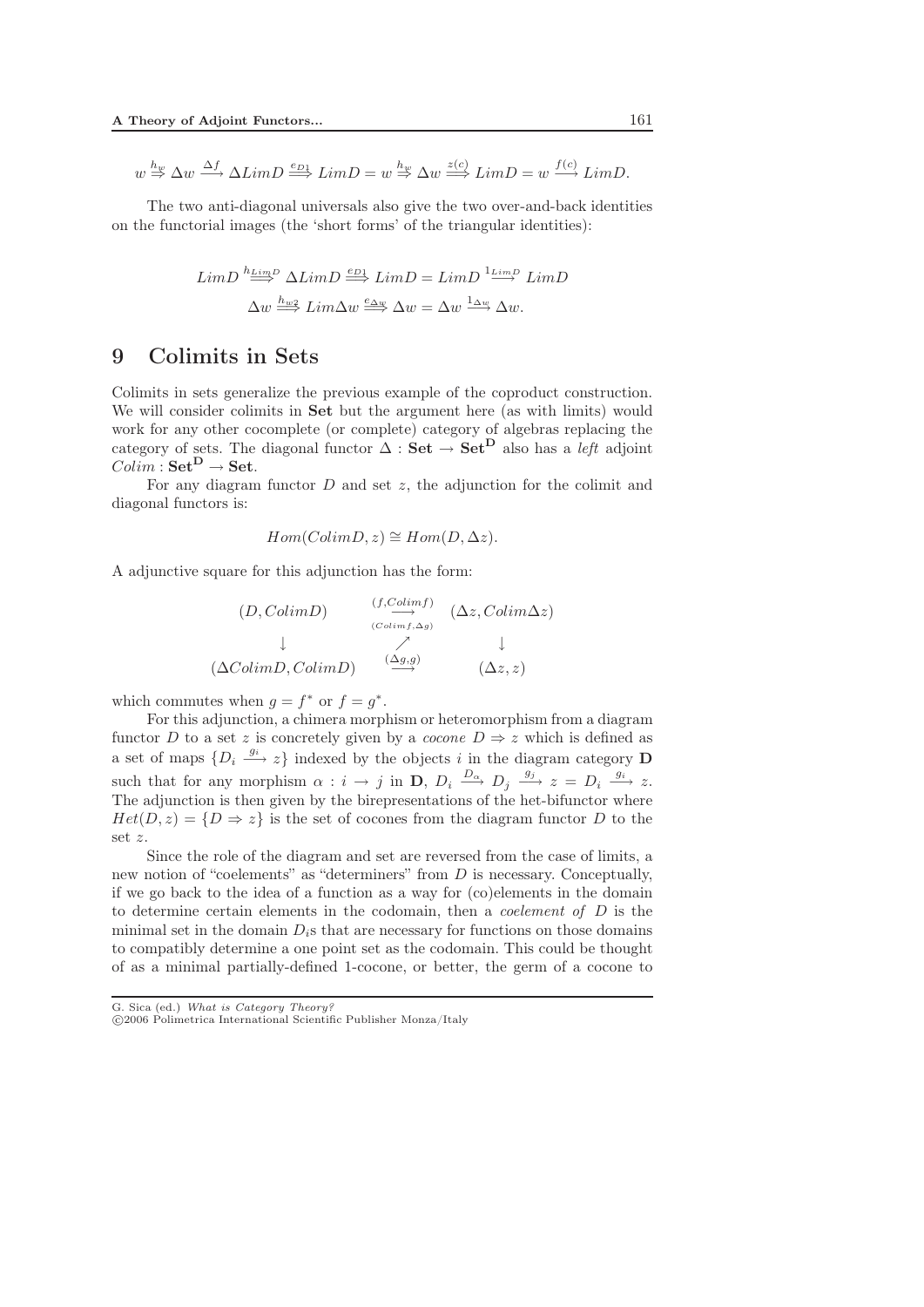determine a one point set before such a set is selected. If the diagram category was discrete so there were no maps between the  $D_i$ s, then a coelement would simply be a member  $x_i$  of one of the  $D_i$ s since a function defined on that point to the one point set is sufficient to "determine" that point in the codomain. The set of coelements of D would then be the coproduct (disjoint union) of the  $D_i$ s. But if there were maps between the  $D_i$ s such as  $D_\alpha : D_i \to D_j$  then  $x_j = D_\alpha(x_i)$  would also need to be mapped to the same one point. Hence we define a compatibility equivalence relation on the disjoint union of the D<sub>i</sub>s where  $x_i \sim x_j$  if  $D_{\alpha}(x_i) = x_j$ for any morphism  $D_{\alpha}$  between the  $D_i$ s. Thus a *coelement* or atomic determiner ("germ of a cocone") from  $D$  would consist of an equivalence class or block in the partition of the disjoint union determined by the compatibility equivalence relation.

Each coelement of D represents a determiner (without a specified determinee point), a germ of functions on the  $D_i$ s as domains to compatibly determine a single point in the codomain. As always, the left adjoint repackages an object D in the top category as the object of determiners  $ColimD$  in the bottom category so that a determination would be represented by a morphism in the bottom category. Thus a chimera  $D \Rightarrow z$  (i.e., a cocone) would be represented by a set morphism  $q:ColimD \rightarrow z$ .

As before (but dually), the basic conceptual move is to take such a conceptual atom, a determiner coelements of  $D$ , to be its own determinee, and that selfdetermination is represented by the identity map  $1_{ColimD} : ColimD \rightarrow ColimD$ , the set of determiners reconceptualized as the elements of the set of determinees. But for that self-determination from  $D$  to be represented by a morphism in the top category with domain D, the right adjoint must, as always, repackage the determinees of an object in the bottom category as an object in the top category. The right adjoint  $\Delta$  repackages the determinees or coelements of the set  $ColimD$ as the determinees of the functor  $\Delta ColimD$  and the determination from D is expressed by the canonical morphism  $\eta_D : D \to \Delta ColimD$ .

This self-determination is much clearer in the one-functor treatment of the chimera version of the unit. The chimera unit  $h_D : D \Rightarrow ColimD$  is simply the cocone of injection maps. The coelements of  $D$  are the determiners so if they are collected together as the determinees in a set  $ColimD$ , then the selfdetermination would be expressed by the heteromorphic unit  $h_D : D \Rightarrow ColimD$ , namely the injection maps which map each coelement of  $D$  to itself as an element of ColimD.

If the diagram category **D** is multiply connected, then the coelements (determiners or germs) of any diagram D would correspond to the coproduct of the coelements of D restricted to each component. In the two component case, the coelements of D would correspond to the members of the coproduct or disjoint sum  $ColimD\uparrow 1 + ColimD\uparrow 2$ .

Starting with a set  $z$ , its determinees are simply its elements as a set. The right adjoint  $\Delta z$  represents those elements as the determinees of a diagram functor so that a chimera morphism  $D \Rightarrow z$  would be expressed by a morphism in the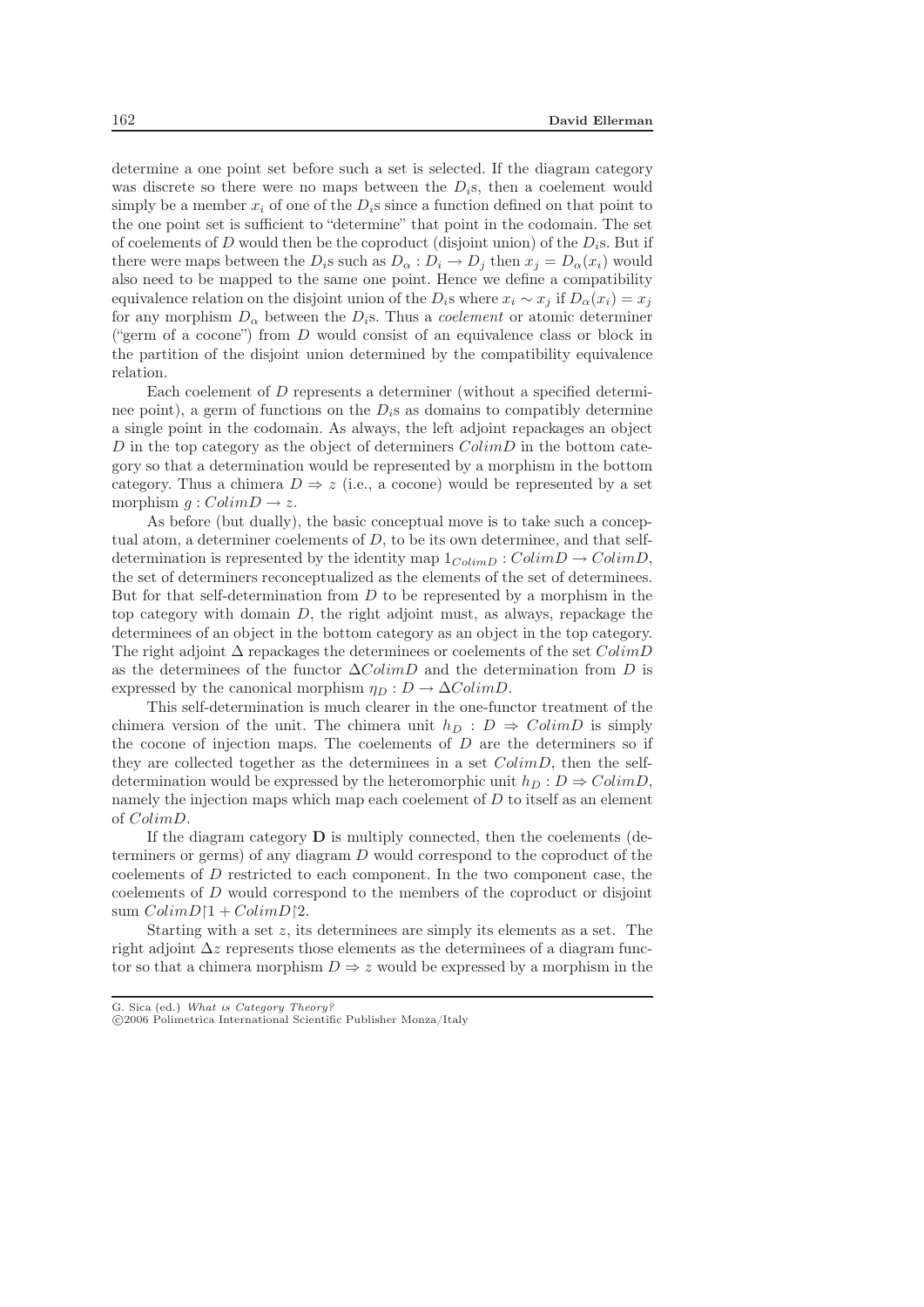top category (natural transformation)  $f: D \to \Delta z$ . But as a diagram functor,  $\Delta z$  can also be a determiner in a determination to z by the identity morphism  $1_{\Delta z}$ :  $\Delta z \rightarrow \Delta z$ . For that self-determination to be expressed by a morphism in the bottom category (i.e., a set map), the determiners of  $\Delta z$  must be repackaged by the left adjoint as determiners  $Colim\Delta z$  in the bottom category and that self-determination is realized by the canonical map  $\varepsilon_z : Colim\Delta z \to z$ . The colimit  $Colim\Delta z$  is the coproduct of a copy of z, one for each connected component in the diagram category. Thus for the case of two components, the counit  $\varepsilon_z$ is the codiagonal or folding map  $Colim\Delta z \cong z + z \rightarrow z$ . The chimera version  $e_z$ :  $\Delta z \Rightarrow z$  is simply the cocone of identity maps 1,. The determinees of z are repackaged as the determiner coelement of  $\Delta z$  and then the heteromorphic counit  $e_z : \Delta z \Rightarrow z$  gives the self-determination wherein the coelements of  $\Delta z$ determine themselves as elements of z.

Since the limit and colimit are respectively the right and left adjoints to the same constant functor, the two adjunctions give bidirectional determination from sets w to diagram functors  $D$  (e.g., cones) and from diagram functors  $D$  to sets  $z$  (e.g., cocones).

Here again, the concrete heteromorphisms can be used to give a chimera version of the adjunctive squares diagram. Given a cocone  $c : D \Rightarrow z$ , there is a unique natural transformation  $f(c) : D \to \Delta z$  such that  $D \stackrel{c}{\Rightarrow} z = D \stackrel{f(c)}{\to} \Delta z \stackrel{e_z}{\Rightarrow} z$ which gives the representation on the right:  $Het(D,z)\cong Hom(D,\Delta z)$ . And there is a unique set map  $g(c) : ColimD \to z$  such that  $D \stackrel{c}{\to} z = D \stackrel{h_D}{\to} ColimD \stackrel{g(c)}{\to}$ z which gives the representation on the left:  $Hom(ColimD, z) \cong Het(D, z)$ . Splicing the commutative triangles together gives the adjunctive square with  $\overrightarrow{D} \stackrel{c}{\Rightarrow} z$  as the main diagonal.

$$
h_D \quad \begin{array}{ccccc}\n & D & \xrightarrow{f(c)} & \Delta z \\
\Downarrow & & \Downarrow & e_z \\
\hline\n & ColimD & \xrightarrow{g(c)} & z\n\end{array}
$$

Chimera Adjunctive Square for Colimit Adjunction

The anti-diagonal map  $z(c)$ :  $ColimD \Rightarrow \Delta z$  is the set-to-functor cone each of whose components is  $g(c)$ :  $ColimD \rightarrow z$ . It could also be constructed using the chimera cone  $z \Rightarrow \Delta z$  (each component is  $1_z$  so it is the chimera universal denoted  $h_w : w \Rightarrow \Delta w$  in the adjunction for limits) that is inverse to the cocone  $e_z : \Delta z \Rightarrow z$ . Then  $z(c) = ColimD \stackrel{g(c)}{\longrightarrow} z \Rightarrow \Delta z$  which also establishes the remaining isomorphism:  $Hom(ColimD, z) \cong \mathcal{Z}(ColimD, \Delta z)$ . The over-and-back factorization of  $g(c)$  is immediate:

$$
ColimD \stackrel{z(c)}{\Longrightarrow} \Delta z \stackrel{e_z}{\Longrightarrow} z = ColimD \stackrel{g(c)}{\Longrightarrow} z \Rightarrow \Delta z \stackrel{e_z}{\Rightarrow} z = ColimD \stackrel{g(c)}{\Longrightarrow} z.
$$

The other over-and-back factorization is: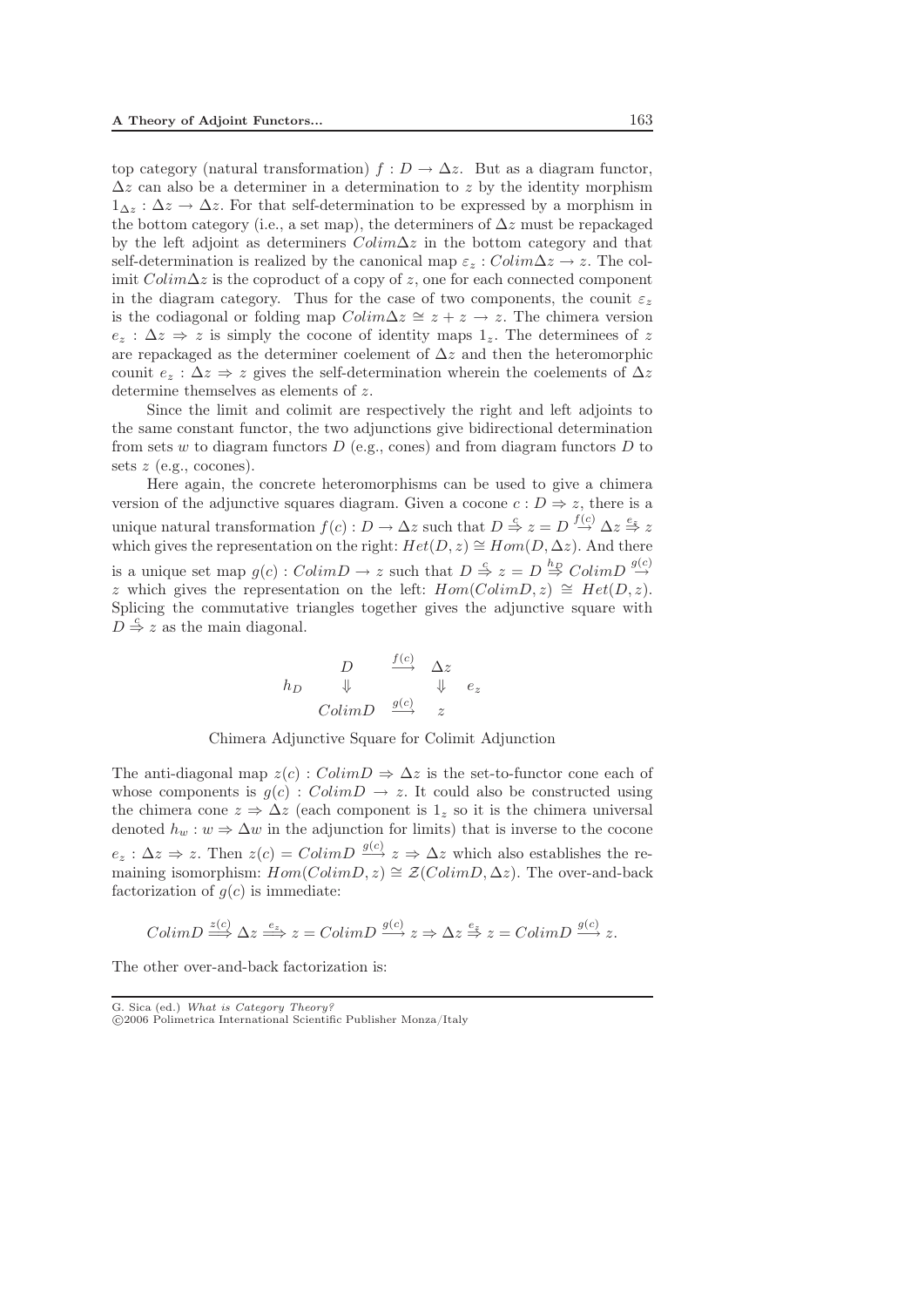$$
D \stackrel{hp}{\Rightarrow} ColimD \stackrel{z(c)}{\Rightarrow} \Delta z = D \stackrel{hp}{\Rightarrow} ColimD \stackrel{g(c)}{\rightarrow} z \Rightarrow \Delta z
$$

$$
= D \stackrel{f}{\Rightarrow} z \Rightarrow \Delta z = D \stackrel{f(c)}{\rightarrow} \Delta z
$$

where the last equality is the way of going from cocones as chimera to "cocones" as natural transformations.

The isomorphisms of the adjunction have been established:

$$
Hom(ColimD, z) \cong Het(D, z) \cong \mathcal{Z}(ColimD, \Delta z) \cong Hom(D, \Delta z).
$$

The zig-zag factorization is:

$$
D \stackrel{c}{\Rightarrow} z = D \stackrel{h_D}{\Rightarrow} ColimD \stackrel{z(c)}{\Rightarrow} \Delta z \stackrel{e_z}{\Rightarrow} z.
$$

As in the case of the limits, there are the two anti-diagonal chimera universals with the analogous properties.

# 10 Adjoints to Forgetful Functors

Perhaps the most accessible adjunctions are the free-forgetful adjunctions between  $X = Set$  and a category of algebras such as the category of groups  $A = G$ rps. The right adjoint  $G : A \rightarrow X$  forgets the group structure to give the underlying set Ga of a group a. The left adjoint  $F: \mathbf{X} \to \mathbf{A}$  gives the free group  $Fx$  generated by a set x. The hom-set isomorphism and the adjunctive squares have the usual forms.

For this adjunction, the heteromorphisms are the set-to-group functions  $x \stackrel{c}{\Rightarrow} a$  and the het-bifunctor is given by such functions:  $Het(x,a) = \{x \Rightarrow a\}.$ A chimera  $c: x \Rightarrow a$  determines a set map  $f = f(c): x \rightarrow Ga$  and a group homomorphism  $g(c) = f^* : Fx \to a$  so that  $\hat{x} = (x, Fx) \stackrel{(f, f^*)}{\longrightarrow} (Ga, a) = \hat{a}$  is the abstract version of the concrete  $x \stackrel{c}{\Rightarrow} a$ . These associations also give us the two representations:

$$
Hom(Fx, a) \cong Het(x, a) \cong Hom(x, Ga).
$$

The universal element for the functor  $Het(x,-)$  is the chimera  $h_x:x\Rightarrow Fx$ (insertion of the generators into the free group) and the universal element for the functor  $Het(-,a)$  is the chimera  $e_a:Ga\Rightarrow a$  (the retracting of the elements of the underlying set back to the group).

The right adjoint always gives a representation of all the possible determinees of the target a as an **X**-object Ga with maximal structure so that a determination  $x \Rightarrow a$  would be represented by an **X**-morphism  $x \rightarrow Ga$ . The underlying set functor does exactly that and a set map  $x \to Ga$  gives such a determination. The left adjoint always gives a representation of the determiners of a source x as an **A**-object  $Fx$  with minimal structure so that a determination  $x \Rightarrow a$  would be represented by an **A**-morphism  $Fx \rightarrow a$ . Since **A** is the category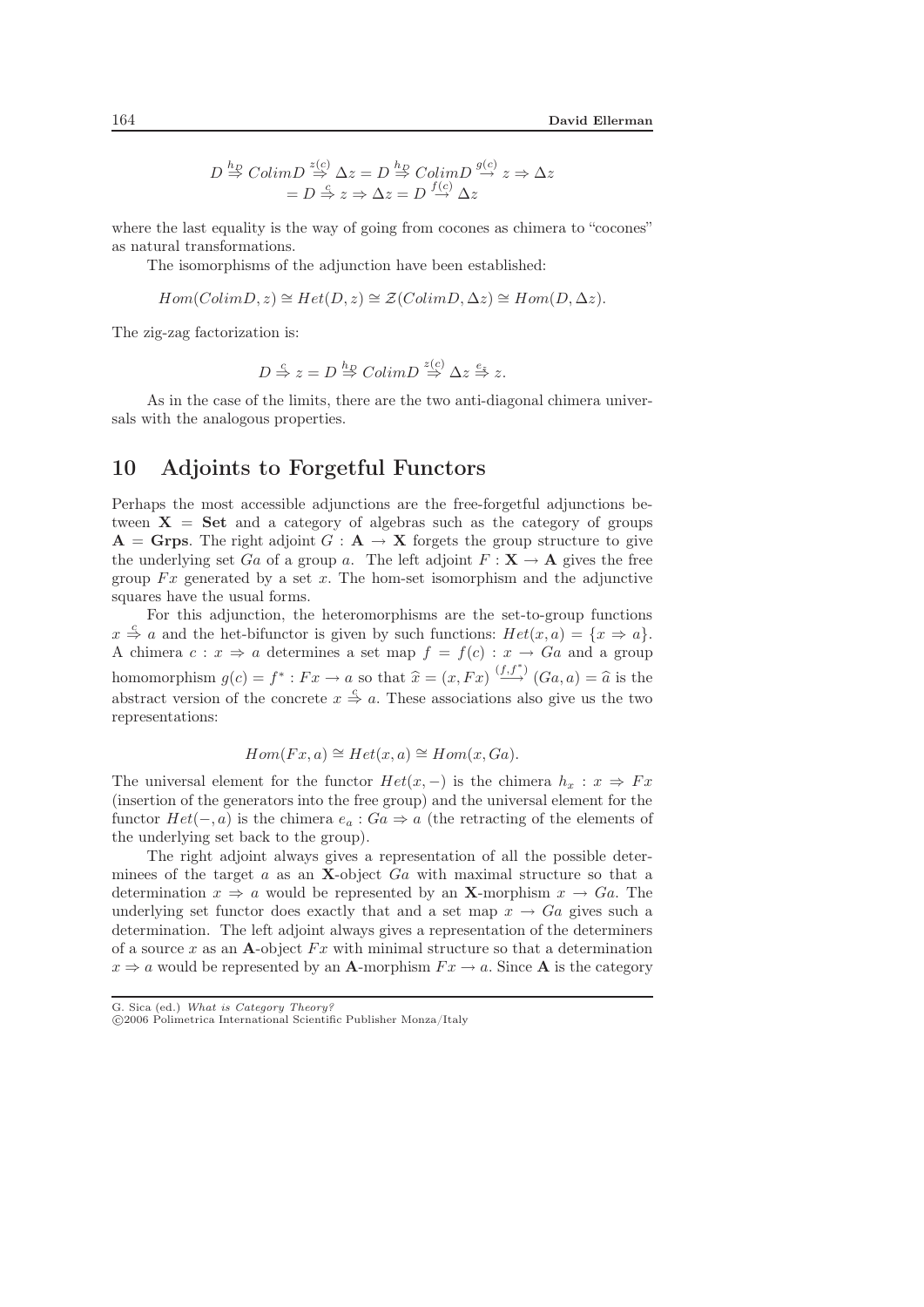of groups, the representation of the elements of a set  $x$  as elements of a group independent of any target is accomplished by the free group  $Fx$ . No extra "junk" is added other than the group elements generated by the generators  $x$  and there is no noise ("noise" in the sense of identifying distinct "signals") and no extra relations are imposed (other than those necessary to make it a group). Then the image of the generators under a group homomorphism  $Fx \rightarrow a$  is a determination from the set elements of x to the group elements of  $a$ , and every such determination would generate such a group homomorphism.

The set-to-group self-determination  $Ga$ -to-a is correlated with the set map  $1_{Ga}: Ga \rightarrow Ga$ . For the determiners from a set to be represented as an **A**-object, the left adjoint  $F$  must be applied so, in this case, the free group functor yields the free group  $FGa$  generated by the underlying set of the group a. Thus  $FGa$  is the determinees Ga of a represented as determiners and the group homomorphism induced by the set map  $1_{Ga}$  gives that self-determination as the counit  $\varepsilon_a$ :  $FGa \rightarrow a$  (which is the adjoint transpose of  $1_{Ga}$ ). The simpler chimera counit  $e_a$ :  $Ga \Rightarrow a$  just retracts the elements of the underlying set back to the group. The determinee elements of the group a are represented as the determinee elements of the set Ga but then they turn around and determine themselves by the chimera counit  $e_a: Ga \Rightarrow a$  (which is the adjoint correlate of  $1_{Ga}$ ).

The set-to-group self-determination x-to- $Fx$  is correlated with the group homomorphism  $1_{Fx}$ :  $Fx \rightarrow Fx$ . For the determinees of a group to be represented as an **X**-object, the right adjoint G must be applied so, in this case, the forgetful functor yields the underlying set  $GFx$  of the free group generated by the set x. Thus  $GFx$  is the determiners  $Fx$  from x represented as determinees and the set map induced by the homomorphism  $1_{Fx}$  gives that self-determination as the unit  $\eta_x : x \to GFx$  (the adjoint transpose of  $1_{Fx}$ ) The simpler chimera version  $h_x: x \Rightarrow Fx$  is the injection of the generators into the free group. The determiner elements of the set x are represented as determiner elements of the free group  $Fx$ but then they are determined by themselves via the chimera unit  $h_x : x \Rightarrow Fx$ (the adjoint correlate of  $1_{Fx}$ ).

In an adjunctive square, any set-to-group determination  $(f, f^*)$  expressed by a set map  $f: x \to Ga$  and its associated group homomorphism  $f^*: Fx \to a$ would be factored through both the sending universal  $(\eta_x, 1_{Fx})$  and the receiving universal  $(1_{Ga}, \varepsilon_a)$  by the indirect anti-diagonal map  $(Gf^*, Ff)$ .

The chimera version of the adjunctive squares diagram always has the generic form where  $x \stackrel{c}{\Rightarrow} a$  is the main diagonal.

$$
h_x \quad \Downarrow \quad \frac{f(c)}{\Downarrow} \quad \begin{array}{ccc} Ga \\ \downarrow & \downarrow & e_a \\ Fx & \xrightarrow{g(c)} & a \end{array}
$$

In this case, the anti-diagonal map  $z(c)$ :  $Fx \Rightarrow Ga$  is essentially the group homomorphism  $g(c): Fx \to a$  but where the codomain is taken as the underlying set. Intuitively, there is an inverse  $s_a : a \Rightarrow Ga$  to  $e_a : Ga \Rightarrow a$  such that  $e_a s_a = 1_a$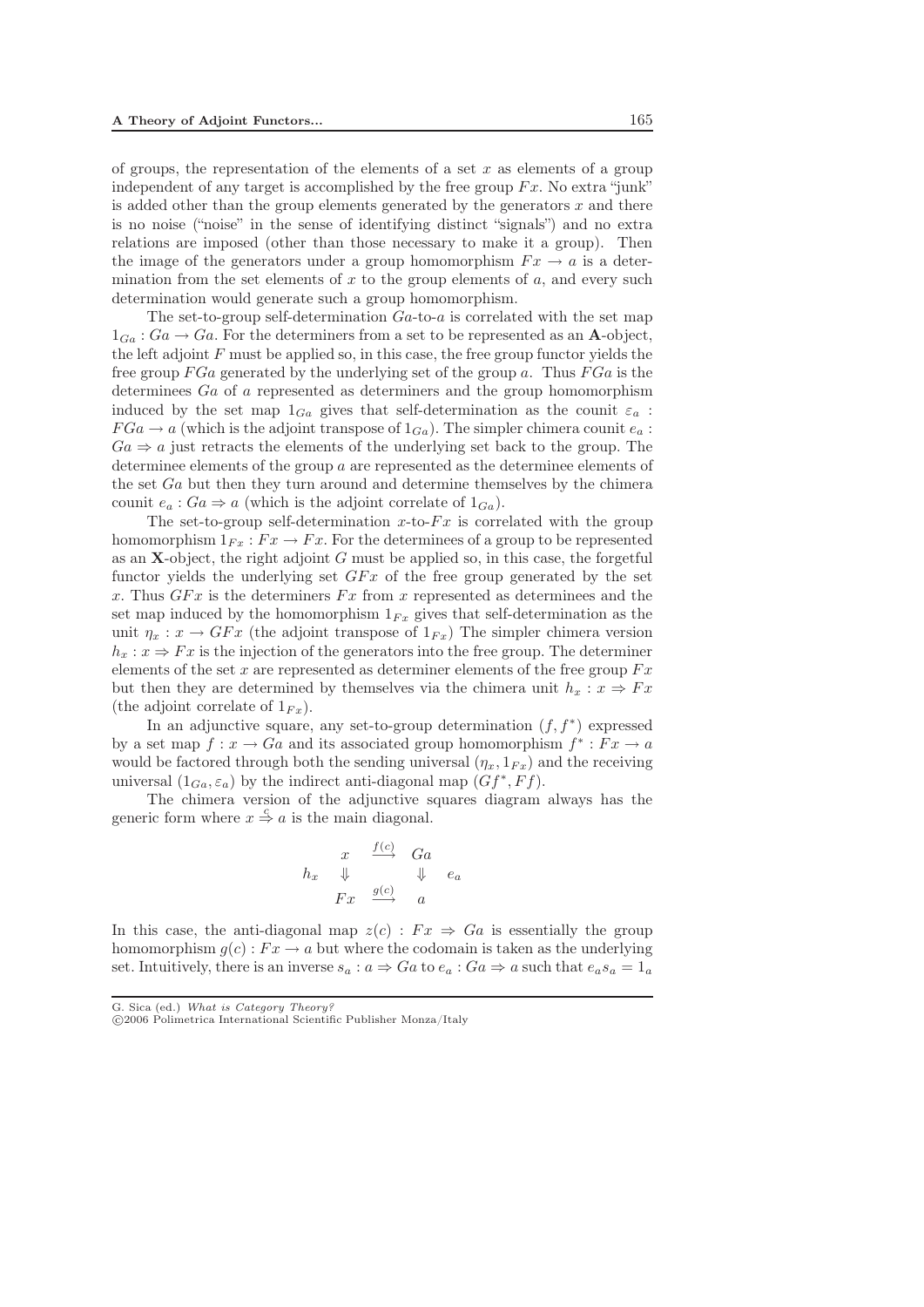and  $s_a e_a = 1_{Ga}$  so  $Fx \stackrel{z(c)}{\Rightarrow} Ga = Fx \stackrel{g(c)}{\rightarrow} a \stackrel{s_a}{\Rightarrow} Ga$ . The proof of the over-and-back factorization for  $f: x \to Ga$  goes around the square counter-clockwise:

$$
x \xrightarrow{h_x} Fx \xrightarrow{z(c)} Ga = x \xrightarrow{h_x} Fx \xrightarrow{g(c)} a \xrightarrow{s_g} Ga = x \xrightarrow{c} a \xrightarrow{s_g} Ga = x \xrightarrow{f(c)} Ga \xrightarrow{e_g} a \xrightarrow{s_g} Ga
$$

$$
Ga = x \xrightarrow{f(c)} Ga
$$

while the other over-and-back factorization for  $q : Fx \to a$  is trivial:

$$
Fx \stackrel{z(c)}{\Rightarrow} Ga \stackrel{e_a}{\Longrightarrow} a = Fx \stackrel{g(c)}{\rightarrow} a \stackrel{s_a}{\Rightarrow} Ga \stackrel{e_a}{\Longrightarrow} a = Fx \stackrel{g(c)}{\rightarrow} a.
$$

The chimera isomorphism between the set-to-group main diagonals and the group-to-set anti-diagonals is:  $Het(x,a)$  = { $x \stackrel{c}{\Rightarrow} a$ }  $\cong$  { $Fx \stackrel{z(c)}{\Rightarrow} Ga$ } =  $\mathcal{Z}(Fx,Ga)$ . The zig-zag factorization is:

$$
x \stackrel{c}{\Rightarrow} a = x \stackrel{h_x}{\Rightarrow} Fx \stackrel{z(c)}{\Rightarrow} Ga \stackrel{e_a}{\Rightarrow} a.
$$

The two anti-diagonal universals are  $h_{x2} = z(h_x) : F_x \Rightarrow G F_x$  which injects a free group into its underlying set, and  $e_{a1} = z(e_a) : FG_a \Rightarrow Ga$  which canonically maps the free group on the underlying set of a group a to that underlying set  $Ga$  using the group operations of  $a$ . One over-and-back identity is:  $Fx \stackrel{h_{x2}}{\Longrightarrow} GFx \stackrel{e_{Fx}}{\Longrightarrow} Fx = Fx \stackrel{1_{Fx}}{\longrightarrow} Fx$ . The map of a free group onto its underlying set and back to the group is trivially the identity group homomorphism. And the other over-and-back identity is:  $Ga \stackrel{h_{Ga}}{\Longrightarrow} FGa \stackrel{e_{a1}}{\Longrightarrow} Ga = Ga \stackrel{1_{Ga}}{\Longrightarrow} Ga$ . The injection of the underlying set  $Ga$  of a group into the free group on that set followed by the projection of that free group onto  $Ga$  using the group operations of a is the identity on Ga. There are also the two over-across-and-back factorizations that might be checked:

$$
x \stackrel{h_x}{\Longrightarrow} Fx \stackrel{Ff}{\longrightarrow} FGa \stackrel{e_{a1}}{\Rightarrow} Ga = x \stackrel{f}{\longrightarrow} Ga
$$

$$
Fx \stackrel{h_{x2}}{\Longrightarrow} GFx \stackrel{Gg}{\longrightarrow} Ga \stackrel{e_{a}}{\Longrightarrow} a = Fx \stackrel{g}{\longrightarrow} a.
$$

The four naturally isomorphic bifunctors are:

$$
Hom(Fx, a) \cong Het(x, a) \cong \mathcal{Z}(Fx, Ga) \cong Hom(x, Ga)
$$

and the four associated maps in the same order are:

$$
Fx \xrightarrow{g(c)} a \leftrightarrow x \xrightarrow{c} a \leftrightarrow Fx \xrightarrow{z(c)} Ga \leftrightarrow x \xrightarrow{f(c)} Ga.
$$

This includes all the four possibilities of group-to-group, set-to-group, group-toset, and set-to-set morphisms. The mixed or mongrel morphisms are the heteromorphisms while the unmixed or pure morphisms are the homomorphisms in the standard theory. Note the asymmetry in that set-to-group determination is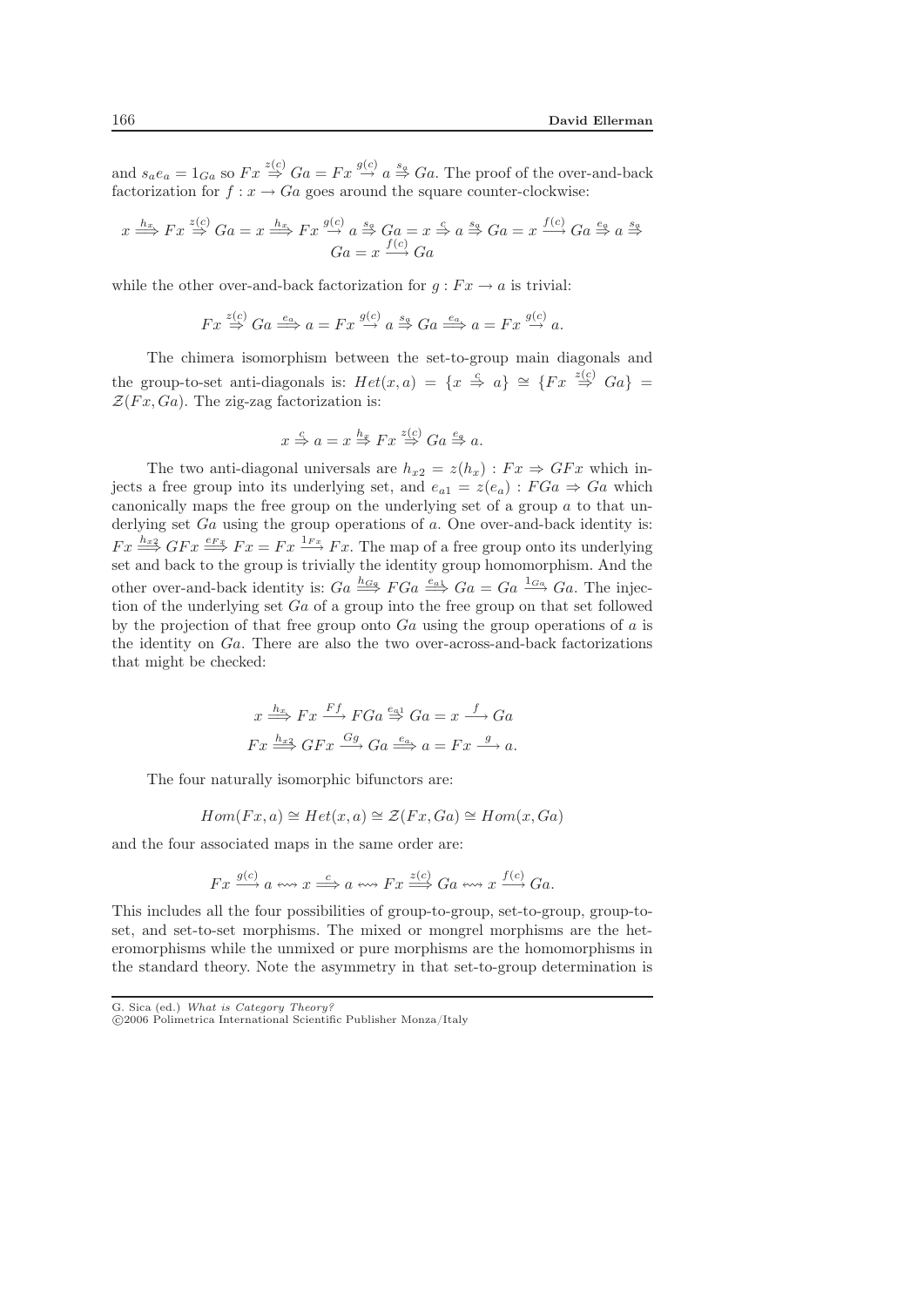for arbitrary sets  $x$  and arbitrary groups  $\alpha$  whereas the chimera morphisms in the opposite direction are only defined on the images of the two functors, i.e., are only from free groups to underlying sets of groups. This adjunction does not contemplate arbitrary determination from groups to sets. If the underlying set functor had a right adjoint, then there would be arbitrary two-way determination between sets and groups expressed by adjunctions. But it does not have a right adjoint for reasons that will now be explained.

Adjoints to underlying set functors  $U$  are particularly accessible since the underlying determinations can be expressed by easily understood chimera functions between the objects in the two categories. Given such a function  $x \Rightarrow a$ (where  $\alpha$  is from the category of objects with structure and  $x$  is a set), the existence of a left adjoint to U (i.e., a left representation of  $Het(x,a)=\{x\Rightarrow\alpha\}$ ) will depend on whether or not there is an  $\mathbf{A}$ -object  $Fx$  with the least or minimal structure so that every determination  $x \to Ua$  by a set morphism will have an adjoint transpose by an **A**-morphism  $Fx \rightarrow a$ . But there might also be a chimera a ⇒ x where the existence of a *right* adjoint to U will depend on whether or not there is an A-object  $Ix$  with the greatest or maximum structure so that any set function  $Ua \rightarrow x$  can also be expressed by an **A**-morphism  $a \rightarrow Ix$ . The homomorphisms  $a \to Ix$  would have to preserve the structure which was forgotten in  $Ua \rightarrow x$  so Ix would have to carry all the possible structures that might carried by the structure-preserving morphisms  $a \to Ix$ . There is no 'maximal group' Ix so that  $a \to Ix$  could be the adjoint transpose to  $Ua \to x$ ; hence the functor giving the underlying set of a group has no right adjoint.

For another example, consider the underlying set functor  $U : \textbf{Pos} \to \textbf{Set}$ from the category of partially ordered sets (an ordering that is reflexive, transitive, and anti-symmetric) with order-preserving maps to the category of sets. It has a left adjoint since each set has a least partial order on it, namely the discrete ordering. Hence any chimera function  $x \Rightarrow a$  from a set x to a partially ordered set or poset a could be expressed as a set function  $x \to Ua$  or as an order-preserving function  $Dx \to a$  where  $Dx$  gives the discrete ordering on x. In the other direction, one can have a chimera function  $a \Rightarrow x$  and an ordinary set function  $Ua \rightarrow x$  but the underlying set functor U does not have a right adjoint since there is no maximal partial order  $Ix$  on  $x$  so that any determination  $Ua \rightarrow x$  could be expressed as an order-preserving function  $a \rightarrow Ix$ . To receive all the possible orderings, the ordering relation would have to go both ways between any two points which would then be identified by the anti-symmetry condition so that  $Ix$  would collapse to a single point. Thus poset-to-set determinations expressed by  $a \Rightarrow x$  cannot be represented as determination through universals, i.e., by an adjunction.

Relaxing the anti-symmetry condition, let  $U : \mathbf{Ord} \to \mathbf{Set}$  be the underlying set functor from the category of preordered sets (reflexive and transitive orderings) to the category of sets. The discrete ordering again gives a left adjoint. But now there is also a maximal ordering on a set  $x$ , namely the 'indiscrete' ordering Ix on x (the 'indiscriminate' or 'chaotic' preorder on x) which has the ordering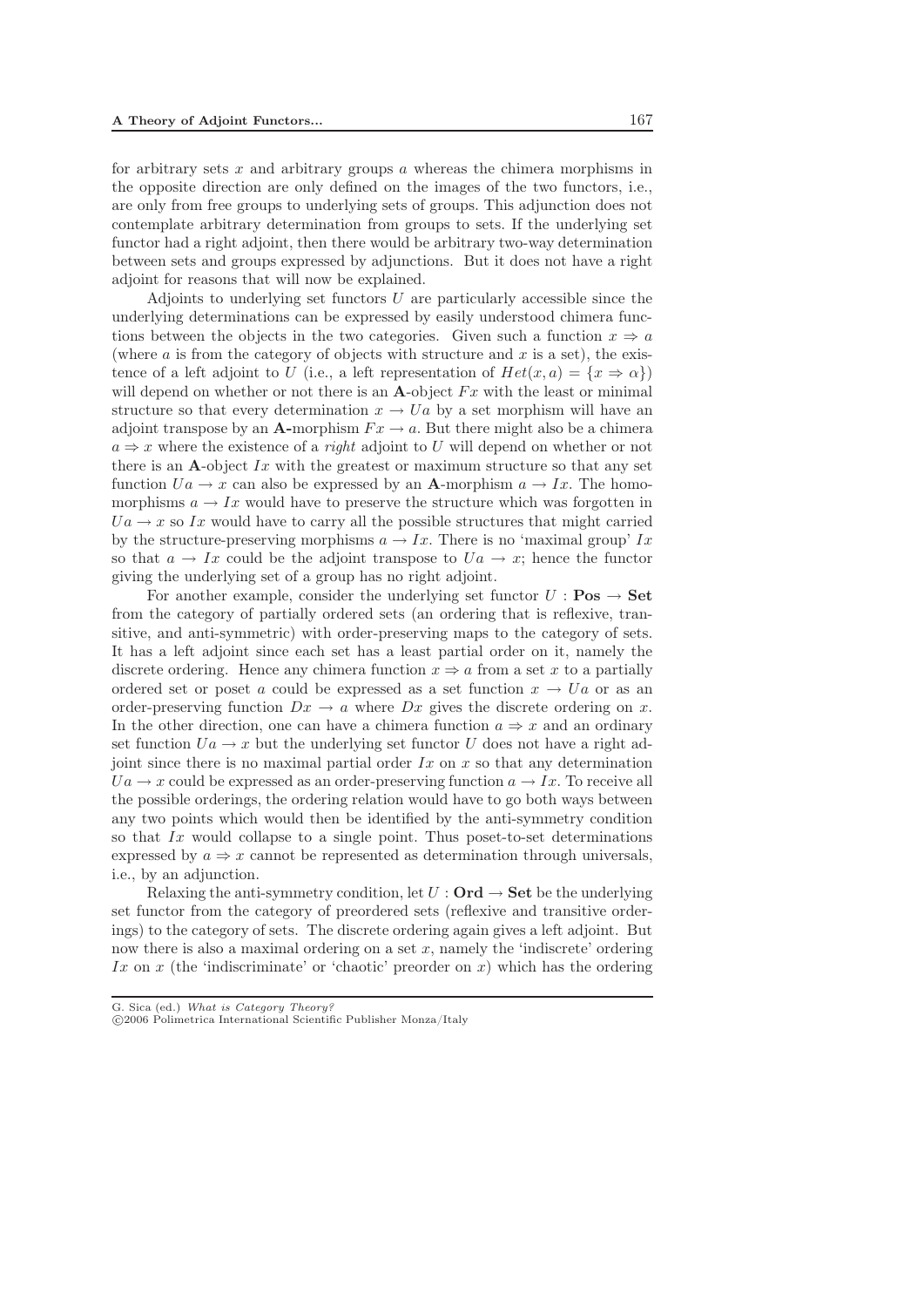relation both ways between any two points. Then a preorder-to-set chimera morphism  $a \Rightarrow x$  (just a set function ignoring the ordering) can be represented either as a set function  $Ua \to x$  or as an order-preserving function  $a \to Ix$  so that U also has a right adjoint I. Thus the determination both ways between preordered sets and sets can be given by adjunctions, i.e., represented as determination through universals.

## 11 The Product-Exponential Adjunction in Sets

The product-exponential adjunction in **Set** is an interesting example of an adjoint pair of endo-functors  $F : \mathbf{Set} \rightleftarrows \mathbf{Set} : G$ . For any fixed (non-empty) "index" set A, the product functor  $F(-) = - \times A$ : **Set**  $\rightarrow$  **Set** has a right adjoint  $G(-) = (-)^A : \mathbf{Set} \to \mathbf{Set}$  which makes **Set** a cartesian closed category. For any sets  $X$  and  $Y$ , the adjunction has the form:

$$
Hom(X \times A, Y) \cong Hom(X, Y^A).
$$

Since both functors are endo-functors on **Set**, we cannot expect to find any chimera morphisms outside this category. The job of finding some 'chimera' morphisms of **Set** such that the adjunction arises out of birepresenting them is trivial; take either of the hom-sets  $Hom(X \times A, Y)$  or  $Hom(X, Y^A)$ . But that does not show that this theory of adjoints works for the product-exponential adjunction since we don't have the chimera universals. For instance, the chimera sending universal should be a canonical morphism  $h_X : X \Rightarrow FX$  but if  $FX =$  $X \times A$ , there is no canonical map  $X \to X \times A$  (except in the special case where A is a singleton). Similarly, the receiving universal should be a canonical map  $e_Y : GY \Rightarrow Y$  but if  $GY = Y^A$  then there is no canonical map  $Y^A \to Y$  (unless A is a singleton). Hence there appears to be a problem in applying the theory of adjoints to the product-exponential adjunction (or to any adjunction where one category is a subcategory of the other).

The way out of this apparent problem is shown by the following general result [17, p. 83]. Consider any adjunction  $F : \mathbf{X} \rightleftarrows \mathbf{A} : G$ . Let X' be the subcategory of  $X$  generated by the image of  $G$  where if  $G$  is one-one on objects, then its image is that subcategory. Dually, let  $A'$  be the subcategory of  $A$  generated by F (where the image is the subcategory if F is one-one on objects). If  $x' = Ga$ , then

$$
Hom_{\mathbf{X}'}(GFx, x') \cong Hom_{\mathbf{X}'}(GFx, Ga) \cong Hom_{\mathbf{A}}(Fx, a) \cong Hom_{\mathbf{X}}(x, Ga) \cong Hom_{\mathbf{X}}(x, Ga)
$$

Thus **X** is a reflective subcategory of **X** where the reflector (left adjoint to the inclusion) can be taken as the functor  $GF : \mathbf{X} \to \mathbf{X}'$  (where G was construed as taking values in **X** ).

Dually, let  $a' = Fx$  so that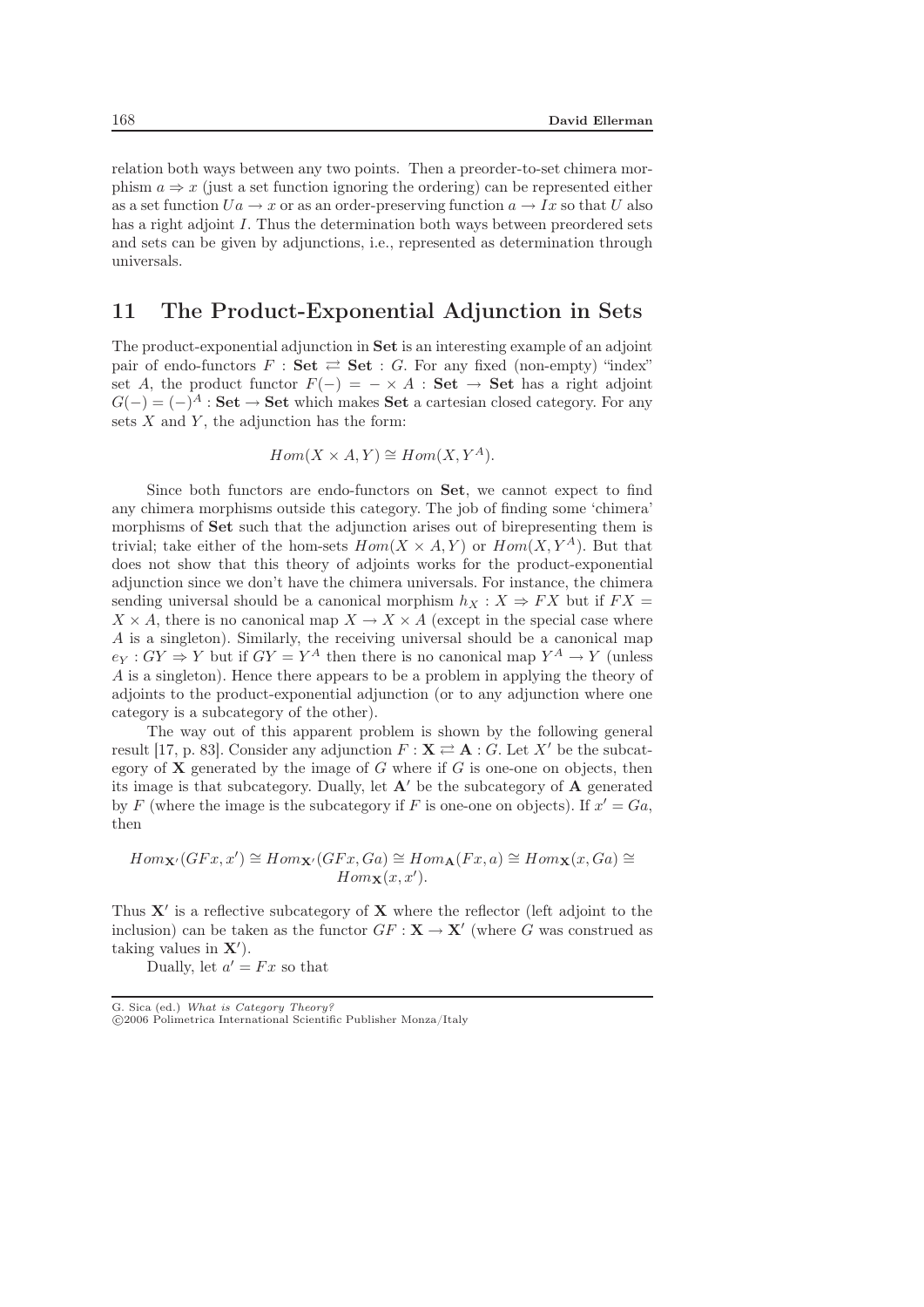$$
Hom_{\mathbf{A}}(a',a) \cong Hom_{\mathbf{A}}(Fx,a) \cong Hom_{\mathbf{X}}(x,Ga) \cong Hom_{\mathbf{A}}(Fx,FGa) \cong Hom_{\mathbf{A}'}(a',FGa).
$$

Thus **A**' is a coreflective subcategory of **A** where the coreflector (right adjoint to the inclusion) can be taken as the functor  $FG : \mathbf{A} \to \mathbf{A}'$  (where F is construed as taking values in **A** ).

It was previously noted that in the case of a reflection, i.e., a left adjoint to the inclusion functor, heteromorphisms can be found as the morphisms with their tail in the ambient category and their heads in the subcategory. For a coreflection (right adjoint to the inclusion functor), the heteromorphisms would be turned around, i.e., would have their tail in the subcategory and their head in the ambient category. If neither **X** nor **A** were a subcategory of the other, then the above construction would not find the true chimera morphisms from objects in **X** to objects in **A**. It would only find what might be viewed as "pseudo-chimera" morphisms since in the reflective case, a morphism  $x \to x'$  is just a morphism  $x \to Ga$  and Ga is not an **A**-object at all. Or in the coreflective case, a morphism  $a' \rightarrow a$  is only a pseudo-chimera morphism of the form  $Fx \rightarrow a$  since  $Fx$  is not an **X**-object at all. But if **X** or **A** is a subcategory of the other (including the case  $X = A$ ), then there is nothing "pseudo" about the chimeras identified in the above reflective and coreflective cases. *Given* that one category is a subcategory of the other, that is as "hetero" as the chimeras can be–and that is the case at hand. In the extreme case of the ur-adjunction (the self-adjunction of the identity functor on any category), all differences between the homo- and heteromorphisms are wiped out.

In this case,  $X = Set = A$ . There are dual ways of reinterpreting the adjunction—either as a reflection or coreflection. As a reflection, let **APower** be the subcategory of  $G(-) = (-)^A$  images (G is one-one since A is non-empty) so that **APower**  $\hookrightarrow$  **Set**, and that inclusion functor has a left adjoint  $F'(-) =$  $(- \times A)^A$ : **Set**  $\rightarrow$  **APower**. Then the heteromorphisms are those with their tail in **Set** and head in **APower**, i.e., the morphisms of the form  $X \to Y^A$ . But now we have the chimera universals. The chimera unit  $h_X : X \Rightarrow F'X = (X \times A)^A$  is the canonical map that takes an x in X to the function  $(x, -) : A \to X \times A$  which takes a in A to  $(x, a) \in X \times A$  which is also the unit  $\eta_X : X \to (X \times A)^A$  in the original product-exponential adjunction. Since the right adjoint in the reflective case is the inclusion, the chimera counit  $e_{Y^A}: Y^A \to Y^A$  is the identity. The chimera adjunctive square then is the following commutative diagram.

$$
h_X \xrightarrow{\qquad X \qquad \xrightarrow{f} \qquad Y^A \qquad}_{\qquad \downarrow \qquad \downarrow \qquad e_{Y^A}
$$
\n
$$
(X \times A)^A \xrightarrow{(f^*)^A} Y^A
$$

As a coreflection, let **AProd** be the subcategory of  $F(-) = - \times A$  images (F is one-one since A is non-empty) so that **AProd**  $\hookrightarrow$  **Set**, and that inclusion functor has a right adjoint  $G'(-) = (-)^A \times A$  : **Set**  $\rightarrow$  **AProd**. Then the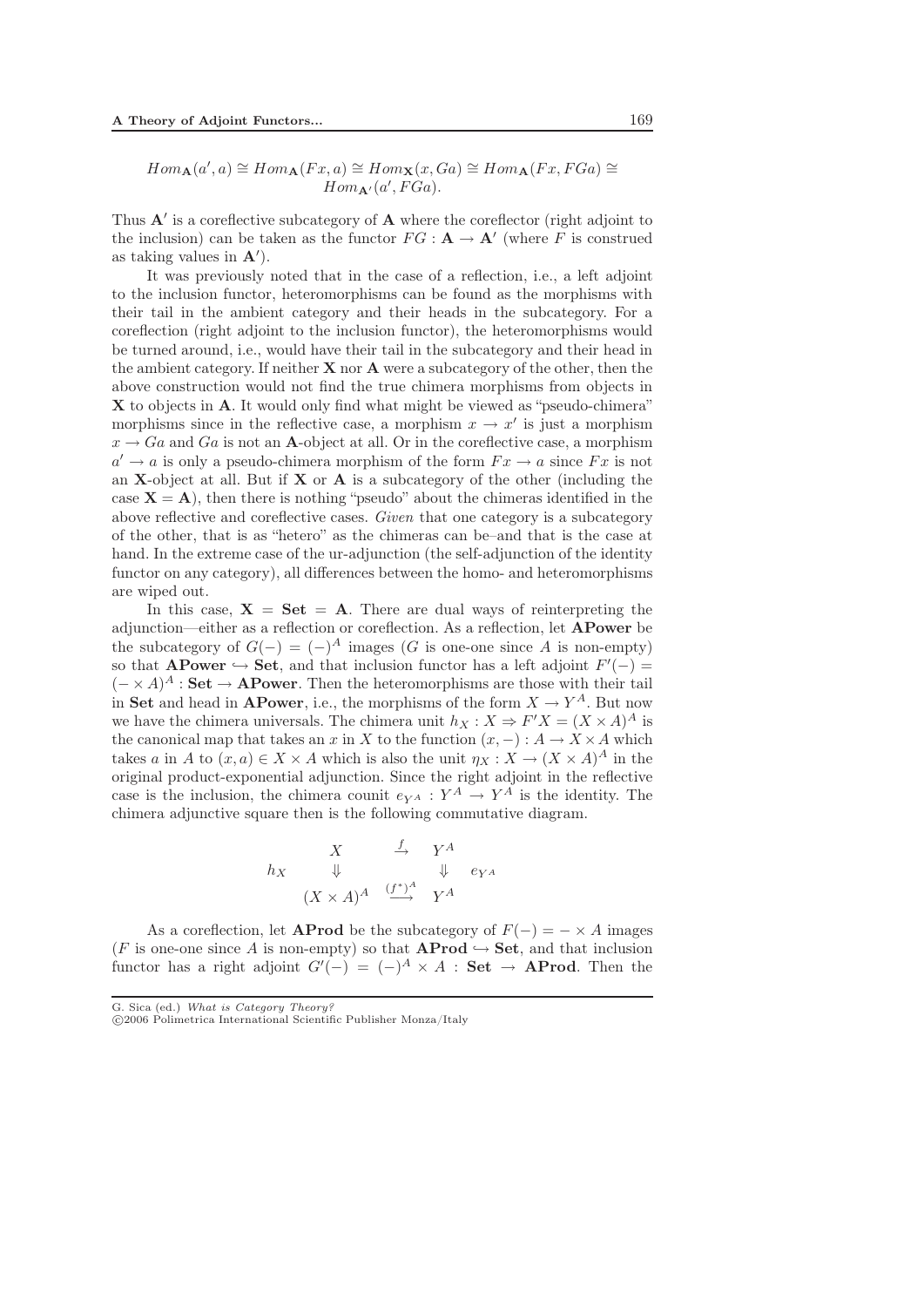heteromorphisms are those with their tail in **AProd** and their head in **Set**, i.e., the morphisms of the form  $X \times A \rightarrow Y$ . And now we again have the chimera universals. The chimera counit  $e_Y : Y^A \times A = G'Y \Rightarrow Y$  is the evaluation map which is also the counit  $\varepsilon_Y : Y^A \times A \to Y$  in the original product-exponential adjunction. Since the left adjoint in the coreflective case is the inclusion, the chimera unit  $h_{X\times A}: X\times A \Rightarrow X\times A$  is the identity. The chimera adjunctive square is then the following commutative diagram.

$$
\begin{array}{ccc}\n & X \times A & \xrightarrow{g^* \times A} & Y^A \times A \\
\Downarrow & & \Downarrow & & \Downarrow & e_Y \\
 & X \times A & \xrightarrow{g} & Y & \\
\end{array}
$$

Hence there are in fact *two* ways of choosing the heteromorphisms and each way determines chimera universals which have all the usual factorizations and identities holding. A similar treatment would work for any other case of an adjunction  $F: \mathbf{X} \rightleftarrows \mathbf{A} : G$  where one of the categories was a subcategory of the other.

## 12 Galois Connections

A partially ordered set or poset is construed as a category where each homset either has one map (the relation  $\leqslant$  holds) or no maps (the relation  $\leqslant$  does not hold). A functor between posets is an order-preserving map. An adjunction between posets is usually known as a *Galois connection* [28, p.93].

A standard Galois connection is the direct image and inverse image adjunction induced by any function  $f : \mathcal{X} \to \mathcal{A}$  between sets  $\mathcal{X}$  and  $\mathcal{A}$ . Let **X** be the power set of a set  $\mathcal X$  and let **A** be the power set of  $\mathcal A$  both with the inclusion order. Then  $F = f() : \mathbf{X} \to \mathbf{A}$ , the direct image map, and  $G = f^{-1} : \mathbf{A} \to \mathbf{X}$ , the inverse image map, are both order-preserving functions. The adjunction,  $Fx\leqslant a$ iff  $x \leq Ga$ , will be written as:  $f(x) \subseteq a$  iff  $x \subseteq f^{-1}(a)$  for any subsets x and a.

This adjunction is about the determination a subset x of X to a subset a of A by using the function  $f: \mathcal{X} \to \mathcal{A}$  where the relation  $x \Rightarrow a$  holds if for all  $\zeta \in x$ ,  $f(\zeta) \in a$  (which is just a point-wise way of saying that the direct image  $f(x)$  is a subset of a). A value  $Het(x,a)=\{x\Rightarrow a\}$  is a singleton if  $x\Rightarrow a$  holds and is empty otherwise.

As always, the right adjoint applied to an **A**-object a gives the **X**-object  $Ga$  that represents all the possible determinees of a. The determinees of a are its subsets of the form  $f(x)$  for some x in **X** so the representation of all the possible determinees *as an* **X***-object* would obtained as the union  $\cup \{x \mid f(x) \subseteq a\}$  $f^{-1}(a)$  or in general for Galois connections,  $\sup\{x \mid Fx \leq a\} = Ga$ .

As always, the left adjoint applied to an **X**-object x gives the **A**-object  $Fx$ that represents all the possible determiners from  $x$ . A set  $x$  determines a subset of an **A**-object a whenever  $x \subseteq f^{-1}(a)$  so the representation of all the possible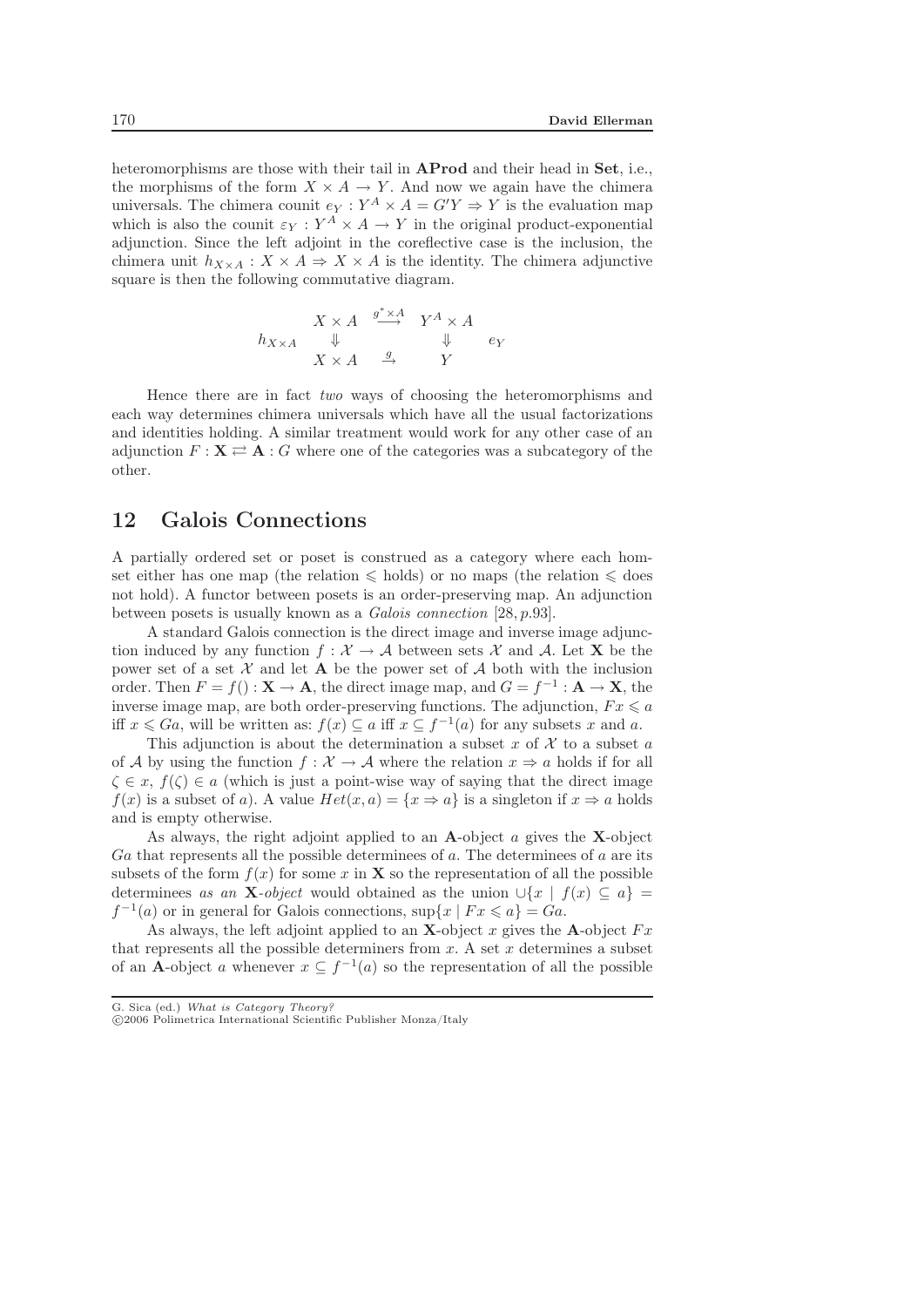determinations from x as an **A**-object could be obtained as  $\cap$ {a | x  $\subset$  f<sup>-1</sup>(a)} =  $f(x)$  or in general for Galois connections,  $\inf\{a \mid x \leq G a\} = Fx$ .

As indicated by the inclusion  $f^{-1}(a) \subseteq f^{-1}(a)$ , the **X**-object that represents the determinees of  $a$  can also be a source of a subset of  $a$ . The representation of  $f^{-1}(a)$  as an **A**-object determiner is obtained by applying the left adjoint so we have the canonical inclusion:  $f(f^{-1}(a)) \subseteq a$  which also gives the true chimera relation  $e_a : f^{-1}(a) \Rightarrow a$  between subsets of different sets.

As indicated by the inclusion  $f(x) \subseteq f(x)$ , the **A**-object that represents the determiners from  $x$  can also be a target of  $x$ 's determination. The application of the right adjoint gives the **X**-object  $f^{-1}(f(x))$  so that the determination from x takes the form of the canonical inclusion:  $x \nsubseteq f^{-1}(f(x))$  which also gives the true chimera relation  $h_x : x \Rightarrow f(x)$  between subsets of different sets.

The chimera version of the adjunctive square then has the following form of an "if and only if" (iff) statement.

$$
h_x \quad \downarrow \quad \subseteq \quad f^{-1}(a)
$$
  

$$
f(x) \quad \subseteq \quad a \quad e_a
$$

Since the vertical relations always hold, the statement is:  $f(x) \subseteq a$  iff  $x \Rightarrow a$ iff  $x \text{ }\subset f^{-1}(a)$  (the representation isomorphisms in this case). The anti-diagonal relation could be defined by:  $f(x) \Rightarrow f^{-1}(a)$  if  $f^{-1}(f(x)) \subseteq f^{-1}(a)$  or equivalently as:  $f(x) \subseteq f(f^{-1}(a))$ . One over-and-back factorization is  $x \subseteq f^{-1}(a)$  iff  $x \nsubseteq f^{-1}(f(x) \subseteq f^{-1}(a))$ , and the other one is:  $f(x) \subseteq a$  iff  $f(x) \subseteq f(f^{-1}(a)) \subseteq a$ . Then the zig-zag factorization is the statement:  $x \Rightarrow a$  iff  $x \Rightarrow f(x) \Rightarrow f^{-1}(a) \Rightarrow$ a, or in conventional terms:  $f(x) \subseteq a$  iff  $f(x) \subseteq f(x) \subseteq f(f^{-1}(a)) \subseteq a$ . The chimera 'isomorphism' is:  $x \Rightarrow a$  iff  $f(x) \Rightarrow f^{-1}(a)$ , or in usual terms,  $f(x) \subseteq a$ iff  $f^{-1}(f(x)) \subseteq f^{-1}(a)$ .

The anti-diagonal universal  $h_{x2}$ :  $f(x) \Rightarrow f^{-1}(f(x))$  is just the truism  $f^{-1}(f(x)) \subseteq f^{-1}(f(x))$  or, equivalently,  $f(x) \subseteq f(f^{-1}(f(x)))$ . The other universal  $e_{a1}$ :  $f(f^{-1}(a)) \Rightarrow f^{-1}(a)$  is  $f^{-1}(f(f^{-1}(a))) \subseteq f^{-1}(a)$  or, equivalently, the other truism  $f(f^{-1}(a)) \subset f(f^{-1}(a))$ . One over-and-back identity is:

$$
f(x) \stackrel{h_{x2}}{\Rightarrow} f^{-1}(f(x)) \stackrel{e_{f(x)}}{\Longrightarrow} f(x) \text{ iff } f(x) \subseteq f(f^{-1}(f(x))) \subseteq f(x) \text{ iff } f(x) \subseteq f(x),
$$

i.e.,  $f(f^{-1}(f(x))) = f(x)$ . The other over-and-back identity is:

$$
f^{-1}(a) \stackrel{h_{f^{-1}(a)}}{\Longrightarrow} f(f^{-1}(a)) \stackrel{e_{a_1}}{\Longrightarrow} f^{-1}(a) \text{ iff } f^{-1}(a) \subseteq f^{-1}(f(f^{-1}(a))) \subseteq f^{-1}(a) \text{ iff }
$$
  
 $f^{-1}(a) \subseteq f^{-1}(a),$ 

i.e.,  $f^{-1}(f(f^{-1}(a))) = f^{-1}(a)$ .

In the case of the limit and colimit adjunctions, the constant functor  $\Delta$  from **Set** to **Set**<sup>D</sup> had both a right adjoint (Lim) and a left adjoint (Colim) so there was two-way determination between sets and diagram functors. In the present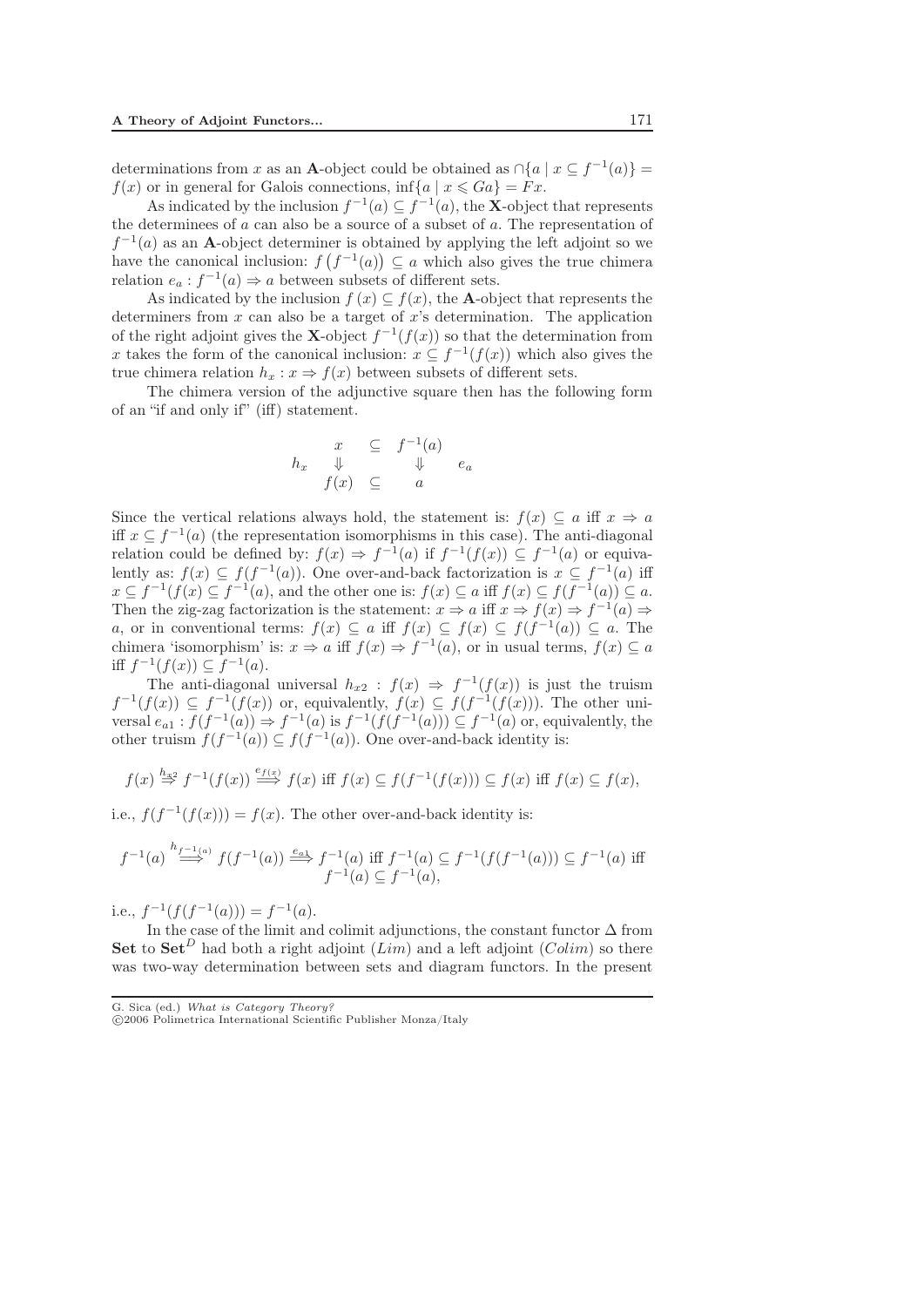case, the inverse image functor  $f^{-1}$ () has a left adjoint so the question arises of it having a right adjoint. If it had a right adjoint, then that adjunction would be about the determination from a subset  $a$  in  $A$  to a subset  $x$  in  $X$  where the determinative relation  $a \Rightarrow x$  holds if for all  $\alpha \in a$ ,  $f^{-1}(\{\alpha\}) \subseteq x$ . A right adjoint applied to an  $X$ -object x would give the  $A$ -object that represents all the possible determinees of x. The determinees of x are its subsets of the form  $f^{-1}(a)$  for some a in **A** so the representation of all the possible determinees as an **A**-object would be obtained as the union ∪{a |  $f^{-1}(a) \subseteq x$ } which might be denoted as  $f_*(x)$ and which can also be defined directly as:  $f_*(x) = {\alpha \in \mathcal{A} \mid f^{-1}(\{\alpha\}) \subset x}$ . This yields the adjunction or Galois connection:  $f^{-1}(a) \subseteq x$  iff  $a \subseteq f_*(x)$ . The two Galois connections give two determinations through universals in both directions between **X** and **A**.

# 13 Conclusions

#### 13.1 Summary of Theory of Adjoints

We have approached the question of "What is category theory?" by focusing on universal mapping properties and adjoint functors which seem to capture much of what is important and universal in mathematics. We conclude with a brief summary of the theory and with some philosophical speculations.

There is perhaps some irony in the theory presented here to explain one of the central concepts in category theory, the notion of an adjunction. We were required to reach outside the conventional ontology and to acknowledge the object-to-object chimera morphisms or heteromorphisms between categories. The adjunction representation theorem, which shows that all adjunctions arise from birepresentations of het-bifunctors of chimera morphisms was based on the adjunctive square construction. The adjunctive square is a very convenient and, indeed, natural diagram to represent the properties of an adjunction. An adjunction couples two categories together so that there is a form of determination that goes from the x-pair  $\hat{x} = (x, Fx)$  to an a-pair  $\hat{a} = (Ga, a)$ . In a commuta-<br>tive adjunctive square, the main diagonal (f, a) gives the pair of determinations tive adjunctive square, the main diagonal  $(f,g)$  gives the pair of determinations  $f = g^* : x \to Ga$  and  $g = f^* : Fx \to a$ . All adjunctions can be obtained as the birepresentation of the cross-category determinations expressed by a hetbifunctor  $Het:\mathbf{X}^{op}\times\mathbf{A}\rightarrow\mathbf{Set}$ . For many of the adjunctions encountered by working mathematicians, the determinations can be specified concretely by some chimera morphisms or heteromorphisms  $x \Rightarrow a$ . But the abstract het-bifunctor, where  $Het(\widehat{x},\widehat{a})=\{\widehat{x}=(x,Fx)\stackrel{(f,f^*)}{\longrightarrow}(Ga,a)=\widehat{a}\}\text{, reproduces (up to isomorphism) any given solution as its biran  
reaction. In the adjunctive square for$ phism) any given adjunction as its birepresentation. In the adjunctive square format (abstract or concrete), each determination factors uniquely through sending and receiving universals at each end of the determination (the zig-zag factorization).

A powerful philosophical theme, which connects self-determination and uni-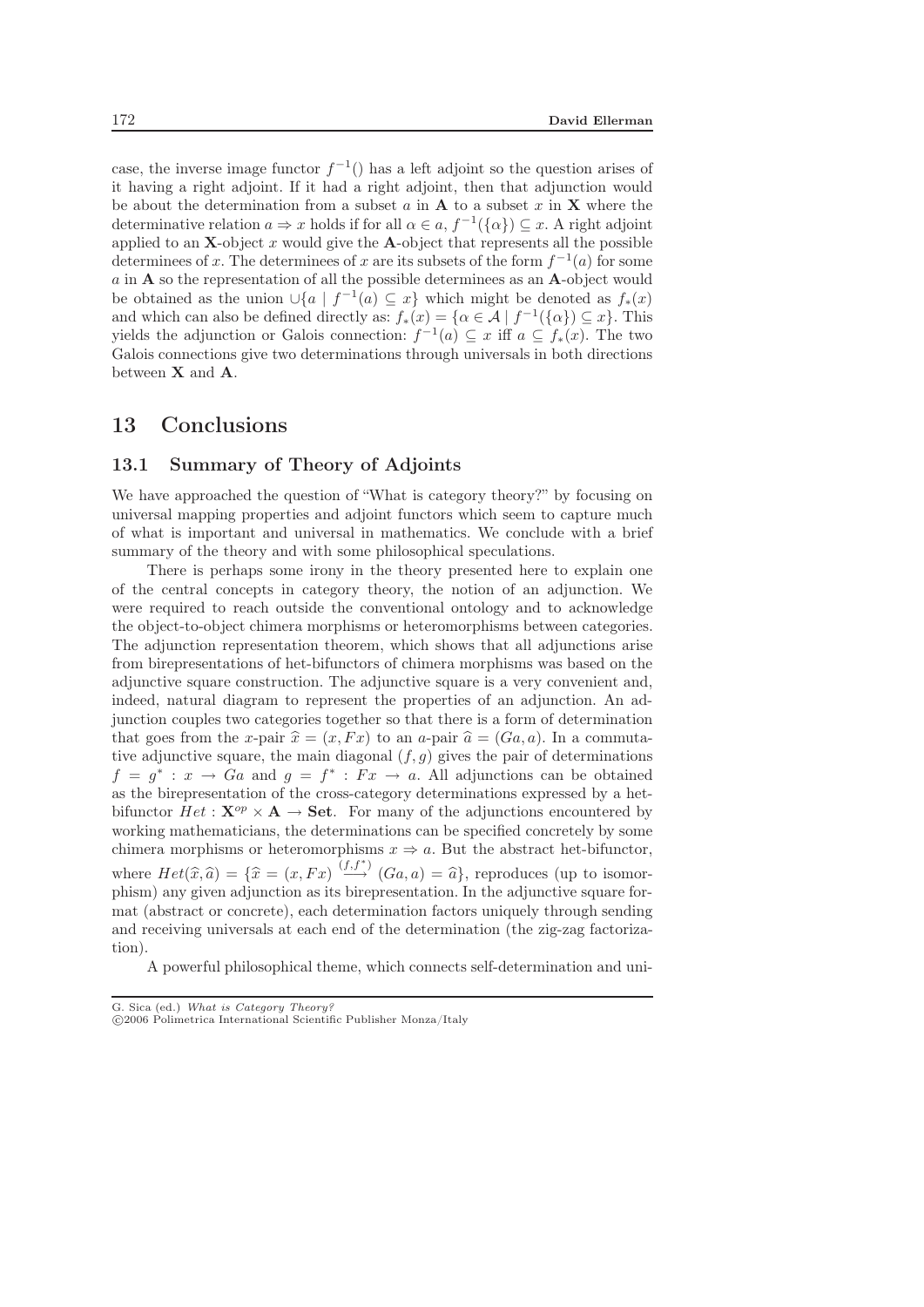versality, emerged in the conceptual analysis of the role of certain identity morphisms in each universal of an adjunction. Each universal is self-participating but, in addition, a type of 'self-determination' is involved in the construction of each universal itself. The self-determination was represented by the identity maps  $1_{Fx}$  and  $1_{Ga}$ , and by their associated universal maps in the isomorphisms of bifunctors:

$$
Hom(Fx, a) \cong Het(x, a) \cong \mathcal{Z}(Fx, Ga) \cong Hom(x, Ga).
$$

In the zig-zag factorization, any determination given by an adjunction can be factored indirectly using the anti-diagonal map to be compatible with the selfdetermination represented by the universals on the sending and receiving ends.

#### 13.2 Determination through universals: the main features

In the adjunctions of category theory, we have seen that on the receiving end, a determination might be expressed by a direct map  $Fx \stackrel{g}{\rightarrow} a$  or by an indirect map  $Fx \overset{Fg^*}{\rightarrow} FGa$  factoring through the receiving universal  $FGa \overset{\varepsilon_a}{\rightarrow} a$ . In chimera terms, the same direct map  $Fx \overset{g(c)}{\longrightarrow} a$  has the over-and-back factorization through the indirect anti-diagonal map  $Fx \stackrel{z(c)}{\Longrightarrow} Ga$  and the chimera counit or receiving universal  $Ga \stackrel{e_a}{\Longrightarrow} a$ . Mathematically the direct and the indirect-through-theuniversal determinations are equal but in the empirical sciences there might be a question of whether a determinative mechanism or process was of the first direct type or the second indirect type factoring through the universal. With direct determination, the receiver has the passive role of receiving the determination. In the second type of mechanism, the receiver of the determination plays a more active or self-determining role of generating a wide ('universal') range of possibilities and then the determination takes place indirectly through the selection of certain of those possibilities to be actively implemented.

Several main features of this determination through universals might be singled out for the receiving case (the sending case is dual).

- Universality: While an external direct determination specifies or determines a particular set of possibilities, the determination through a universal constructs the object representing all the possibilities that might be directly determined—as indicated by its universal mapping property.
- Autonomy: The universal is constructed in a manner independent of any external determiners (e.g., neither any  $x$  nor any  $f$  or  $g$  were involved in constructing the receiving universal in the conventional form  $FGa \stackrel{\varepsilon_a}{\rightarrow} a$  or in the chimera form  $Ga \stackrel{e_a}{\Longrightarrow} a$ ).
- Self-determination: The morphism associated with the universal potentially determines all the possibilities (e.g., the receiving universal in either form was the adjoint correlate of the identity  $1_{Ga}$ ).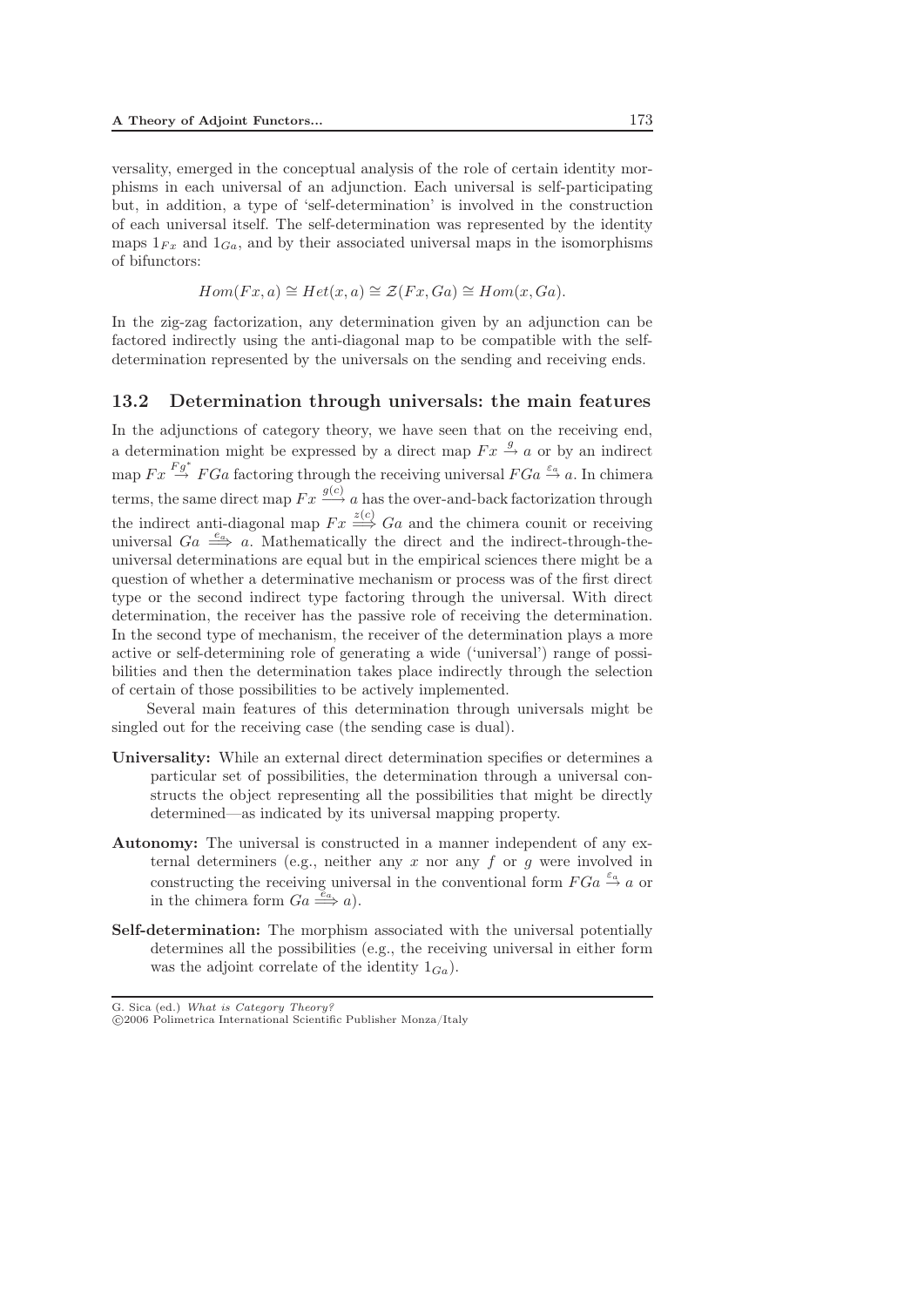- Indirectness: The particularization comes only with the indirect factor map that picks out or selects certain possibilities.
- Composite Effect: The composition of the specific factor map followed by the universal morphism then implements the possibilities to agree with the given direct determination.

In grand philosophical terms, the factorization through universals of an adjunction gives an approach, albeit in rather abstract mathematical terms, to resolving what is perhaps the central conundrum of philosophy, the reconciliation of external determination ("necessity" or "heteronomy") and self-determination ("freedom" or "autonomy"). We turn to what this determination through universals might mean in the life sciences and in social philosophy.<sup>18</sup>

#### 13.3 Determination through universals in the life sciences

The debate between selectionist and instructionist mechanisms can be seen in this light. In the original debate about evolution, the Lamarckian position was that the environment directly "instructed" the organism about adaptive features which were then inherited by the organism's offspring. In the Darwinian selectionist theory, the species generated a wide range of possibilities (e.g., through mutations and sexual reproduction) and then the environment has only the indirect role of selecting which features have a survival advantage and which will thus be differentially propagated to the offspring.

The mathematics provides a highly abstract, atemporal, and idealized model so one does not expect a perfect fit to any processes in the life or human sciences. With that caveat, the main features of determination through universals seem to be present in the selectionist account of biological evolution.

- Universality: The selectionist theory is an example of population thinking because it is the population, not the individual organism, that explores the universe of possibilities by variation through mutation and sexual reproduction.<sup>19</sup>
- Autonomy: In the modern treatment of genetic evolution, there is some emphasis on the "fundamental dogma" that there is no information flow from

<sup>18</sup>In the physical sciences, there is the obvious possibility of viewing the expansion of the wave packet in quantum mechanics and then its collapse to realize a specific actuality as an application of determination through universals. However, I am not prepared to investigate that possibility here so the focus is on the life and human sciences.

<sup>19</sup>Some versions of Darwinian evolution have taken the problem of the generation of variety more seriously than others. In particular, Sewall Wright's shifting balance theory [36] has emphasized the advantages of having the population split up into various subpopulations or 'demes' that will encourage wider variation (a practice also followed by artificial breeders). Separation of subpopulations allows more variation to be tested and fixed but there also has to be migration between the subpopulations so that 'improvements' or 'discoveries' will be transmitted to the whole population. The proper mix is a question of shifting balances.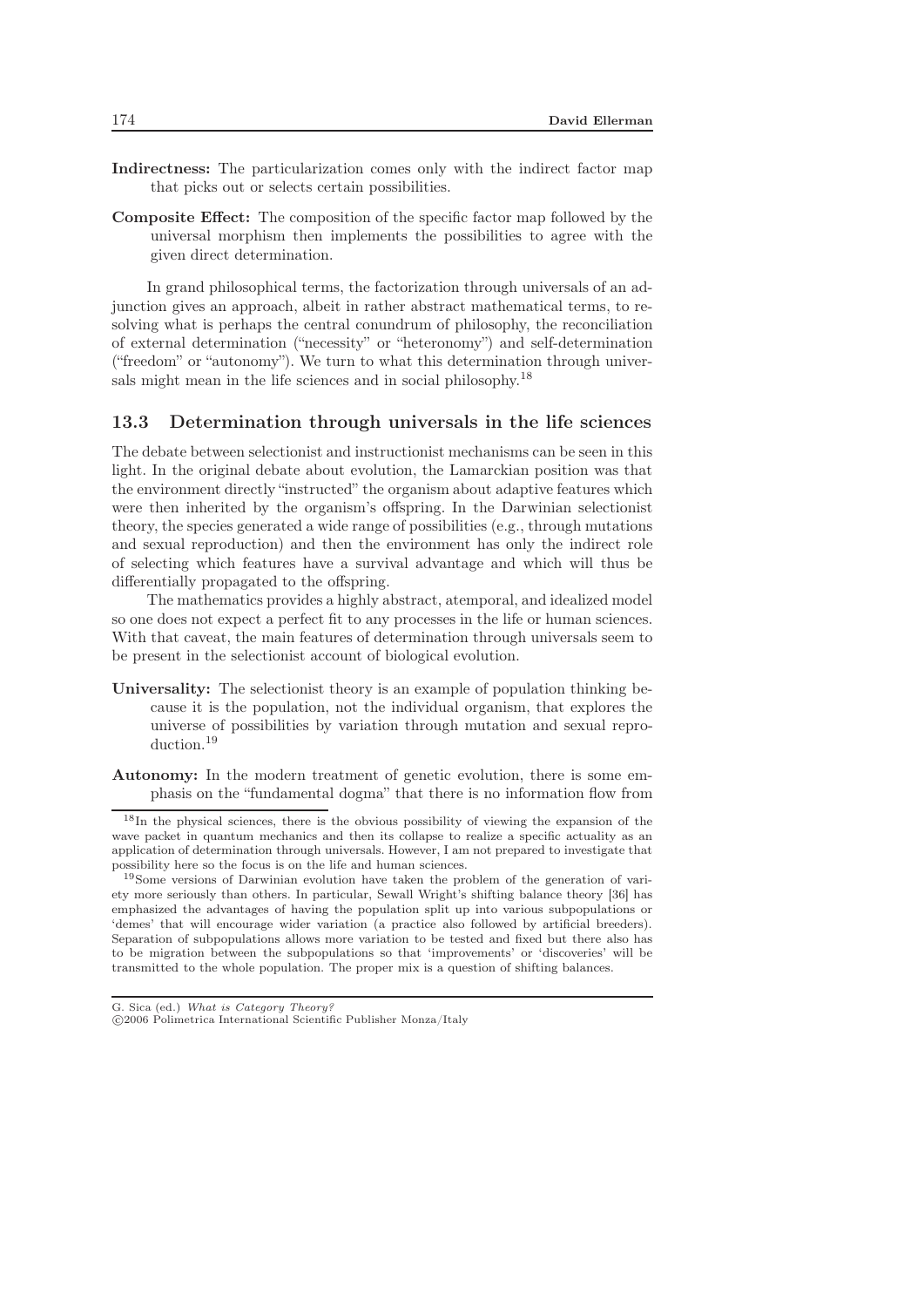the environment to 'direct' the process of generating genetic variety. This is the aspect of autonomy. The possibilities are generated independent of any external determiners.

- Self-determination: In the biological context, this is the self-reproduction of organisms. In the mathematical example of the limit adjunction, we saw how the determinees became determiners in the construction of the limit  $LimD$  so the determinees determined themselves via the projection maps  $e_D : LimD \Rightarrow D$ . In a temporal context, the switching of determinee and determiner roles would be sequential. This switching of roles is involved in all biological reproduction, the offspring becomes the parent. At the molecular level of reproduction, a DNA sequence is first the determinee when it is formed on a given template, and then after the splitting of the double helix, it becomes itself a template or determiner to 'determine' or reproduce itself.
- Indirectness: The selective effect of the environment on the variety of possibilities that have been generated is modelled mathematically by the indirect factor map.
- Composite Effect: The composite effect of this external selection and potential self-reproduction of the variants is to 'implement' or differentially reproduce the selected variants. That is mathematically modelled by the composition of the indirect factor map (which selects certain possibilities) with the universal morphism—which 'by itself' would self-determine or reproduce all possibilities—so that the *composite* effect is to differentially amplify or 'implement' the selected possibilities.

Today the idea of an instructive versus a selective process has been generalized to a number of other processes. A common theme is that learning processes are originally thought to be instructive (i.e., direct  $Fx \xrightarrow{g(c)} a$ ) but are then found to be selective (i.e., indirect through the universal  $Fx \stackrel{Fg^*}{\rightarrow} FGa \stackrel{\varepsilon_a}{\rightarrow} a$  or  $Fx \stackrel{z(c)}{\Longrightarrow} Ga \stackrel{e_a}{\Rightarrow} a$ . The key component of any selectionist mechanism is the generator of diversity that generates the 'universal' range of possibilities (e.g., the construction in the mathematics of going from a to  $FGa$  or simply to  $Ga$ ) so that certain possibilities can then be selected (e.g., by the indirect morphism  $Fx \stackrel{Fg^*}{\rightarrow} FGa$  or  $Fx \stackrel{z(c)}{\Longrightarrow} Ga$  to determine the eventual outcome by a selfdeterminative process (e.g., by the canonical morphism  $FGa \stackrel{\varepsilon_a}{\rightarrow} a$  or  $Ga \stackrel{e_a}{\Longrightarrow} a$ ).

A particularly striking application of the selectionist approach is to the immune system. The early theories were instructional; the external molecule or antigen would enter the system and instruct the immune mechanism with its template to construct antibodies that will neutralize the antigen. In 1955, Niels Jerne [20] proposed the selectionist theory of the immune system which is now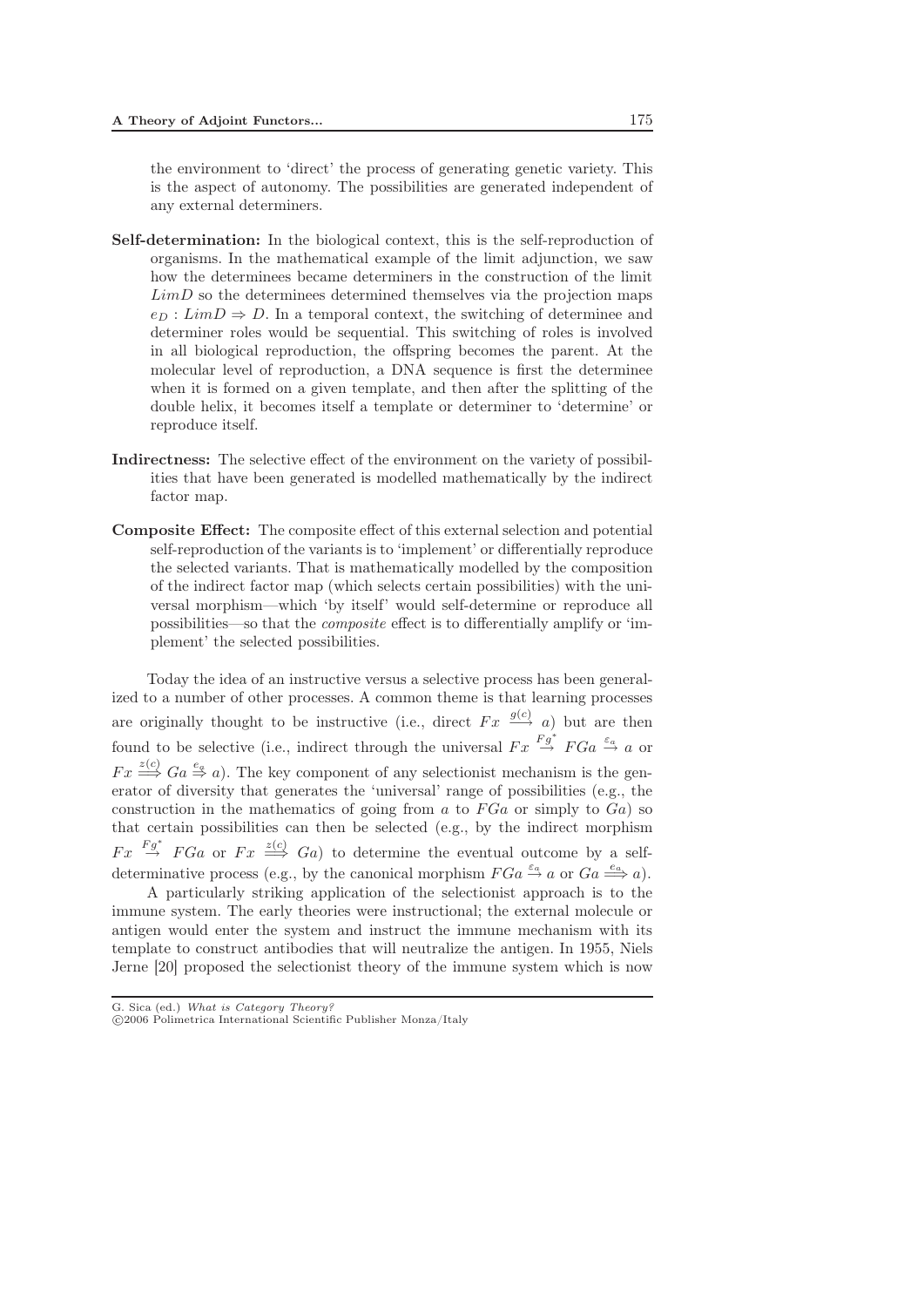accepted (with variations added by many other researchers). The immune system takes on the active role of generating a huge variety of antibodies and the external antigen has the passive role of simply selecting which antibody fits it like a key in a lock. Then that antibody is differentially amplified in the sense of being cloned into many copies to lock-up the other instances of the antigen. A similar example was the originally instructivist account of bacteria 'learning' to tolerate antibiotics or to consume a new substance but now these processes are recognized as selectionist. A wide variety of bacterial mutations are constantly being generated and those that can tolerate antibiotics or digest a new substrate will differentially thrive in such an environment.

Peter Medawar (who in addition to Jerne received a Nobel Prize for work related to the immune system) illustrated the difference between an instructive and selective (or "elective") mechanism using as an analogy the difference between a phonograph (or "gramophone") and a jukebox. With a phonograph, one has to externally supply the specific musical instructions (a record) to the machine which then plays the record. But a jukebox has a wide repertoire of musical instructions (records) inside it; externally there is only the selection of the record to be played.

The analogy with the determination through universals can be illustrated using the conventional exponential adjunction. Taking the set  $X = 1$ , a single record played on the phonograph might be compared to the function  $q: 1 \times A \rightarrow$ Y where A is a set of parameters—going over the set of parameters  $A$  'plays' the record to produce the music  $Y$ . But the jukebox contains within it a large 'universal' repertoire of records  $Y^A$  which might be played. The adjoint transpose  $q^*: 1 \to Y^A$  picks out the same record that played as  $q: 1 \times A \to Y$  out of the universal repertoire  $Y^A$ . The operation of the jukebox playing a record from its internal repertoire is represented by the counit  $\varepsilon_Y : Y^A \times A \to Y$ . To get the same effect with the jukebox as with the phonograph, the functor  $-\times A$  is applied to the selection  $q^*: 1 \to Y^A$  of the record to be played:

" *Phonograph*" 
$$
1 \times A \xrightarrow{g} Y = 1 \times A \xrightarrow{g^* \times A} Y^A \times A \xrightarrow{\varepsilon_Y} Y
$$
" *Jukebox*"

During the past ten years [1950s], biologists have come to realize that, by and large, organisms are very much more like juke-boxes than gramophones. Most of the reactions of organisms which we were formerly content to regard as instructive are in fact elective.[32, p. 90]

In the mathematics, the morphisms are equal, but empirically the point is that a selective mechanism is represented by the factorization through the universal, not by the direct morphism that mathematically would give the same end results (e.g., the playing of the record).

In a selectional mechanism, there is also instruction or determination but it comes from within—the autonomy and self-determination that emerges in the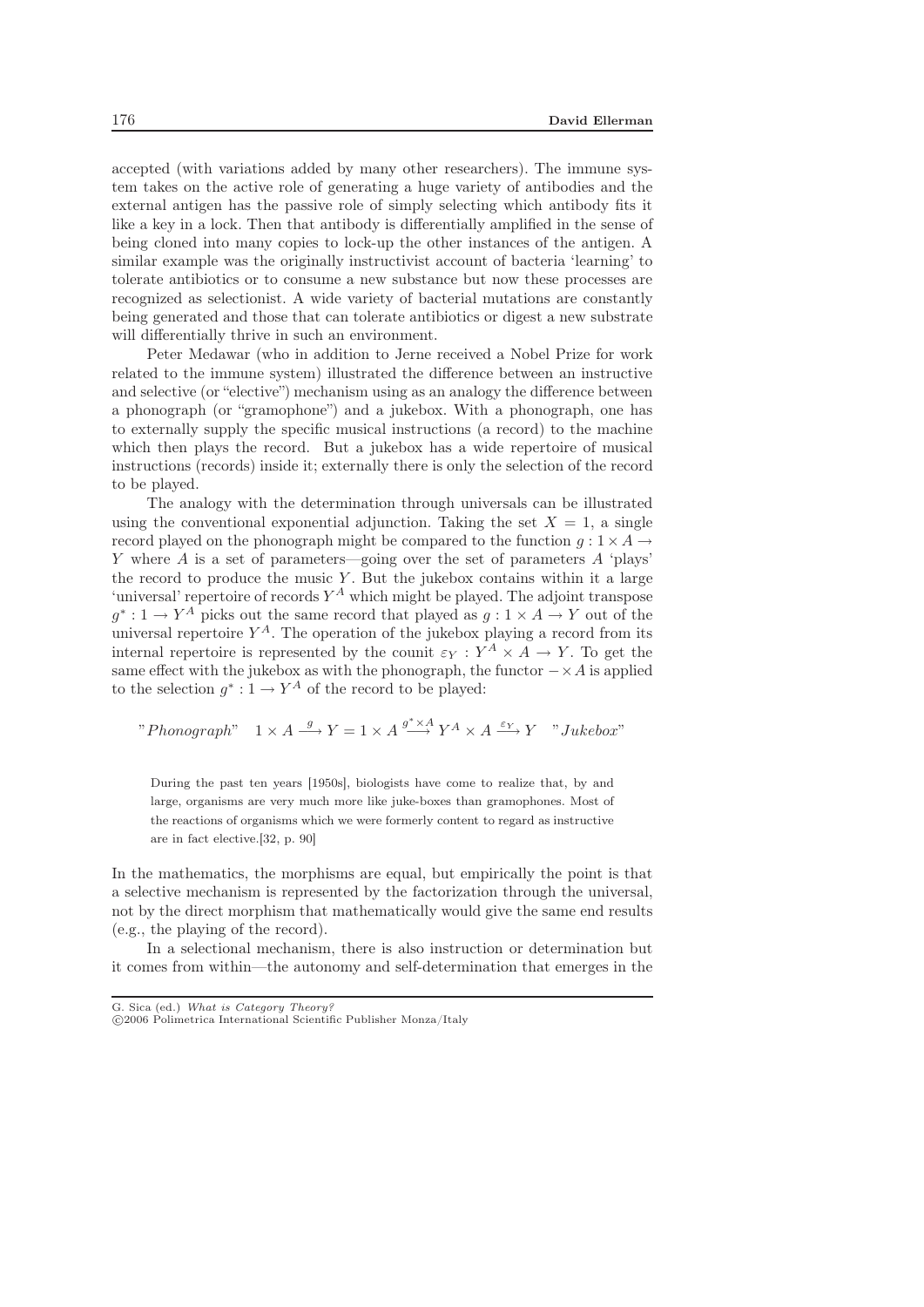mathematics with the counit  $\varepsilon_Y : Y^A \times A \to Y$  being the adjoint transpose of the identity map  $1_{VA}: Y^A \to Y^A$  (the external X plays no role). The point about the jukebox was not that it had no musical instructions (records) but that they were embodied within the entity rather than externally supplied. "The instructions an organism contains are not musical instructions inscribed in the grooves of a gramophone record, but *genetical* instructions embodied in chromosomes and nucleic acids." [32, p. 90] Heinz Pagels makes the same point connecting evolution and the immune system.

Like evolution, the immune response is also a selective system in which the system is instructed from within—the genetic instructions plus random variation—but the selection depends on the external environment—the specific invading antigens. [33, p. 265]

Language learning by a child is another example of a process that was originally thought to be instructive. But Noam Chomsky's theory of generative grammar postulated an innate universal grammar (the instructions from within) that would unfold according to the linguistic experience of the child. The child did not 'learn' the rules of grammar; the linguistic experience of the child would select how the universal mechanism would develop or unfold to implement one rule rather than another. This connection is not new. Niels Jerne's Nobel Lecture was entitled *The Generative Grammar of the Immune System*.

An everyday example of indirect determination is a person's understanding of spoken language. The naive viewpoint is that somehow the meaning of the spoken sentences is transmitted from the speaker to the listener. But, in fact, it is only the physical sounds that are transmitted. The syntactic analysis and the semantic component have to be generated by the listener so the heard sounds only have the role of selecting which generative processes will be triggered. Here again, Chomsky has emphasized the universality of the internal mechanism to generate an understanding of a potential infinity of sentences which have never been heard before. Descartes emphasized this universality of language and reason: "reason is a universal instrument which can serve for all contingencies" [7, p. 116] so Chomsky has referred to the generative grammar approach as "Cartesian linguistics."

In summary, one fundamental contribution of what we have been calling "Cartesian linguistics" is the observation that human language, in its normal use, is free from the control of independently identifiable external stimuli or internal states and is not restricted to any practical communicative function, in contrast, for example, to the pseudo language of animals. It is thus free to serve as an instrument of free thought and self-expression. The limitless possibilities of thought and imagination are reflected in the creative aspect of language use. The language provides finite means but infinite possibilities of expression constrained only by rules of concept formation and sentence formation, these being in part particular and idiosyncratic but in part universal, a common human endowment. [6, p. 29]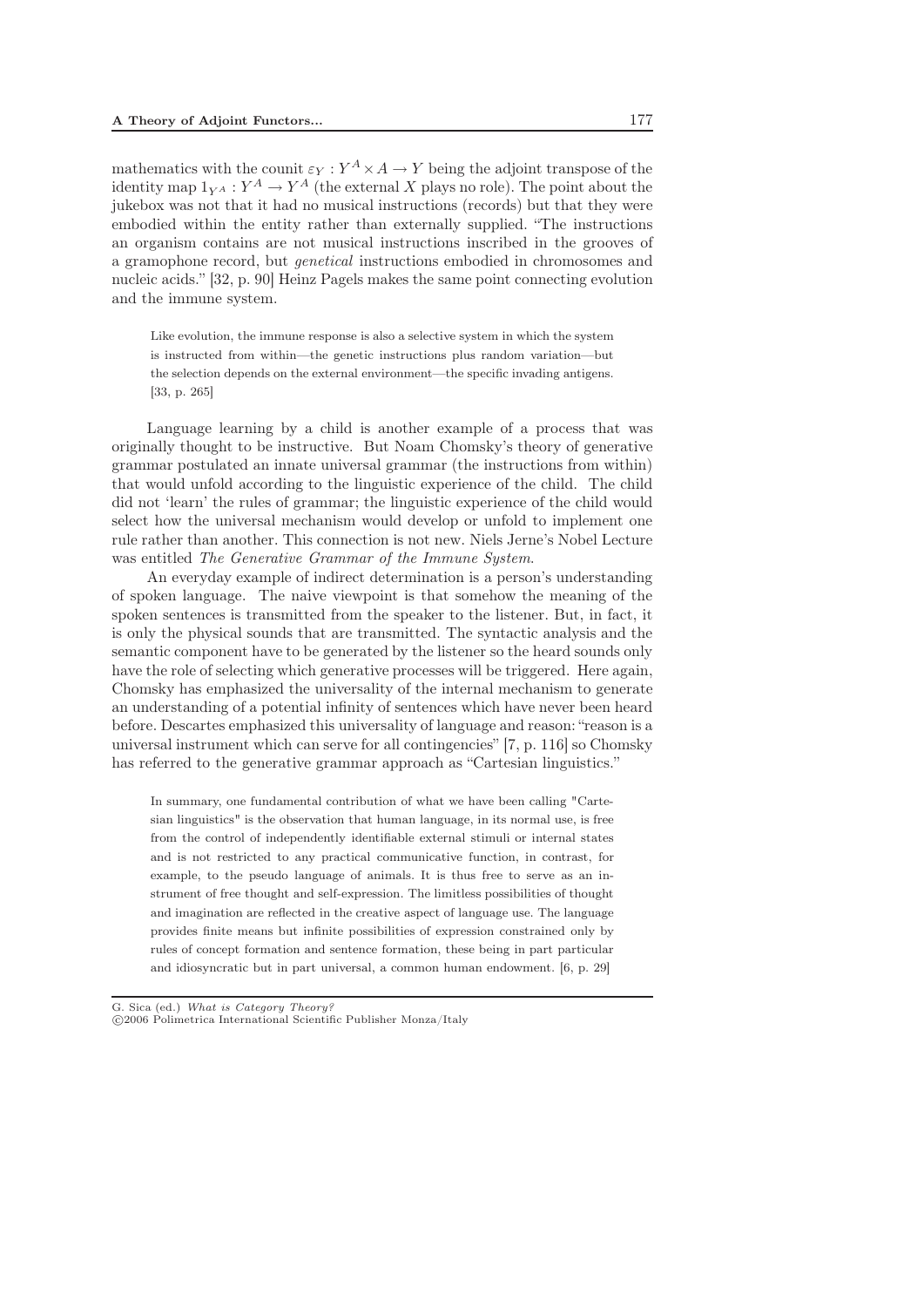The general features of universality, autonomy (independence from external stimulus control), and self-determination are clear.

After Gerald Edelman received the Nobel prize for his work on the selectionist approach to the immune system, he switched to neurophysiology and developed the theory of neuronal group selection or neural Darwinism.

[T]he theoretical principle I shall elaborate here is that the origin of categories in higher brain function is somatic selection among huge numbers of variants of neural circuits contained in networks created epigenetically in each individual during its development; this selection results in differential amplification of populations of synapses in the selected variants. In other words, I shall take the view that the brain is a selective system more akin in its workings to evolution than to computation or information processing.[8, p. 25]

In simpler terms, the brain generates an immense variety of groups of neural circuits (like the variety of antibodies) and then external stimuli only select which neural groups will be differentially amplified. What at first looks like the external environment instructing the brain is seen instead as a selectionist process.

From antiquity, some schools of thought (e.g., Neo-Platonism) have emphasized the general point that understanding and learning are mistakenly seen as a direct instructive process rather than an indirect composite effect of catalyzing a universal internal generative process. In the early fifth century, Augustine in *De Magistro* (The Teacher) made the point.

But men are mistaken, so that they call those teachers who are not, merely because for the most part there is no delay between the time of speaking and the time of cognition. And since after the speaker has reminded them, the pupils quickly learn within, they think that they have been taught outwardly by him who prompts them.(Chapter XIV)

Wilheim von Humboldt made the same point even recognizing the symmetry between speaker and listener.

Nothing can be present in the mind (Seele) that has not originated from one's own activity. Moreover understanding and speaking are but different effects of the selfsame power of speech. Speaking is never comparable to the transmission of mere matter (Stoff). In the person comprehending as well as in the speaker, the subject matter must be developed by the individual's own innate power. What the listener receives is merely the harmonious vocal stimulus. [19, p. 102]

In the mathematics of adjunctions we have seen the symmetry between the selfdetermination involved in both the sending and receiving universals (e.g., the zig-zag factorization).

In all these cases—from the beginnings of evolutionary selection up through the highest human functions—one of the central points is that being on the receiving end of a determination does not imply passivity. There is an indirect mode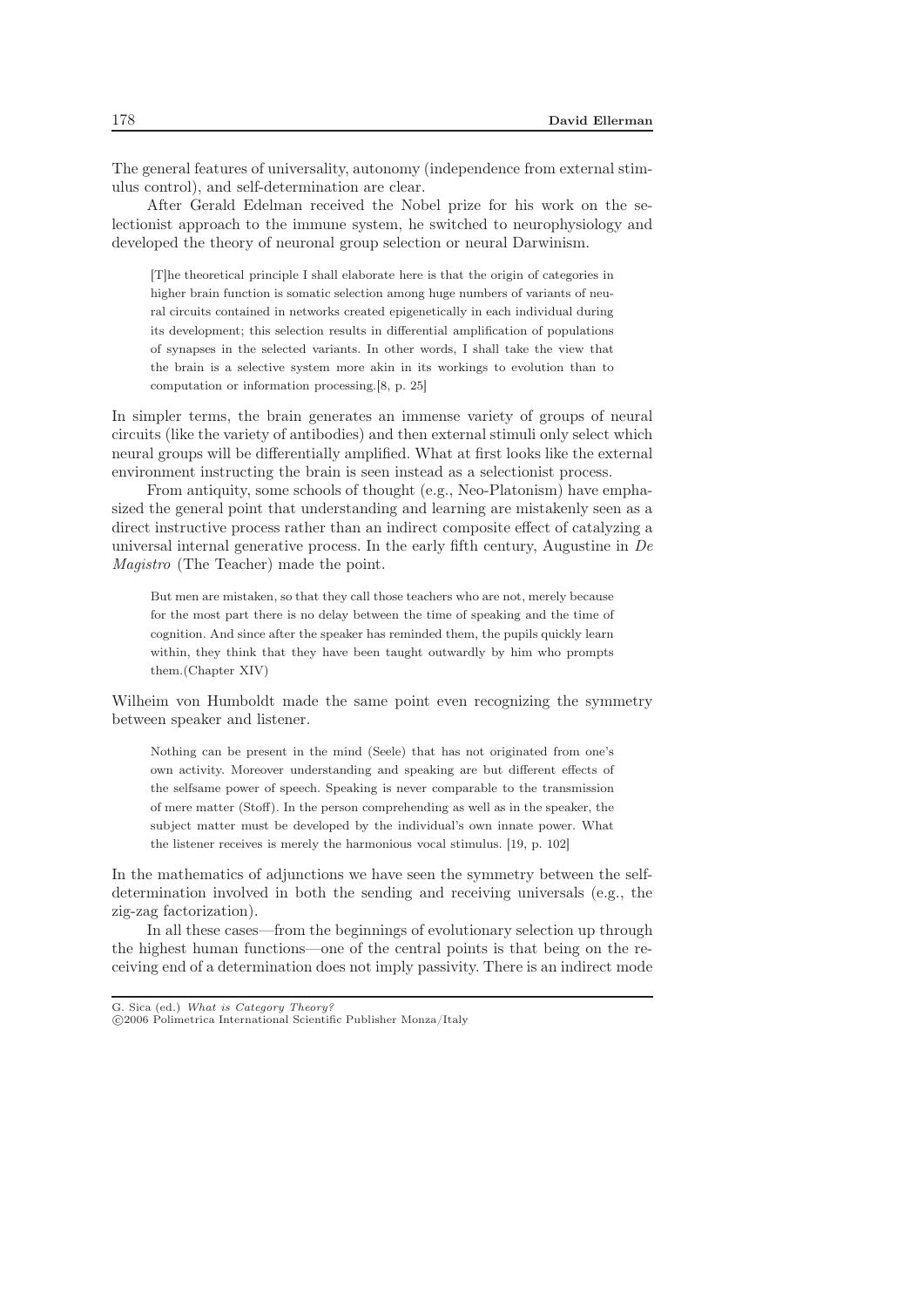of determination through a receiving universal where the receiver in some form actively generates or has the capacity to actively generate a well-nigh 'universal' set of possible receptions (received determinations or determinees). Then the determination (e.g., learning) through the receiving universal takes the form of selecting which 'message' is actively generated so that receiving the determination is quite consistent with the active self-determination of the receiver. Such a mechanism seems key to understanding how an organism can perceive and learn from its environment without being under the direct stimulus control of the environment—thus resolving the ancient conundrum of receiving an external determination while exercising self-determination.

In the adjunctions of category theory, we have seen an abstract version of this conceptual structure of indirect determination through universals that express self-determination. The importance of these conceptual structures *in mathematics* was the original reason why we have focused on adjunctions. We have given a few hints at how these adjunctive structures of determination through universals might also model processes of central importance in the life sciences that serve, in varying degrees, to make external determination more indirect and thus more consistent with self-determination.

#### 13.4 Determination through universals in social philosophy

The conceptual structure of determination through universals might also be used as a normative model. Here the *locus classicus* is Immanuel Kant. The mathematics of adjunctions sustains Kant's philosophical intuition that universality (the first version of the categorical imperative) is closely related to autonomy and self-determination (the second and third versions of the categorical imperative). However, it is not clear that he worked out the correct notion of universality that would correspond to, say, the autonomy principle of always treating persons as ends-in-themselves rather than just as means ([22]; see Chapter 4 in [13]). In any case, there may be something to Michael Arbib and Ernest Manes' linking of "The Categorical Imperative" (subtitle of their book) to universal constructions in category theory [1, p. vii]. And it might be noted that Kant also saw an active role for the mind in perception and cognition somewhat along the lines described in the previous section.

Perhaps the most important applications come in political and economic theory. In political theory, all heteronomous governance relations can be restructured to form a political democracy so that people are, at least in theory, jointly self-governing. In economics, the problematic determinative relation is that of the employer and employee. But it is also always possible to restructure a firm as a workplace democracy so that everyone working in it is jointly 'self-employed' or self-managing.<sup>20</sup>

<sup>20</sup>The relevant political theory is outlined in [15] and the concepts of workplace democracy are dealt with at book length in [12] (which can be downloaded from www.ellerman.org ).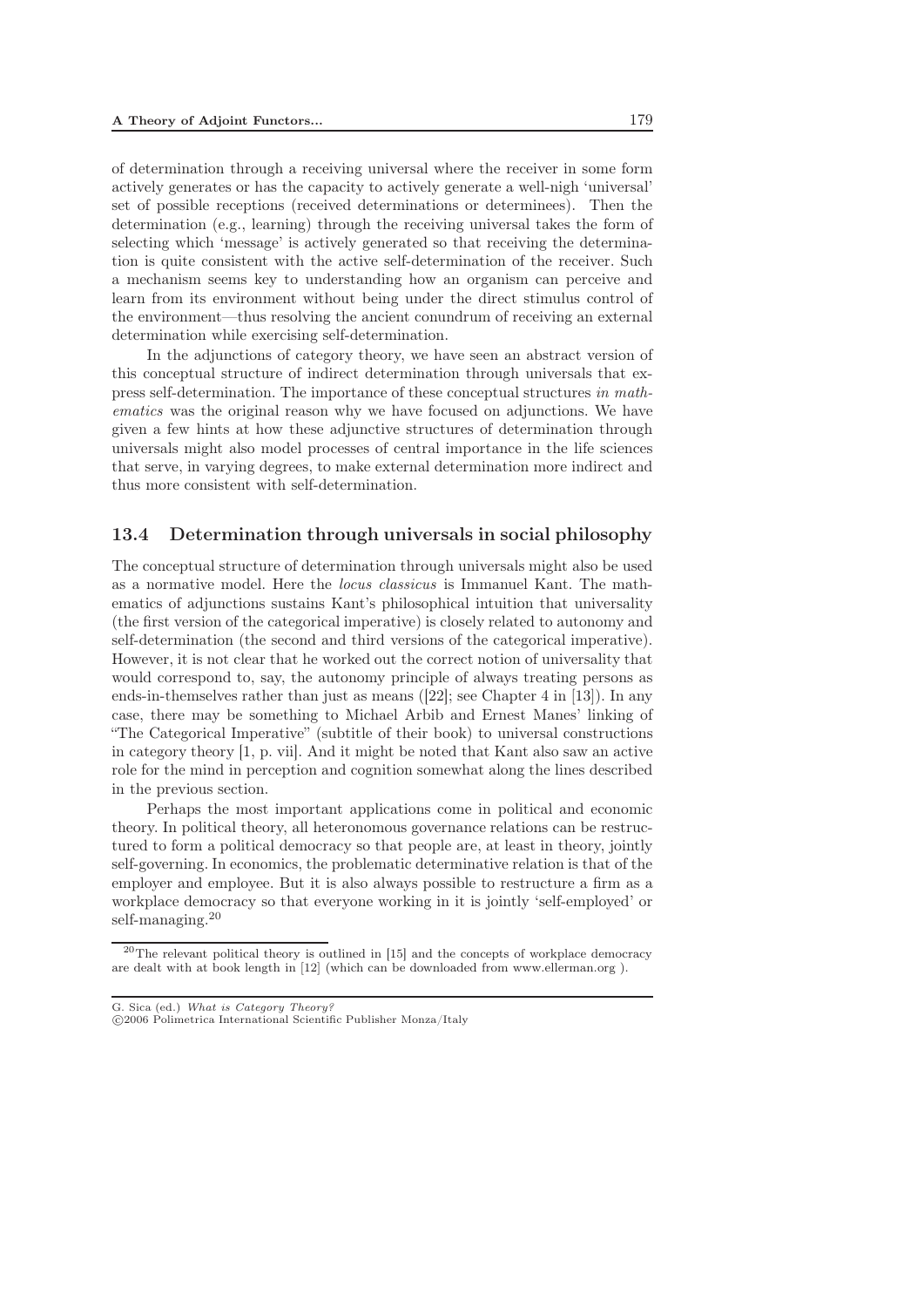More generally, normative questions of heteronomy versus autonomy arise in social philosophy where determinative relations between persons are the central topic. The setting is where one person (or group of persons) has the sender or 'determiner' role and another person (or group of persons) is in the receiver or 'determinee' role. For the person in the sending role trying to influence, instruct, counsel, control, or determine others, the message is that this can structured as firstly being self-determination—leading by example, practicing what one preaches, and teaching something by doing it oneself. But the greater problem is the self-determination or autonomy of the person or persons in the receiving position. The mathematical analogy shows that (in an adjunctive context) there is always a way to rearrange matters so that any external determination becomes indirect by factoring through the receiving universal that realizes the self-determination of the receiver.

Across human affairs, there are relationships of teacher to student, manager to subordinate, counselor to client, psychologist to patient, and helper to doer where the first party tries to influence, control, or otherwise determine the actions and beliefs of the second party. The perennial conundrum is that most 'help' or educational instruction occurs in a manner that overrides or undercuts the selfdetermination and autonomy of the persons in the receiving position. It is a most subtle matter to see how such heteronomous external determination might be 'factored' to take an indirect form that would respect the self-determination and autonomy of the people in the receiver role.<sup>21</sup>

This theory of adjoints gives an account of an adjunction based on determination through universals expressing a type of self-determination at both the sending and receiving end of a determination. The salient features were summarized in adjunctive squares which show that—by the zig-zag factorization—it is always possible to factor any determination expressed by an adjunction indirectly through the sending and receiving universals. It is heartening to see the "unreasonable effectiveness of mathematics" (to use Eugene Wigner's expression) to capture this basic conceptual theme of structuring an external determinative relationship to be indirect and compatible with self-determination on each end of the determination.

#### Acknowledgments

I am indebted to Steve Awodey, Vaughan Pratt, Colin McLarty, and John Baez for comments and suggestions about the many earlier versions of this paper.

 $21$ These matters have been dealt with at book length in [14] (with some emphasis on development assistance).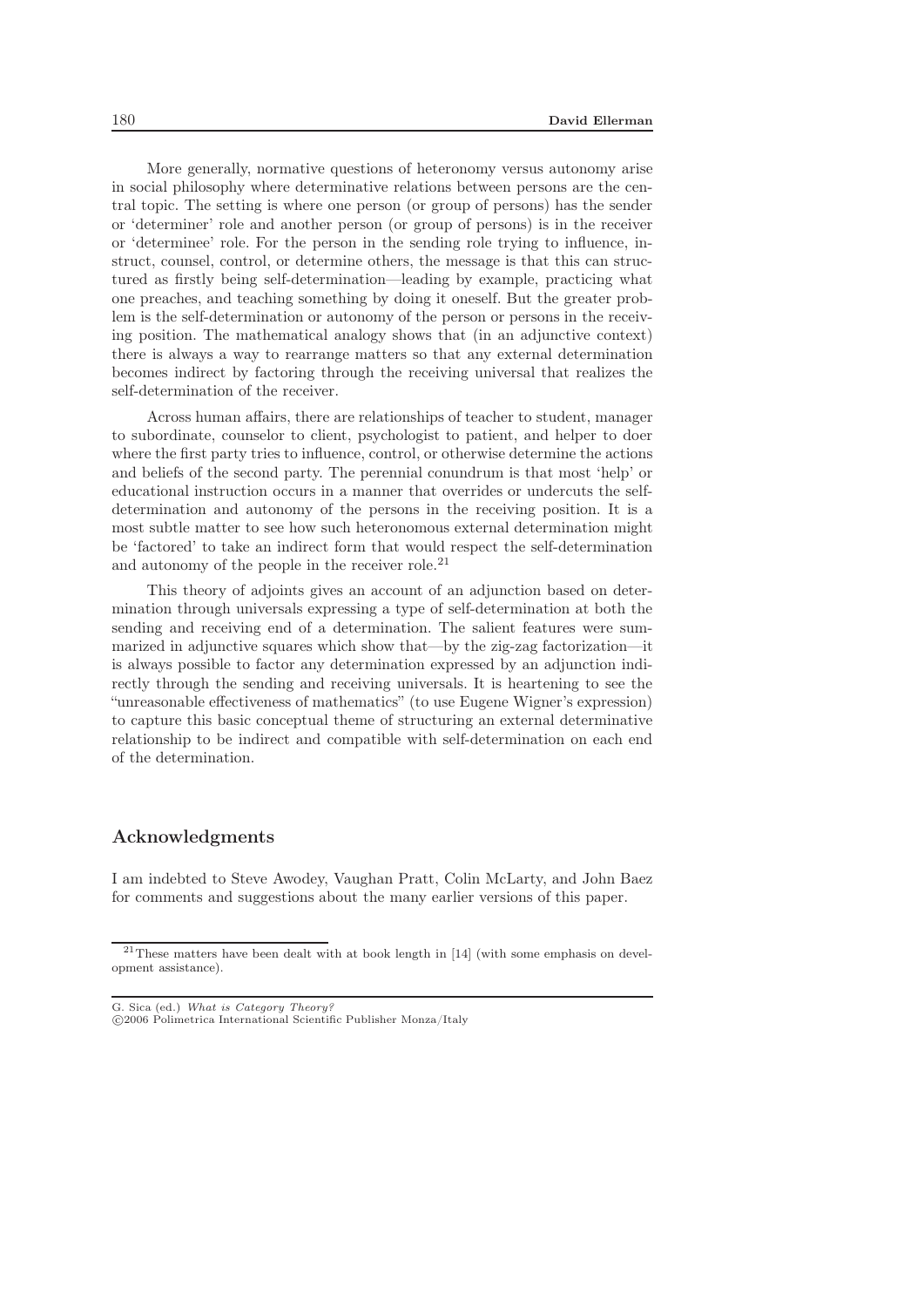# Bibliography

- [1] Arbib, M. and E. Manes [1975] *Arrows, Structures, and Functors: The Categorical Imperative*. Academic Press, New York.
- [2] Awodey, S. [forthcoming] *Category Theory, Oxford Logic Guides*. Oxford University Press, Oxford.
- [3] Bell, J. L. [1988] *Toposes and Local Set Theories: An Introduction*. Clarendon Press, Oxford.
- [4] Bénabou, J. [1973] *Les distributeurs*. Report 33. Institut de Mathématique Pure et appliquée. Université Catholique de Louvain.
- [5] Borceux, F. [1994] *Handbook of Categorical Algebra 1: Basic Category Theory*. Cambridge University Press, Cambridge.
- [6] Chomsky, N. [1966] *Cartesian Linguistics*. Harper & Row, New York.
- [7] Descartes, R. [1975] *Philosophical Works of Descartes Vol. I*. Translated and Edited by E.S. Haldane and G.R.T. Ross. Cambridge University Press, New York.
- [8] Edelman, G. M. [1987] *Neural Darwinism: The theory of neuronal group selection*. Basic Books, New York.
- [9] Eilenberg, S. and S. Mac Lane. [1945] General Theory of Natural Equivalences. Transactions of the American Mathematical Society. 58, No2, 231-94.
- [10] Ellerman, D. [1974] Sheaves of Structures and Generalized Ultraproducts. Annals of Mathematical Logic. 7, Dec., 163-195.
- [11] Ellerman, D. [1988] Category Theory and Concrete Universals. Erkenntnis. 28, 409-29.
- [12] Ellerman, D. [1992] *Property & Contract in Economics: The Case for Economic Democracy*. Blackwell, Cambridge MA.
- [13] Ellerman, D. [1995] *Intellectual Trespassing as a Way of Life: Essays in Philosophy, Economics, and Mathematics*. Rowman & Littlefield, Lanham MD.
- [14] Ellerman, D. [2005] *Helping People Help Themselves: From the World Bank to an Alternative Philosophy of Development Assistance*. University of Michigan Press, Ann Arbor.
- [15] Ellerman, D. [2005] Translatio versus Concessio: Retrieving the Debate about Contracts of Alienation with an Application to Today's Employment Contract. Politics & Society. 33, 449-480.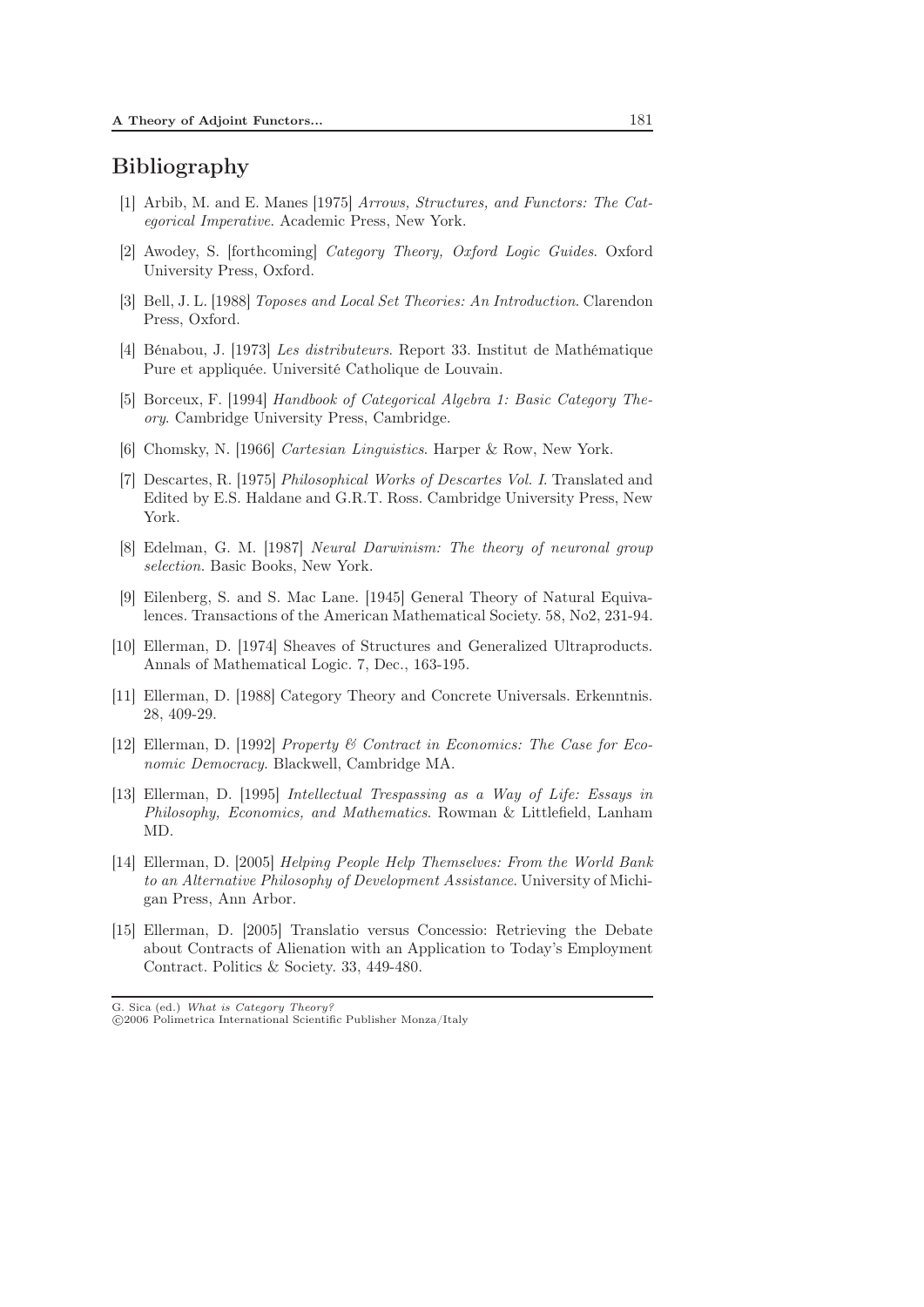- [16] Feferman, S. [1977] Categorical Foundations and the Foundations of Category Theory. *Logic, Foundations of Mathematics, and Computability Theory*. Edited by R. E. Butts and J. Hintikka. Reidel. Dordrecht.
- [17] Freyd, P. [1964] *Abelian Categories: An Introduction to the Theory of Functors*. Harper & Row, New York.
- [18] Freyd, P. and M. Kelly. [1972] Categories of continuous functors, I. Journal of Pure and Applied Algebra. 2, 169-91.
- [19] Humboldt, W. v. [1997 (1836)] The Nature and Conformation of Language. *The Hermeneutics Reader*. Edited by K. Mueller-Vollmer. Continuum. New York.
- [20] Jerne, N. K. [1955] The natural selection theory of antibody formation. *Proc. National Academy of Sciences U.S.A*. 41, 849.
- [21] Kan, D. [1958] Adjoint Functors. Transactions of the American Mathematical Society. 87, No2, 294-329.
- [22] Kant, I. [1964] *Groundwork of the Metaphysic of Morals*. Translated by H.J. Paton. Harper Torchbooks, New York.
- [23] Kelly, M. [1982] *Basic Concepts of Enriched Category Theory*. Cambridge University Press, Cambridge.
- [24] Lambek, J. [1981] The Influence of Heraclitus on Modern Mathematics. *Scientific Philosophy Today: Essays in Honor of Mario Bunge*. Edited by J. Agassi and R. S. Cohen. D. Reidel Publishing Co. Boston.
- [25] Lawvere, W. [1963] *Functorial Semantics of Algebraic Theories*. Mathematics Ph.D. dissertation. Columbia University. New York. Available at: http://www.tac.mta.ca/tac/reprints/articles/5/tr5abs.html.
- [26] Lawvere, W. [1969] Adjointness in Foundations. Dialectica. 23, 281-95.
- [27] Lawvere, W. [2002 (1973)] Metric Spaces, Generalized Logic, and Closed Categories. Reprints in Theory and Applications of Categories. 1, No1, 1- 37.
- [28] Mac Lane, S. [1971] *Categories for the Working Mathematician*. Verlag, New York.
- [29] Mac Lane, S. and G. Birkhoff [1967] *Algebra*. Macmillan, New York.
- [30] Mac Lane, S. and I. Moerdijk [1992] *Sheaves in Geometry and Logic: A First Introduction to Topos Theory*. Springer, New York.